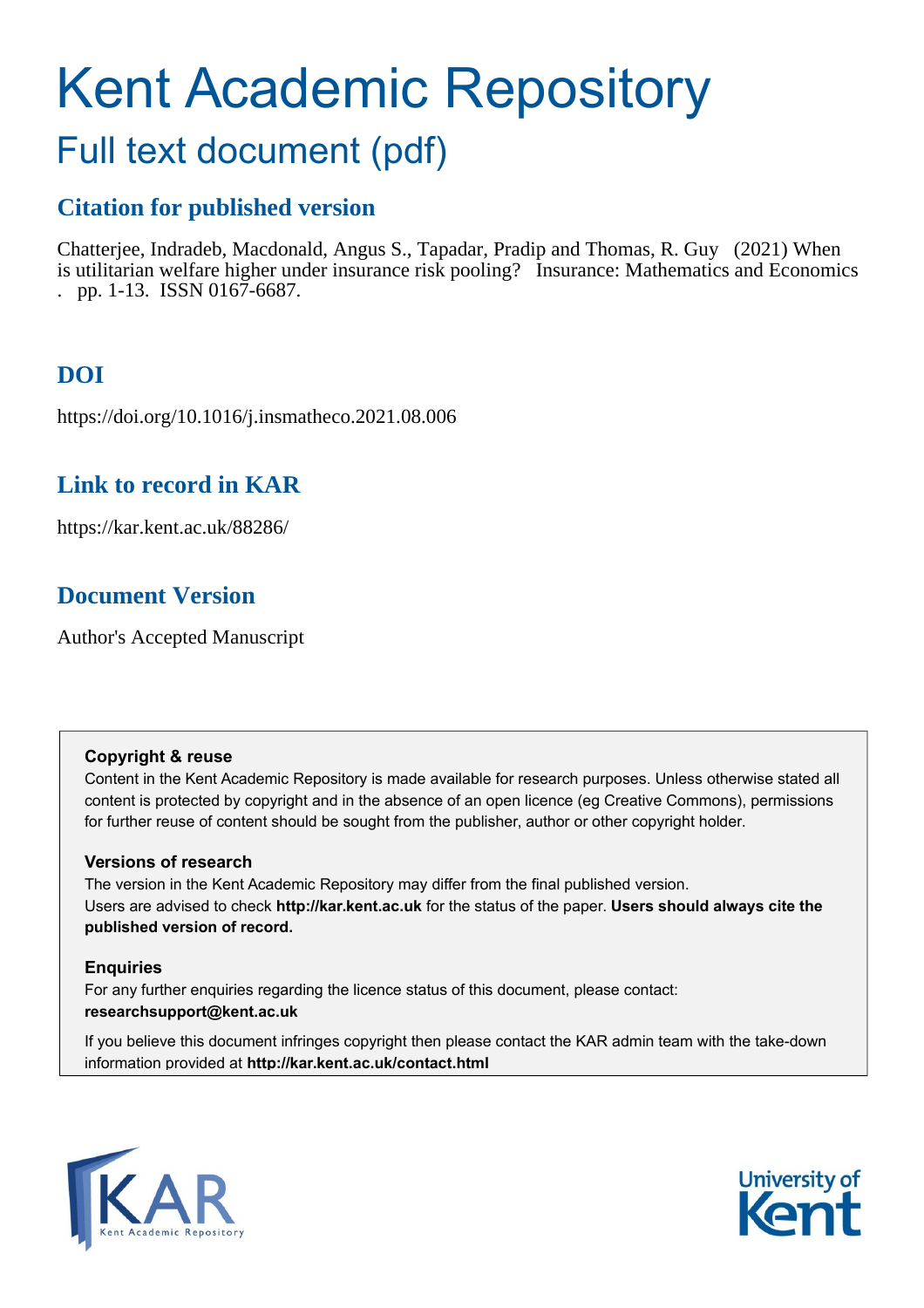#### WHEN IS UTILITARIAN WELFARE HIGHER UNDER INSURANCE RISK POOLING?

#### By Indradeb Chatterjee†, Angus S. Macdonald‡, Pradip Tapadar†and R. Guy Thomas†

#### **ABSTRACT**

This paper considers the effect of bans on insurance risk classification on utilitarian social welfare. We consider two regimes: full risk classification, where insurers charge the actuarially fair premium for each risk, and pooling, where risk classification is banned and for institutional or regulatory reasons, insurers do not attempt to separate risk classes, but charge a common premium for all risks. For iso-elastic insurance demand, we derive sufficient conditions on higher and lower risks' demand elasticities which ensure that utilitarian social welfare is higher under pooling than under full risk classification. Using the concept of arc elasticity of demand, we extend the results to a form applicable to more general demand functions. Empirical evidence suggests that the required elasticity conditions for social welfare to be increased by a ban may be realistic for some insurance markets.

#### **KEYWORDS**

Social welfare; relative utilitarianism; insurance risk classification; insurance risk pooling; elasticity of demand; arc elasticity of demand.

#### contact address

†School of Mathematics, Statistics and Actuarial Science, University of Kent, Canterbury, CT2 7FS, UK.

‡Department of Actuarial Mathematics and Statistics, and the Maxwell Institute for Mathematical Sciences, Heriot-Watt University, Edinburgh EH14 4AS, UK.

Corresponding author: Pradip Tapadar, P.Tapadar@kent.ac.uk.

#### 1. INTRODUCTION

Restrictions on insurance risk classification are common in life insurance and other personal insurance markets. Examples include the ban on gender classification in the European Union, and restrictions in many countries on insurers' use of genetic test results. Such restrictions are usually perceived by economists as having negative effects on efficiency. But because restrictions also make high risks better off and low risks worse off, they also have equity (distributional) effects. Therefore depending on distributional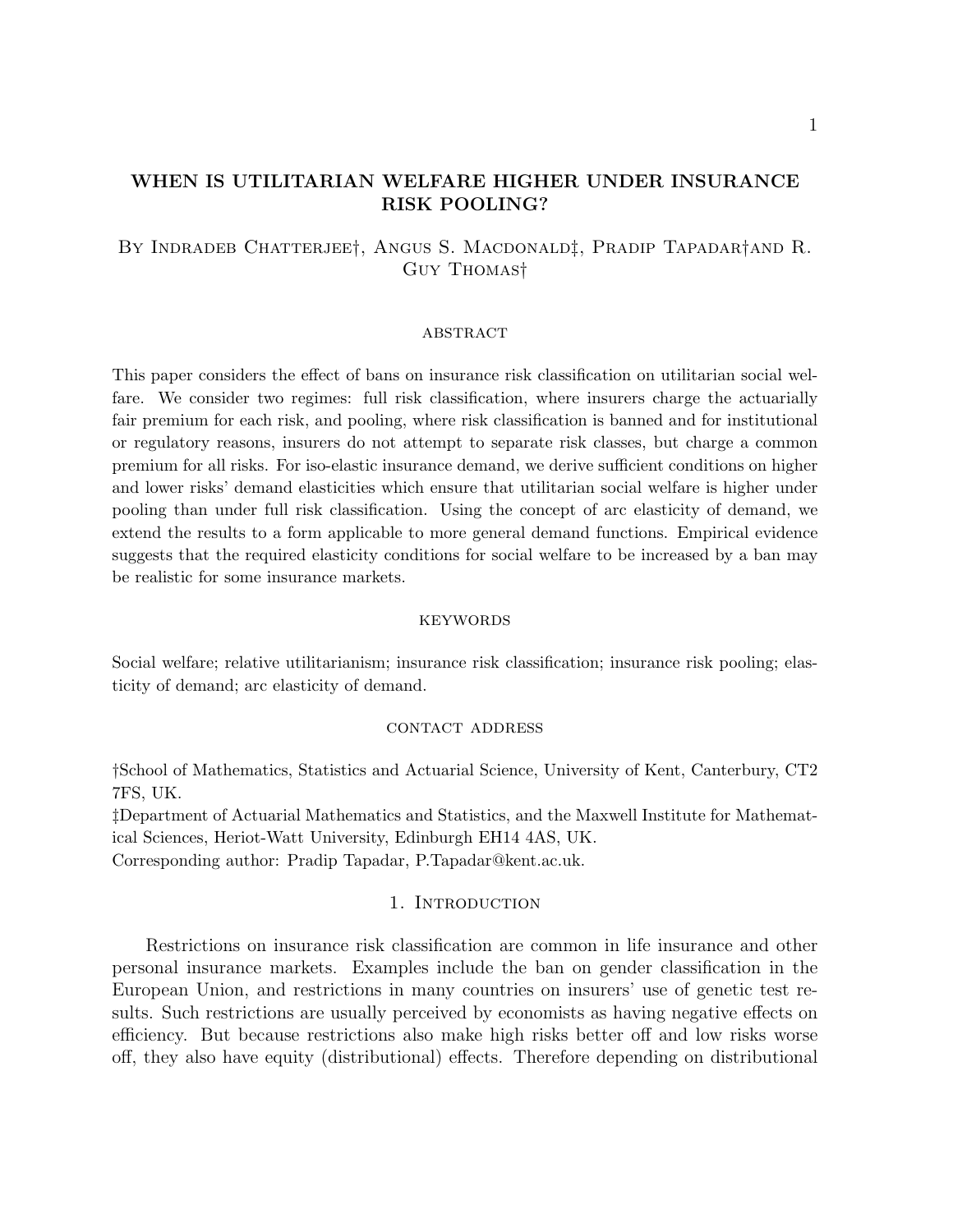preferences expressed in the social welfare function, restrictions might either increase or decrease social welfare.

The social welfare function used in this paper assumes cardinal and interpersonally comparable utilities, and assigns equal weights to the utilities of all individuals. This equal-weights approach is based on the Harsanyi (1955) 'veil of ignorance' argument: that is, behind the (hypothetical) veil of ignorance, where one does not know what position in society (e.g. higher risk or lower risk) one occupies, the appropriate probability to assign to being any individual is  $1/N$ , where N is the number of individuals in society. Alternative risk classification regimes can then be compared by comparing expected utility in each regime for the (hypothetical) individual utility-maximiser behind the veil of ignorance.

We use this approach to evaluate two risk classification regimes: full risk classification, where insurers charge the actuarially fair premium for full cover for each risk, and pooling, where risk classification is banned and so insurers charge a common premium for full cover for all risks. We assume that insurers compete only on price; for institutional or regulatory reasons, they do not offer partial cover, nor menus of contracts offering different levels of cover priced at different rates. In this sense, our approach follows the tradition of Akerlof (1970) rather than Rothschild and Stiglitz (1976).

Under the pooling regime, it is intuitive that the equilibrium price – the pooled price at which insurers break even – will depend on demand elasticities of lower and higher risks. Another intuition is that pooling implies a redistribution from lower risks towards higher risks. The welfare outcome will depend on how we evaluate the trade-off between the gains and losses of the two types. This paper connects and builds on these intuitions, by establishing sufficient conditions on demand elasticities to ensure higher social welfare under pooling compared with full risk classification. The conditions encompass many plausible combinations of higher and lower risks' demand elasticities.

#### 1.1 Literature Review

The closest precedent to the present paper is Hoy (2006), which shows that when potential losses are fixed and the fraction of high risks in the population is sufficiently small, then a ban on risk classification will increase utilitarian welfare. Polborn et al. (2006) obtain a similar result in a dynamic model of life insurance, where the quantum of insurance which an individual can purchase is not fixed, but is subject to a cap.<sup>1</sup> Another strand of literature (e.g. Crocker and Snow (1986), Rothschild (2011)) argues that contract-specific taxes or partial social insurance are a Pareto-superior means to implement any welfare improvements achieved by a ban. Notwithstanding this argument, bans remain of interest because for reasons of political feasibility or administrative convenience, they are invariably the preferred means in practice.

<sup>&</sup>lt;sup>1</sup>'Dynamic model' here denotes an initial period in which the individual is uninformed about her risk level and insurance needs, then a second period where she receives information about both, and finally a third period when she is exposed to risk; she may buy insurance in either the first or second periods.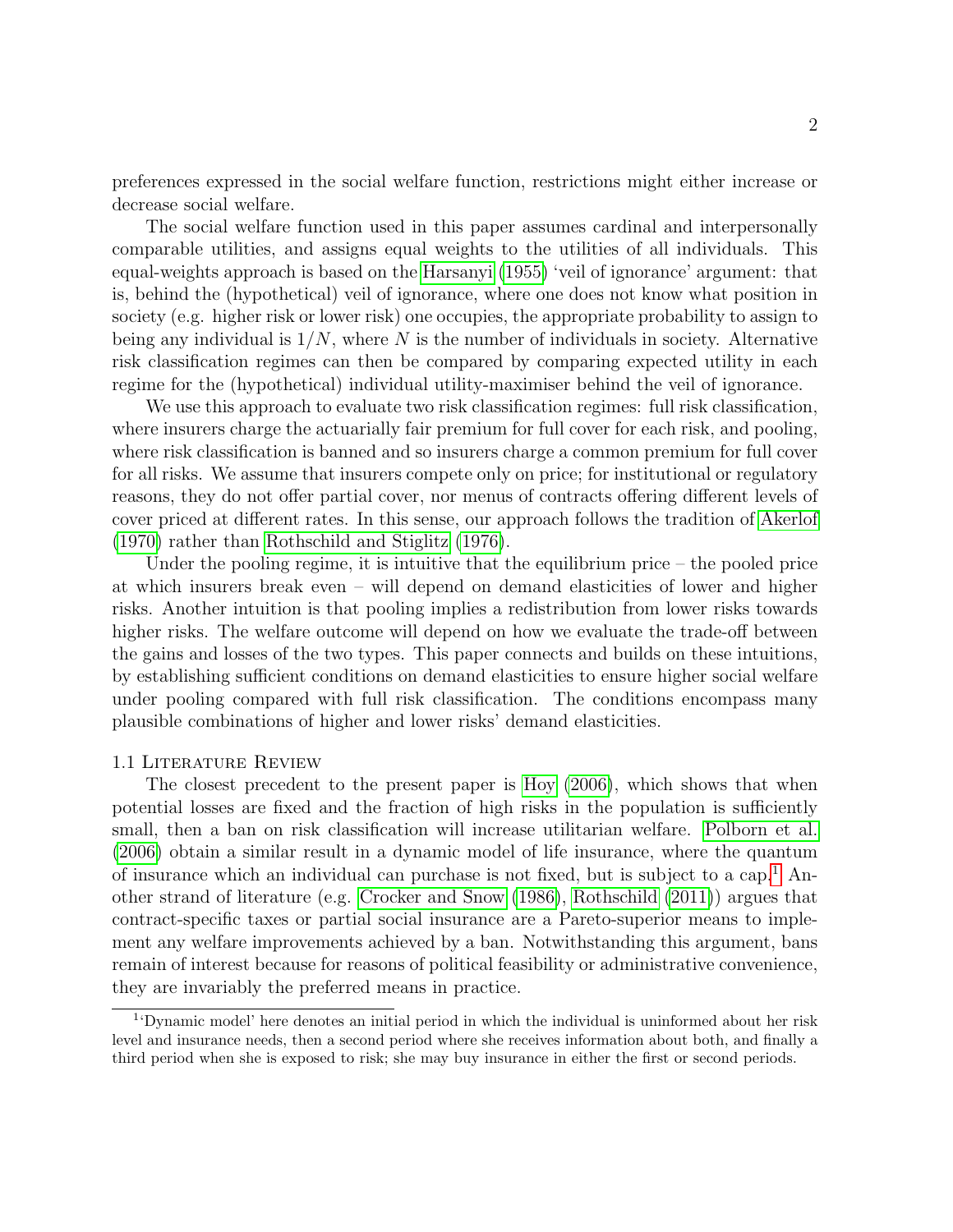A principal departure of this paper from all those just cited is that rather than assuming all individuals have the same utility function, we assume a distribution of utility functions (not necessarily all risk-averse) across individuals who have the same probabilities of loss. This assumption leads to qualitatively different results from simpler models, through two mechanisms. First, utility functions determine individuals' insurance purchasing decisions, which determine the insurance demand curve and hence the equilibrium price of insurance when all risks are pooled. Second, utility functions determine the expected utilities which individuals assign to their outcomes given an insurance price. Our measure of social welfare is expected utility given the distributions of loss probabilities and preferences in society, but evaluated *behind* a hypothetical veil of ignorance which screens off knowledge of the decision maker's own loss probability and preferences.

This paper is also related to Hao et al. (2018) which proposes 'loss coverage', defined as expected losses compensated by insurance for the whole population, as a criterion for risk classification schemes, and points out that loss coverage has the advantage that it depends only on observables (whereas utilitarian social welfare depends on unobservable utility functions). Subsequently, Hao et al. (2019) showed that for iso-elastic insurance demand with elasticity the same for higher and lower risks, loss coverage can be used as a proxy measure for social welfare, because it always gives the same ranking of different risk classification schemes. But for other demand specifications, the 'common ranking' property of loss coverage and social welfare may not hold (e.g. as shown for one specification in the PhD thesis of Hao (2017)). The present paper therefore focuses on direct evaluation of social welfare, and derives sufficient conditions on demand elasticities for social welfare to be higher under pooling than under full risk classification.

#### 1.2 Preview of Results

Our detailed results (summarised in Section 6.1) must await detailed model set-up. But we can preview one recurring condition: "demand elasticity less than 1". For isoelastic demand the same for higher and lower risks, this condition is both necessary and sufficient for pooling to improve social welfare compared with full risk classification. For more general demand specifications, "demand elasticity less than 1" for at least the lower risks is one of several (collectively sufficient) conditions, where the other conditions relate to comparative elasticities of lower and higher risks.

For utilitarian government policymakers, a key message from these results is that the optimal policy depends critically on detailed information about demand elasticities for different risks, with a particular focus on whether elasticities are less than 1. We cite some evidence from previous empirical studies that elasticities may indeed often be less than 1. But this evidence is limited, and lacking in the detail on comparative elasticities required by our more general results. For full application of our findings, further empirical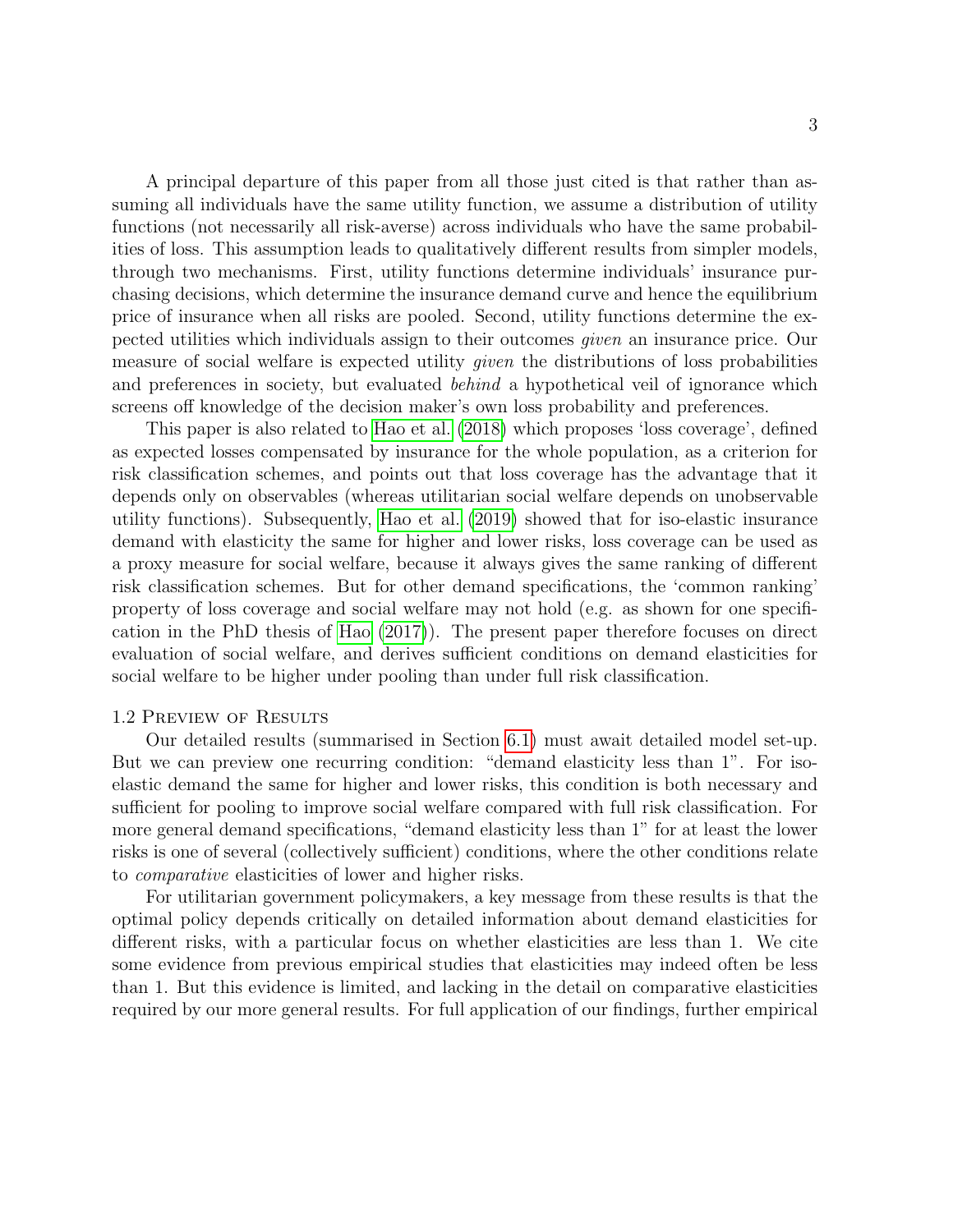investigation of demand elasticities is needed.

#### 1.3 Outline of the Paper

The rest of this paper is organised as follows. Section 2 presents our models of insurance demand and market equilibrium. Section 3 establishes demand elasticity conditions for social welfare to be higher under pooling than under full risk classification, given isoelastic demand the same for all risk-groups. Section 4 then considers different iso-elastic demand elasticities for different risk-groups. Section 5 uses the construct of 'arc elasticity of demand' to extend the results in Section 4 in a form applicable to more general demand functions. Section 6 summarises the results, and reviews some empirical data and complementary results from other authors. Section 7 discusses how our main assumptions drive our results, and outlines an extension for intermediate risk classification regimes between our two polar cases. Section 8 gives conclusions.

#### 2. Model Set-up

In this section, we develop a framework to evaluate utilitarian social welfare under different risk classification regimes. In Section 2.1, starting from individual insurance purchasing decisions, we develop insurance demand for a single risk-group as a function of premium. In Section 2.2, demand from different risk-groups constitutes an insurance market, where perfect competition yields different equilibria under different risk classification regimes. Finally in Section 2.3, we formulate utilitarian social welfare for a given market equilibrium.

#### 2.1 Insurance Demand for a Single Risk-Group

Typical theories of insurance demand assume that all individuals know their own probabilities of loss and have a common utility function. Given an offered premium, individuals with the same probabilities of loss then all make the same purchasing decision. This does not correspond well to the observable reality of many insurance markets, where individuals who appear to have similar probabilities of loss often make different decisions, and substantial fractions of the population do not purchase insurance at all.2 This section gives a theory of insurance demand which accommodates the possibility that not all individuals with the same probabilities of loss make the same decision. Key assumptions which distinguish our model from other common models are highlighted at the points where the need for each assumption arises.

<sup>2</sup>For example, in life insurance, the Life Insurance Market Research Association (LIMRA) states that 57% of US households have some individual life insurance (LIMRA (2019)). The American Council of Life Insurers states that 138m individual policies were in force in 2018 (American Council of Life Insurers (2019, p66)); the US adult population (aged 18 years and over) at 1 July 2019 as estimated by the US Census Bureau was 255m.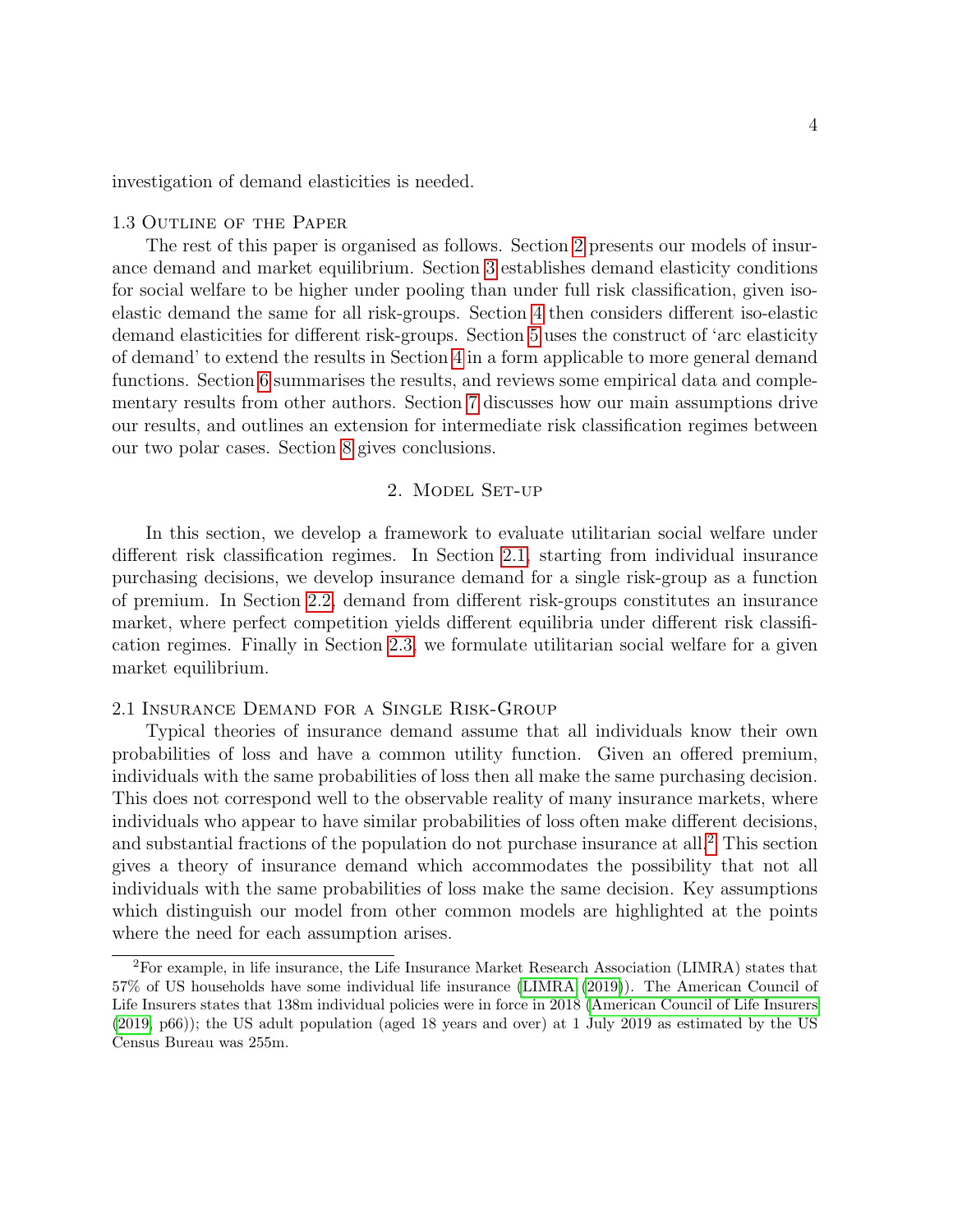First we consider demand from the perspective of a single individual. Suppose that an individual has wealth  $W$  and risks losing an amount  $L$ . The individual is offered insurance against the potential loss amount L at premium  $\pi$  (per unit of loss), i.e. for a payment of  $\pi L$ .

Assumption 1 (Non-satiation). The individual's utility function  $u(w)$ , is increasing as a function of wealth, w, and differentiable, so that  $u'(w) > 0$ . The individual knows his own utility function.

Note that in Assumption 1, no restriction is placed on the second derivative  $u''(w)$ , which may have either sign; we do not require that all individuals are risk-averse (i.e.  $u''(w) < 0$ ). We will show later that this departure from typical models generates the partial take-up of insurance in our demand function.

Assumption 2 (Full-cover contracts). Insurance is offered in a full-cover contract which is standardised across all insurers, who compete only on price. Insurers do not offer partial cover or other contract menus.

We justify Assumption 2 by noting that separation via contract menus is not possible in some important markets, such as life insurance, which have non-exclusive contracting. It is also often not salient to practitioners in other markets where restrictions on risk classification apply.3

The individual will choose to buy insurance if:

$$
u(W - \pi L) > (1 - \mu) u(W) + \mu u(W - L)
$$
\n(2.1)

Since certainty-equivalent decisions do not depend on the origin and scale of a utility function, it is convenient to define a normalised utility function as follows:

$$
u_s(w) = \frac{u(w) - u(W - L)}{u(W) - u(W - L)}, \quad \text{for } (W - L) \le w \le W. \tag{2.2}
$$

This normalisation ensures that  $u_s(W - L) = 0$  and  $u_s(W) = 1$ , so that for all individuals, the nomalised utilities at the 'end-points' are the same. It also preserves the curvatures of

<sup>3</sup>Economists often postulate that insurers use menus of deductibles or other contract features as screening devices to separate high and low risks (e.g. Rothschild and Stiglitz (1976)). But most actuarial pricing textbooks make no reference to this concept (e.g. Gray and Pitts (2012), Friedland (2013), Parodi (2014)), and instead interpret deductibles as a device to limit moral hazard and the administrative costs of handling small claims.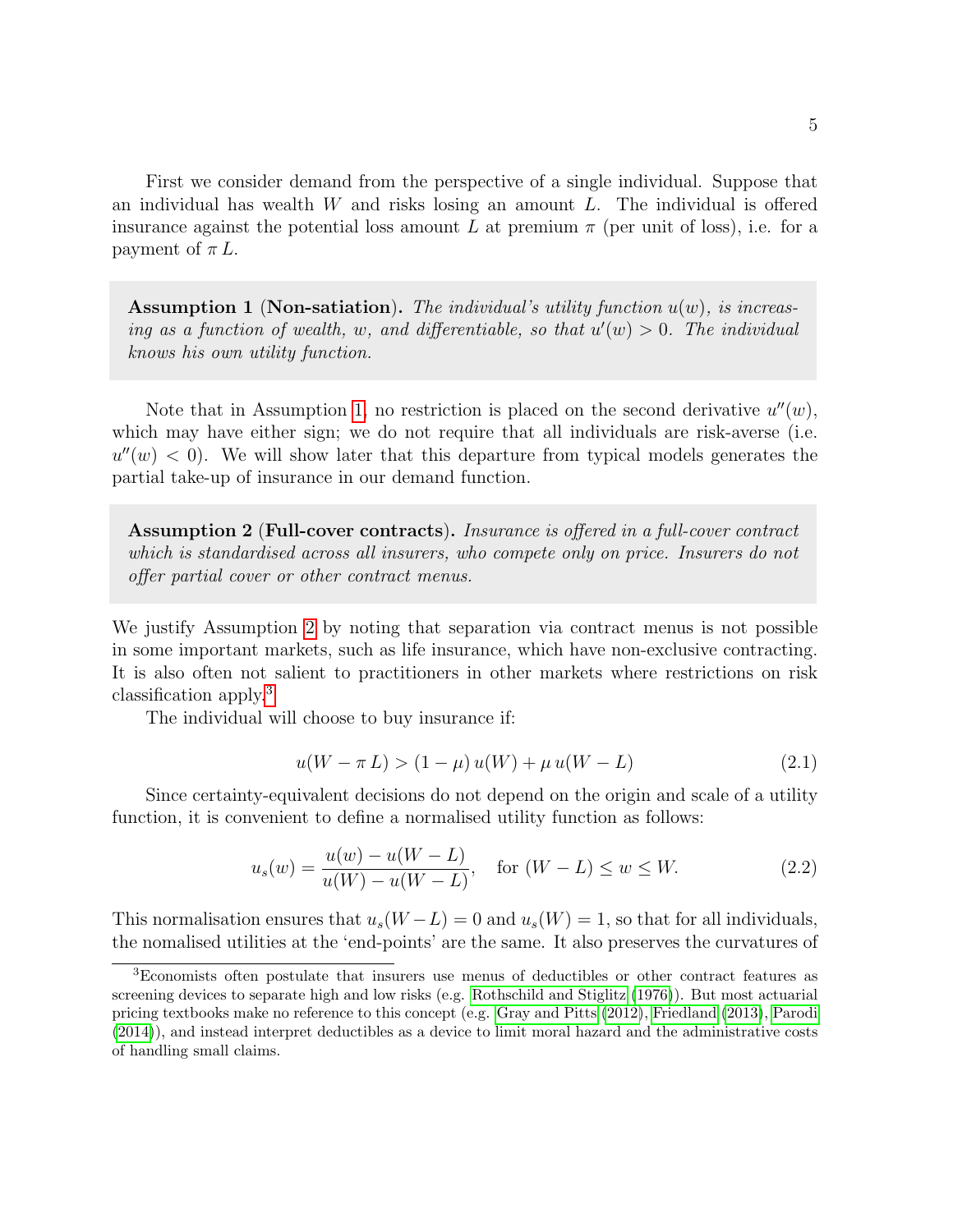utility functions, and hence individual risk preferences and insurance purchasing behaviour remain unchanged. For now, the normalisation is just a matter of convenience, but we shall later state it as an assumption in Section 2.3, where it will be needed for our measure of social welfare.

Applying this normalisation (Equation 2.2) to Equation 2.1, the criterion becomes:

$$
u_s(W - \pi L) > (1 - \mu). \tag{2.3}
$$

From this point onwards, we use 'utility' to mean the normalised utility,  $u_s(w)$ , unless the context requires otherwise.

Next we consider demand from the perspective of an insurer. The insurer observes a group of individuals comprising a risk-group, who all have the same probability of loss. The insurer knows the common probability of loss  $\mu$  for all members of the risk-group. The individuals are, however, heterogeneous in terms of their utility functions, which the insurer cannot observe.

Assumption 3 (Heterogeneous utility functions). Utility functions are heterogeneous across individuals, and unobservable by insurers.

Hence for any risk-group, the insurer observes  $\mu$ ,  $\pi$  and possibly each individual's W and L, but not their utility functions. So from the insurer's perspective, given a premium  $\pi$ , the utility of insurance of an individual chosen at random from this riskgroup,  $u_s(W - \pi L)$ , is unobservable and we denote it by the random variable:  $U_I$  (the subscript I indicates insurance), which depends on W, L and  $\pi$ .

So the insurer can at most observe the proportion of individuals who choose to buy insurance at a given premium  $\pi$ . We call this a (proportional) demand function and define it as:

$$
d(\pi) = P[U_I > (1 - \mu)].
$$
\n(2.4)

Clearly,  $0 \leq d(\pi) \leq 1$  and  $d(\pi)$  is non-increasing in  $\pi$  (for a given value of  $\mu$ ) as increasing  $\pi$  decreases the utility of insurance for all individuals.

A related concept, the (point price) elasticity of insurance demand, is defined as:

$$
\epsilon(\pi) = -\frac{\partial \log d(\pi)}{\partial \log \pi} \tag{2.5}
$$

which implies that demand can also be expressed as

$$
d(\pi) = \tau \exp\left[-\int_{\mu}^{\pi} \epsilon(s) d\log s\right]
$$
 (2.6)

where  $\tau = d(\mu)$  is the *fair-premium demand* for insurance.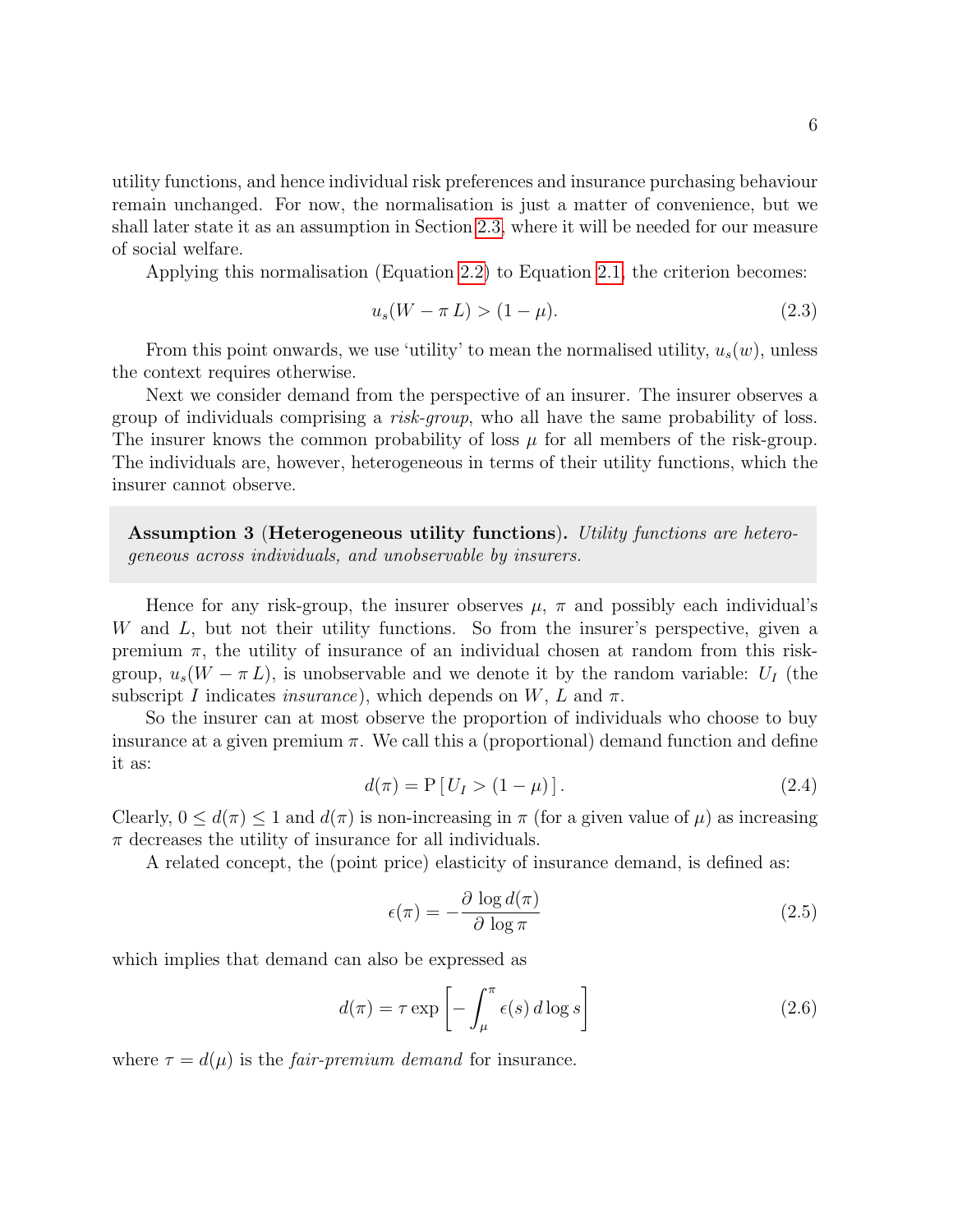2.2 INSURANCE MARKET EQUILIBRIUM WITH  $n$  RISK-GROUPS

Suppose a population consists of  $n$  distinct risk-groups with probabilities of loss given by  $\mu_1, \mu_2, \ldots, \mu_n$ . For convenience, we assume  $0 < \mu_1 < \mu_2 < \ldots < \mu_n < 1$ . Let the proportion of the population belonging to risk-group *i* be  $p_i$ , for  $i = 1, 2, ..., n$ .

Now let the occurrence of a loss event for an individual chosen at random from the whole population be represented by the indicator random variable,  $X$ , taking the value of 1 if a loss event occurs; and 0 otherwise. Then X, conditional on risk-group i, is a Bernoulli random variable with parameter  $\mu_i$ .

Suppose insurers charge premiums (per unit of loss)  $\pi_1, \pi_2, \ldots, \pi_n$  for the risk-groups  $i = 1, 2, \ldots, n$ , respectively. For brevity, we use the notation  $\underline{\pi} = (\pi_1, \pi_2, \ldots, \pi_n)$  to denote the premium regime under consideration. Define Π to be the premium which would be chargeable to an individual chosen at random from the population, if that individual purchased insurance. Then  $\Pi$ , conditional on risk-group *i*, takes the value  $\pi_i$ .

From insurers' perspective, the insurance purchasing decision of an individual chosen at random from the whole population can be represented by the indicator random variable Q, taking the value of 1 if insurance is purchased; and 0 otherwise. Then Q, conditional on risk-group i, is a Bernoulli random variable with parameter  $d_i(\pi_i)$ , where  $d_i(\pi_i)$  is the demand for insurance within risk-group i at premium  $\pi_i$  (based on the model developed in Section 2.1). Then for an individual chosen at random from the population, the expected premium income is  $E[Q\Pi L]$  and the expected insurance claim is  $E[QXL]$ .

We then need an assumption about the nature of insurance market competition and equilibrium, which we state as follows.

Assumption 4 (Competitive equilibrium). Risk-neutral insurers have a common technology to classify diversifiable risks, with zero transaction costs. Competition between insurers leads to zero expected profits in equilibrium.

Assumption 4 implies the following *equilibrium condition* under the premium regime  $\pi$ , where  $\rho(\pi)$  is the expected profit:

$$
\rho(\underline{\pi}) = \mathcal{E}[Q\Pi L] - \mathcal{E}[QXL] = 0. \tag{2.7}
$$

#### 2.3 Social Welfare

We define social welfare,  $S(\pi)$ , for a particular premium regime  $\pi$ , as the expected utility of an individual selected at random from the entire population, i.e.:

$$
S(\underline{\pi}) = \mathbb{E}[Q U_I + (1 - Q) [(1 - X) U_W + X U_{W - L}]], \qquad (2.8)
$$

where  $U_W$  and  $U_{W-L}$  are random variables denoting the utilities at individuals' initial wealth, W, and at their wealth after loss event,  $(W - L)$ , respectively. In Equation 2.8,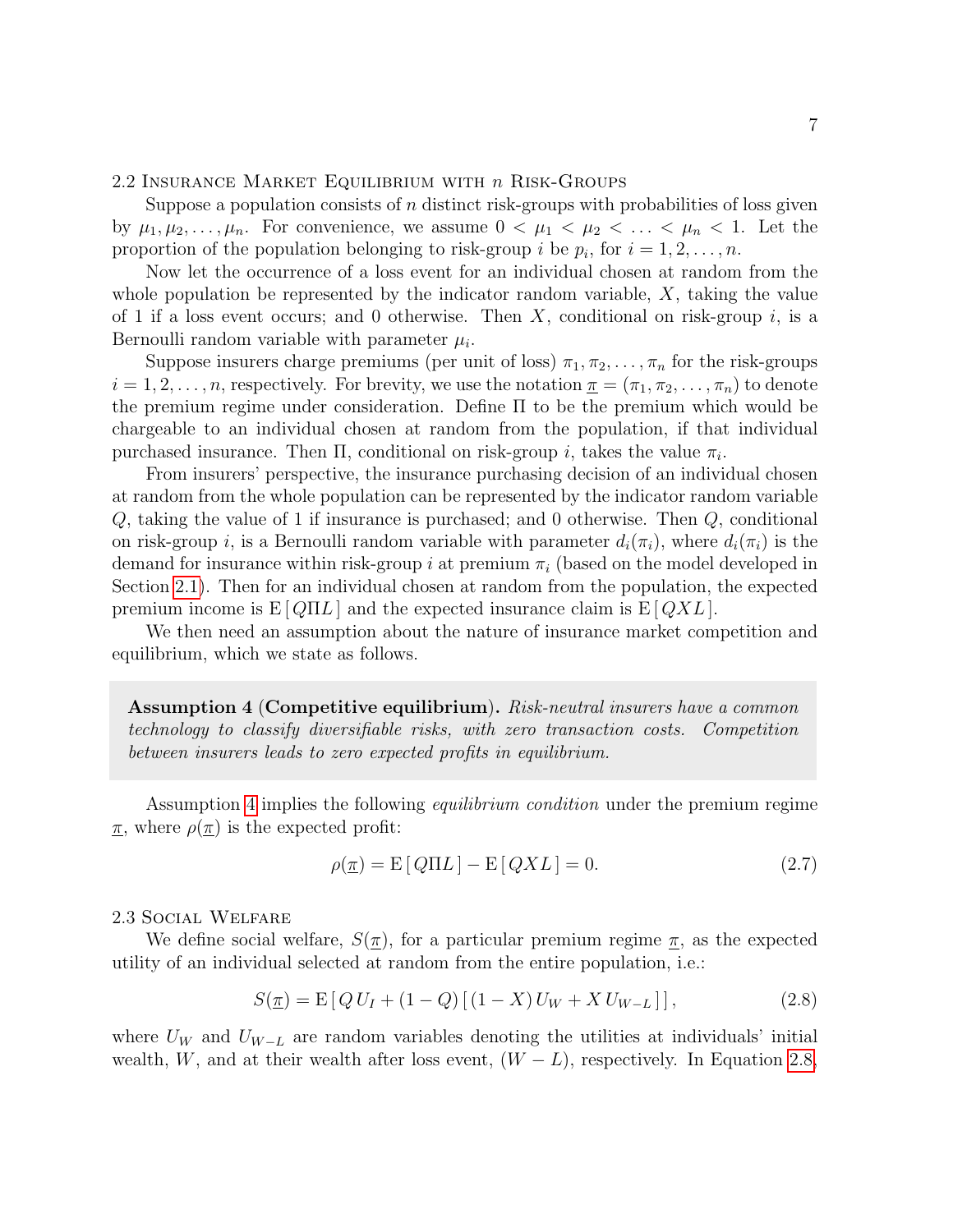the 'Q' term is the random utility if insurance is purchased, and the ' $(1 - Q)$ ' term is the random utility if insurance is not purchased.

In Section 2.1 we noted that certainty-equivalent decisions do not depend on the origins and scales of utility functions, and therefore the insurance decision for all individuals could be framed using normalised utility functions, irrespective of their different individual non-normalised utility functions. This was not a model requirement, but just a convenient normalisation.

However, this argument cannot be directly extended to Equation 2.8, because the utilitarian concept of social welfare does depend on the actual magnitudes of individuals' utilities at different levels of wealth. But without any normalisation, Equation 2.8 is susceptible to being dominated by a 'utility monster' who derives more utility from a given level of wealth than all other individuals combined (see Bailey (1997), Nozick (1974)). This makes it unsuitable for policy purposes. So in our measure of social welfare, we use the normalised utilities in Equation 2.2, as stated in the following assumption.

Assumption 5 (Relative utilitarianism). Social welfare is expected normalised utility for an individual selected at random from the population. The normalisation uses  $u_s(W) = 1$  and  $u_s(W - L) = 0$ , while preserving the shape of individual risk preferences at intermediate amounts of wealth.

This "expectation of 0–1 normalised utilities" definition of social welfare can also be justified as the unique solution of (a slightly weakened version of) the Arrow (1963) axioms for a social welfare function (as shown in Dhillon and Mertens (1999), who call our approach "relative utilitarianism").4

Using Assumption 5, Equation 2.8 simplifies to:

$$
S(\underline{\pi}) = \mathbb{E}[Q U_I + (1 - Q)(1 - X)]. \tag{2.9}
$$

For many insurances, insurance premiums are typically relatively small compared to an individual's wealth.<sup>5</sup> We assume that the premium  $\pi L$  is 'small' in the following technical sense.

Assumption 6 (Small premiums). All individuals' utility functions are such that for small premium amounts  $\pi L$  (compared to initial wealth W), the second and higherorder terms in the Taylor series of expansion of  $u_s(W - \pi L)$  can be ignored as negligible.

<sup>4</sup>There is nothing sacrosanct about this particular normalisation, but it has been used many times in the economics literature (for some recent examples see Segal (2000), Sobel (2001), Pivato (2008)), and seems well suited to the insurance context.

<sup>&</sup>lt;sup>5</sup>There are some notable exceptions, such as health or life insurance at higher ages, or life insurance with a savings element, and our analysis will not apply in these cases.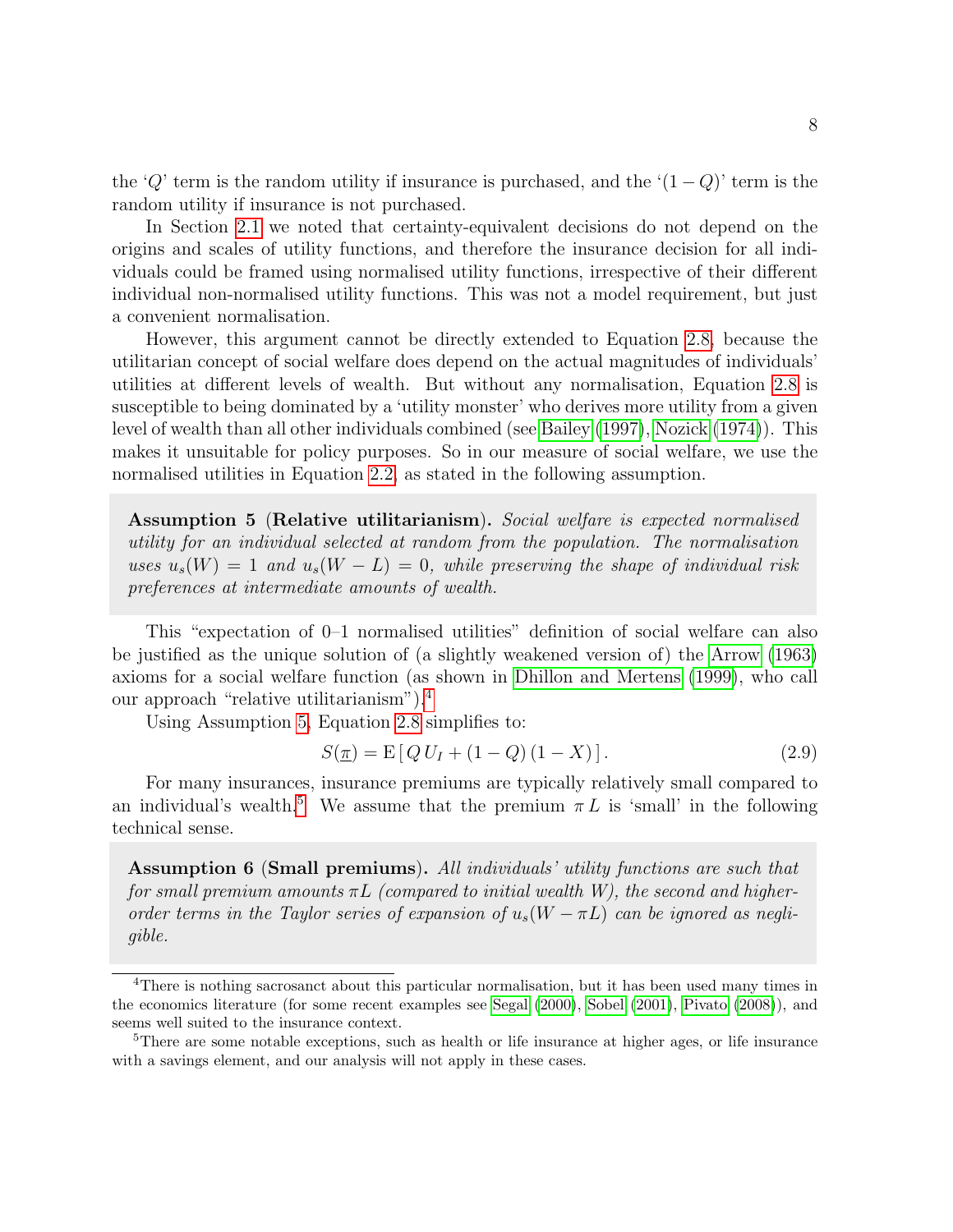It is important to highlight here that we are not suggesting that the curvatures of individuals' utility functions are unimportant in general. Assumption 6 only requires that for small premium amounts  $\pi L$ , the utility function  $u_s(w)$  over the short interval  $(W - \pi L, W)$  can be approximated by a straight line.

To illustrate the effect of Assumption 6, Figure 1 shows normalised utility functions over the range  $(W - L, W)$  for four hypothetical individuals with different risk preferences. The straight diagonal line from  $u_s(W - L)$  to  $u_s(W)$  through point C represents a riskneutral individual. The concave curves through points  $A$  and  $B$  each represent risk-averse individuals and the convex curve through point  $D$  represents a risk-loving individual.<sup>6</sup> The role of utility functions' slopes and curvatures, over the range  $(W - L, W - \pi L)$  to portray individual risk preferences, is evident in the four distinctive curves and also in the relative differences in the values of  $u_s(W - \pi L)$ . Assumption 6 says that, for small  $\pi L$ , each individual's utility curve over the short interval  $(W - \pi L, W)$  can be approximated by a straight line.



Figure 1: Intuition for  $\gamma = L u_s'(W)$  as an index of risk preferences.

<sup>6</sup>Although 'risk-loving' or 'risk-seeking' are the usual stylised descriptions, it might be more appropriate to characterise this phenomenon as 'risk-neglecting'.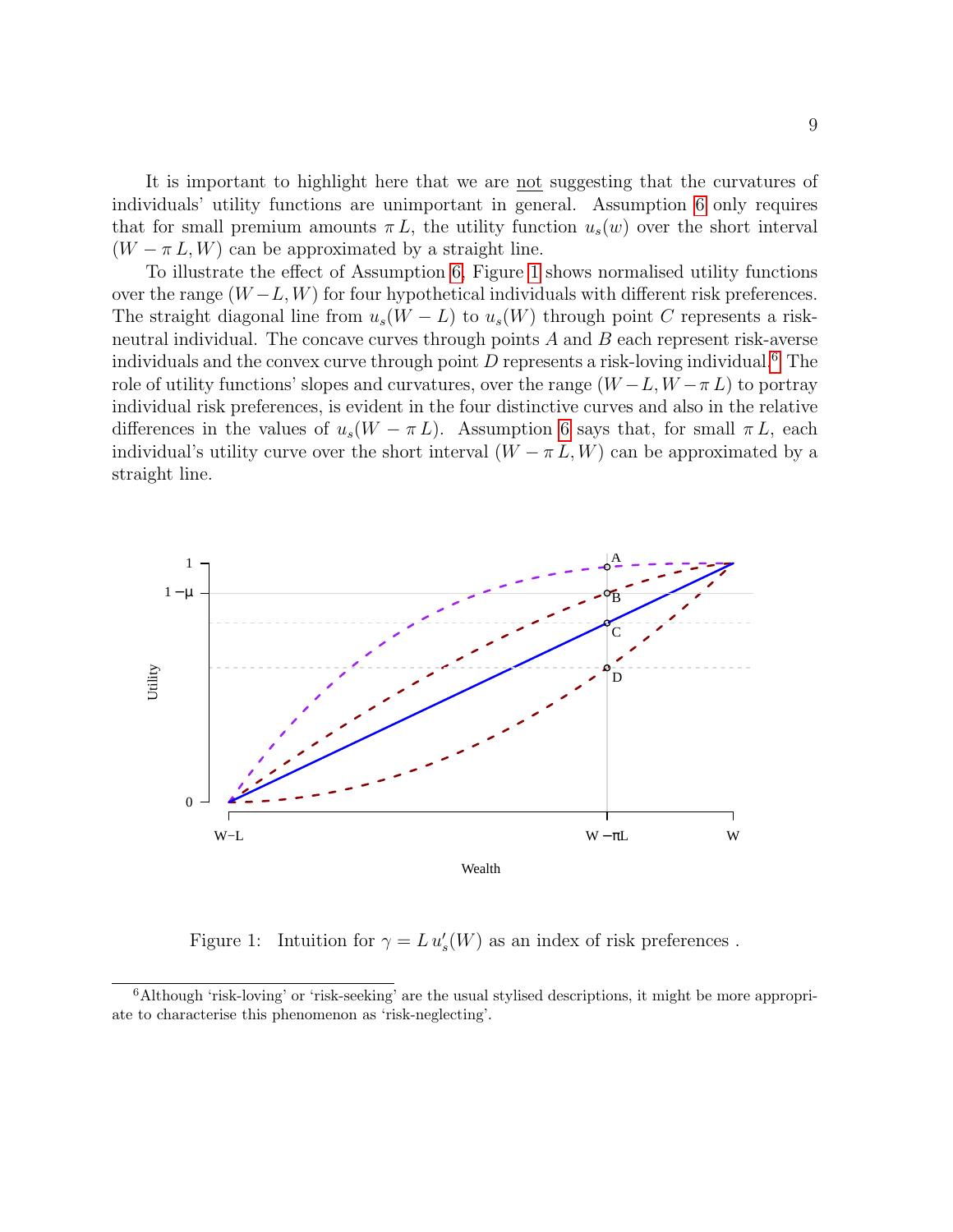From Equation 2.3, an individual's decision rule for purchasing insurance is:

$$
u_s(W - \pi L) > (1 - \mu). \tag{2.10}
$$

Using Assumption 6, the left-hand side of Equation 2.10 can be evaluated as:

$$
u_s(W - \pi L) \approx u_s(W) - \pi L u'_s(W) = 1 - \pi L u'_s(W), \text{ as } u_s(W) = 1.
$$
 (2.11)

Using the approximation in Equation 2.11, the individual's decision rule in Equation 2.10 becomes:

$$
Lu_s'(W) < \frac{\mu}{\pi}.\tag{2.12}
$$

Now, if we define  $\gamma = L u_s'(W)$ , then for a given individual, the decision rule can be written as:

$$
\gamma < \frac{\mu}{\pi}.\tag{2.13}
$$

The quantity  $\gamma = L u_s'(W)$  can be interpreted as a *risk preferences index*, in the sense illustrated in Figure 1. The straight diagonal line, representing a risk-neutral individual, has a slope of  $1/L$ , giving the index  $\gamma = L u_s'(W) = 1$ . The concave curves through points A and B representing risk-averse individuals have lower slopes  $u'_{s}(W)$  than for the straight diagonal line, and hence the index  $\gamma = Lu_s'(W) < 1$  for risk-averse individuals. For the convex curve through point D, representing a risk-loving individual, an analogous geometric intuition confirms  $\gamma = L u_s'(W) > 1$ . Provided that Assumption 6 holds, the index  $\gamma = L u_s'(W)$  is then sufficient to characterise an individual's risk preferences at wealth  $(W - \pi L)$ .

As an example, consider the special case of power utility function  $u_s(w) = w^{\gamma}$ , with  $W = L = 1$ . The parameter  $\gamma$  fully characterises an individual's risk preferences. For this particular example, Assumption 6 implies that for small premium  $\pi$ :

$$
u_s(1 - \pi) = (1 - \pi)^{\gamma} \approx 1 - \pi \gamma
$$
, as  $u_s(1) = 1$  and  $u'_s(1) = \gamma$ . (2.14)

And for this specific power utility example, the decision rule then becomes:

$$
u_s(1-\pi) > (1-\mu) \Leftrightarrow (1-\pi\gamma) > (1-\mu) \Leftrightarrow \gamma < \frac{\mu}{\pi},\tag{2.15}
$$

reproducing the same general decision rule as obtained in Equation 2.13.

Note that in accordance with the decision rule in Equation 2.10, insurance is purchased if  $u_s(W - \pi L) > (1 - \mu)$ : so in this illustration, A purchases, B is indifferent, and  $C$  and  $D$  do not purchase. The variation across individuals in utility functions drives the partial take-up of insurance (i.e.  $d(\pi) < 1$ ) in our model.

Since insurers cannot observe individuals' utility functions (Assumption 3),  $\gamma$  is not observable and appears to be sampled randomly from some underlying random variable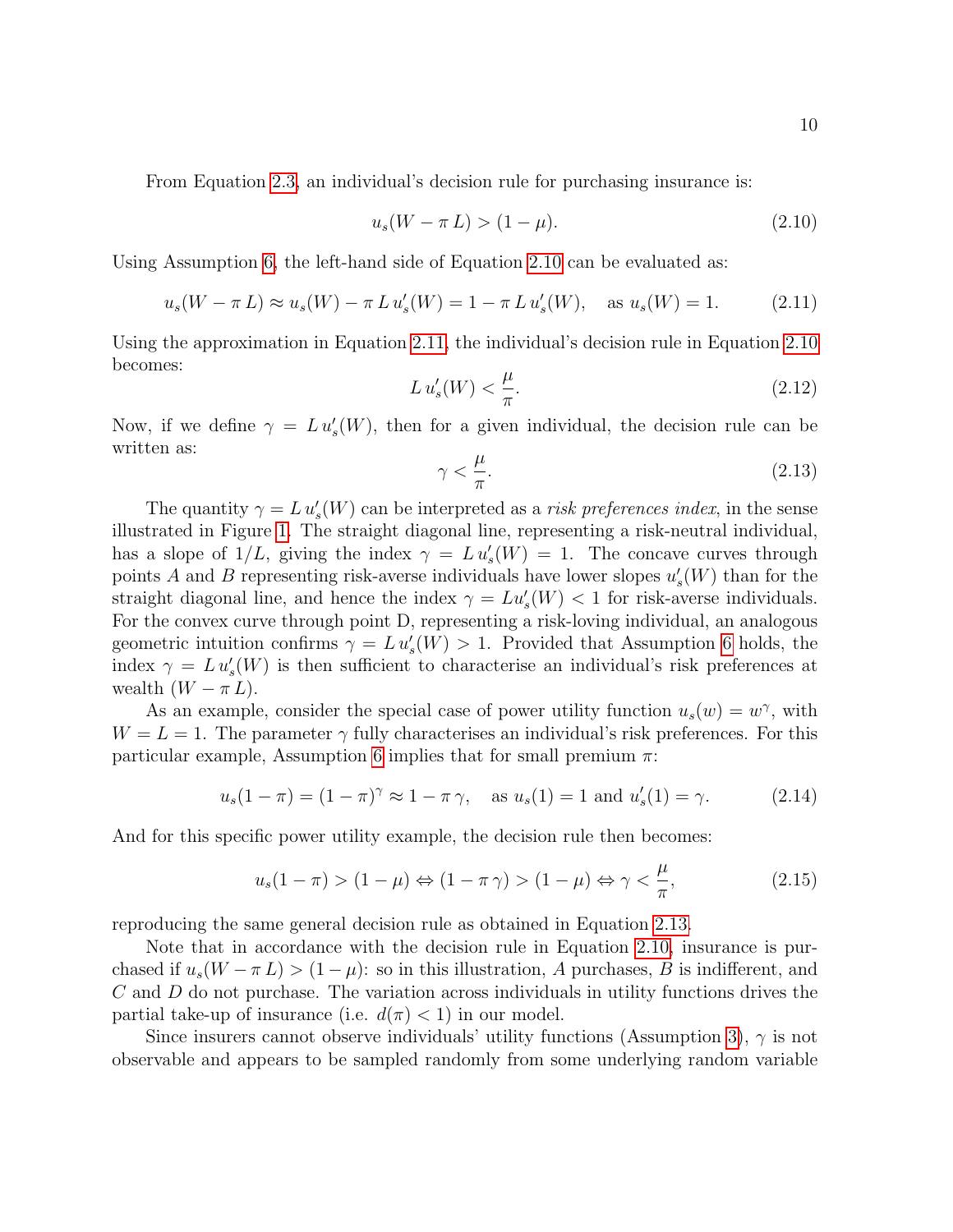$$
d(\pi) = P[U_I > (1 - \mu)] = P\left[\Gamma < \frac{\mu}{\pi}\right].
$$
\n(2.16)

By applying Taylor series approximation as in Equation 2.11, the expression for social welfare in Equation 2.9 can now be approximated by:

$$
S(\underline{\pi}) \approx \mathcal{E}[Q(1 - \Pi \Gamma) + (1 - Q)(1 - X)], \qquad (2.17)
$$

$$
= \mathcal{E}\left[Q\left(X - \Pi\Gamma\right)\right] + K,\tag{2.18}
$$

where  $K = E[1 - X]$  does not depend on the premium regime under consideration.

The development to this point accommodates the possibility that potential loss amounts L vary across individuals. But to obviate the need to model this variation in this paper, we make our next assumption:

Assumption 7 (Fixed potential loss amount). For all individuals, the potential loss amount L is the same constant.

Under this assumption, the equilibrium condition  $\rho(\underline{\pi}) = 0$  from Equation 2.7 simplifies to:

$$
E[Q\Pi] - E[QX] = 0.
$$
\n(2.19)

To progress to a parameterised version of Equation 2.19, we need to assume that there is no moral hazard. Technically:

Assumption 8 (No moral hazard). Conditional on a given risk-group, Q and X are independent.

Given this assumption, conditioning over the different risk-groups and then taking conditional expectation, the equilibrium condition in Equation 2.19 yields:

$$
E[Q\Pi - QX] = 0
$$
  
\n
$$
\Leftrightarrow \sum_{i=1}^{n} P[Risk-group i] [E[Q\Pi | Risk-group i] - E[QX | Risk-group i]] = 0
$$
 (2.20)  
\n
$$
\Leftrightarrow \sum_{i=1}^{n} p_i [\pi_i E[Q | Risk-group i] - E[Q | Risk-group i] E[X | Risk-group i]] = 0
$$
 (2.21)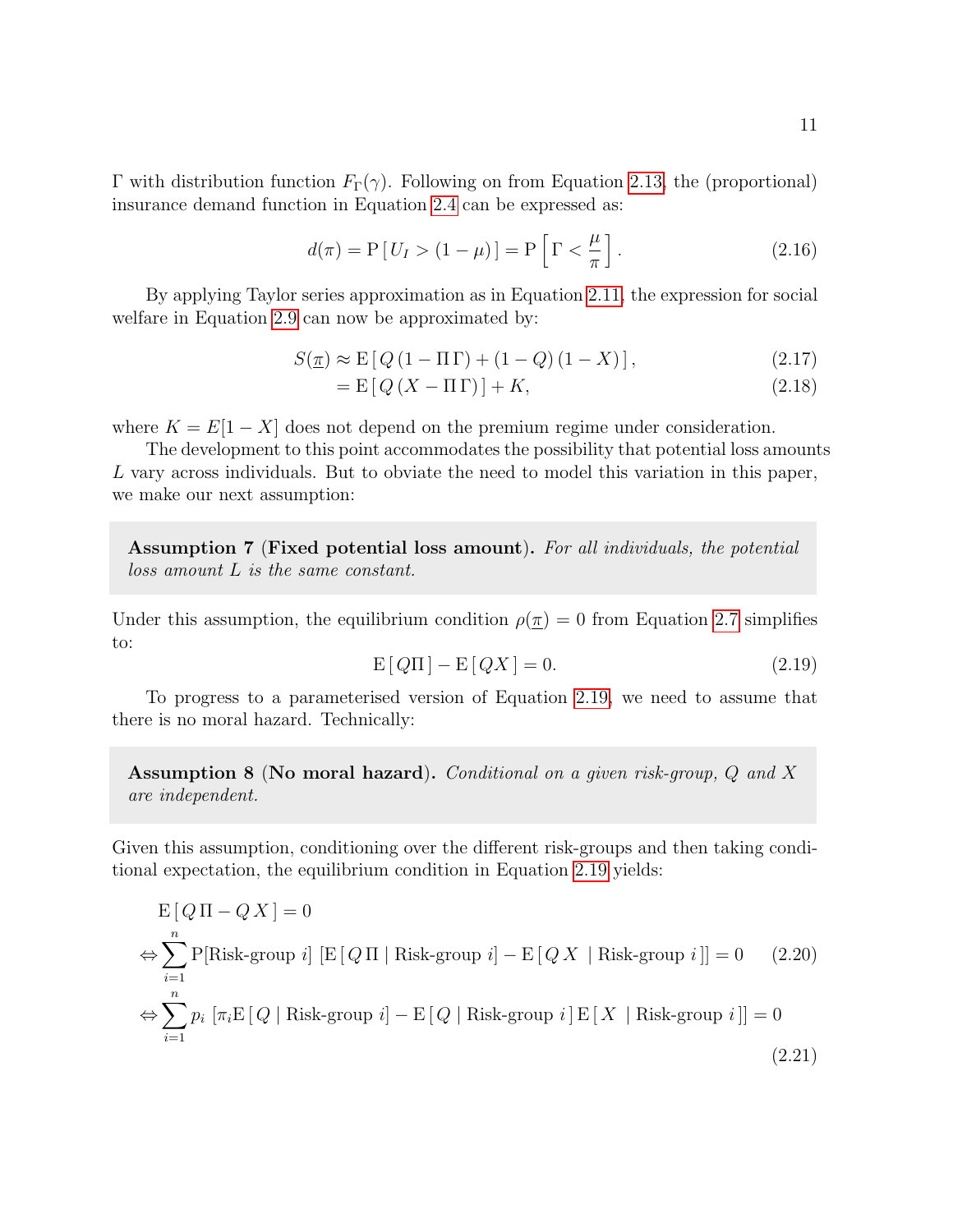(as  $\Pi = \pi_i$  for risk-group *i*; and *Q* and *X* are independent given a risk-group),

$$
\Leftrightarrow \sum_{i=1}^{n} p_i d_i(\pi_i) (\pi_i - \mu_i) = 0,
$$
\n(2.22)

as given a risk-group i, Q and X are Bernoulli random variables with parameters  $d_i(\pi_i)$ and  $\mu_i$  respectively. Equation 2.22 is intuitively appealing as it can be interpreted as the demand-weighted average profits generated by different risk-groups.

By inspection,  $\underline{\pi} = \mu = (\mu_1, \mu_2, \dots, \mu_n)$  is a solution to Equation 2.22, and we will refer to this as the full risk classification regime.

At the other end of the spectrum is the *pooling* regime where risk-classification is banned and all risk-groups are charged the same premium  $\pi_i = \pi_0$  for  $i = 1, 2, \ldots, n$ . Since the insurance demand in our model is a continuous function of premium, there exists at least one premium  $\pi_0$  where  $\mu_1 \leq \pi_0 \leq \mu_n$  and  $\rho(\pi_0) = 0$ .<sup>7</sup>

Our final assumption is not a strict requirement, but is made for presentational convenience:

Assumption 9 (No full demand). No risk-group is fully insured under any risk classification regimes.

It is possible that an entire risk-group is insured, if the premium charged is sufficiently small; any further reduction in premium will then have no effect on demand from that risk-group. This special case can also be analysed using the same framework. However for ease of exposition, we present our findings based on Assumption 9 in the main text, and cover the case of full take-up for some risk-groups in Appendix F.

#### 3. Iso-elastic Insurance Demand

In this section, we apply the framework created in Section 2 using the example of iso-elastic demand.

A tractable insurance demand function for a risk-group i is:

$$
d_i(\pi_i) = \tau_i \left(\frac{\mu_i}{\pi_i}\right)^{\lambda_i}, \quad \text{(subject to a cap of 1)}, \tag{3.1}
$$

which produces a constant demand elasticity:

$$
\epsilon(\pi_i) = -\frac{\partial \log(d_i(\pi_i))}{\partial \log \pi_i} = \lambda_i.
$$
\n(3.2)

<sup>7</sup>For notational convenience, we specify only one argument for multivariate functions if all arguments are equal, e.g. we write  $\rho(\pi)$  for  $\rho(\pi, \pi, \ldots, \pi)$ .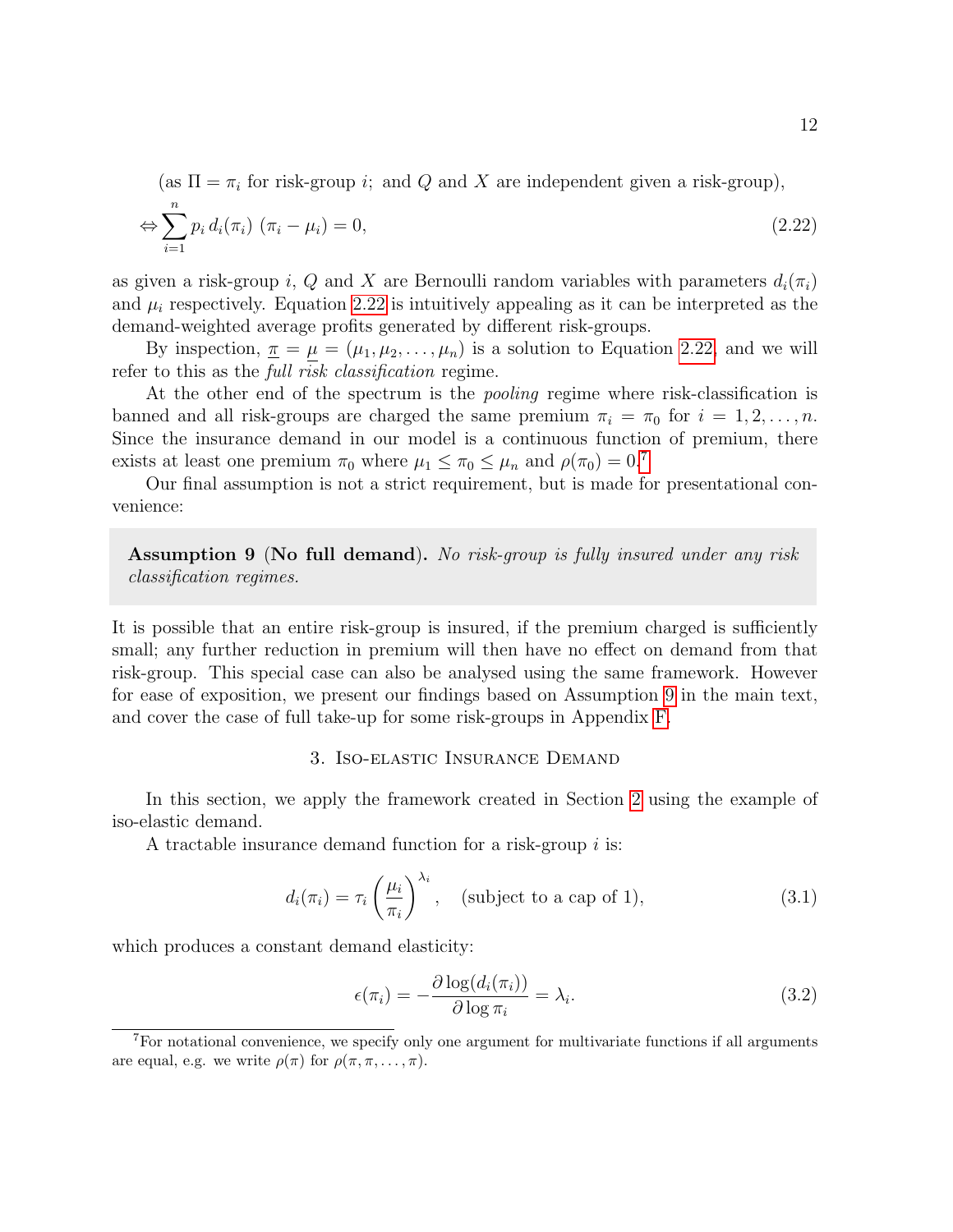The parameter  $\tau_i$  can be interpreted as the *fair-premium demand*, that is the demand when an actuarially fair premium is charged.

The above iso-elastic insurance demand can be constructed within our model set-up as follows. Consider an individual from risk-group  $i$ , with initial wealth  $W$ , who risks losing an amount L. Suppose her risk preferences are driven by a power utility function:

$$
u_s(w) = \left[\frac{w - (W - L)}{L}\right]^\gamma,\tag{3.3}
$$

so that  $u_s(W) = 1$  and  $u_s(W - L) = 0$ . This particular form of utility function leads to:

$$
u_s'(w) = \frac{\gamma}{L} \left[ \frac{w - (W - L)}{L} \right]^{\gamma - 1}, \text{ and so consequently: } (3.4)
$$

$$
L u_s'(W) = \gamma. \tag{3.5}
$$

So under the framework of power utility functions, the *risk preferences index,*  $L u_s'(W)$ , defined in Section 2.3, can be interpreted as the underlying parameter,  $\gamma$ , of the power utility function.

As outlined in Section 2.3,  $\gamma$  is sampled randomly from some underlying random variable  $\Gamma_i$  with distribution function  $F_{\Gamma_i}(\gamma)$ , and the demand for insurance for risk-group i at a given premium  $\pi_i$  is then:

$$
d_i(\pi_i) = P\left[\Gamma_i < \frac{\mu_i}{\pi_i}\right].\tag{3.6}
$$

The demand for insurance for risk-group i takes the form of iso-elastic demand given in Equation 3.1 if  $\Gamma_i$  has the following distribution:

$$
F_{\Gamma_i}(\gamma) = \mathcal{P}\left[\Gamma_i \le \gamma\right] = \begin{cases} 0 & \text{if } \gamma < 0 \\ \tau_i \gamma^{\lambda_i} & \text{if } 0 \le \gamma \le (1/\tau_i)^{1/\lambda_i} \\ 1 & \text{if } \gamma > (1/\tau_i)^{1/\lambda_i}, \end{cases} \tag{3.7}
$$

where  $\tau_i$  and  $\lambda_i$  are positive parameters.  $\lambda_i$  controls the shape of the distribution function and  $\tau_i$  controls the range over which  $\Gamma_i$  takes its values.<sup>8</sup>

Using the specific form of iso-elastic demand, the analytical form of social welfare given in Equation 2.18 for a particular premium regime  $\pi$ , is provided in Lemma 1 (proof in Appendix A).

<sup>8</sup>This is a generalised version of the Kumaraswamy distribution, which in its standard form takes values only over [0,1] (Kumaraswamy (1980)). Note that  $\tau_i = \lambda_i = 1$  leads to a uniform distribution.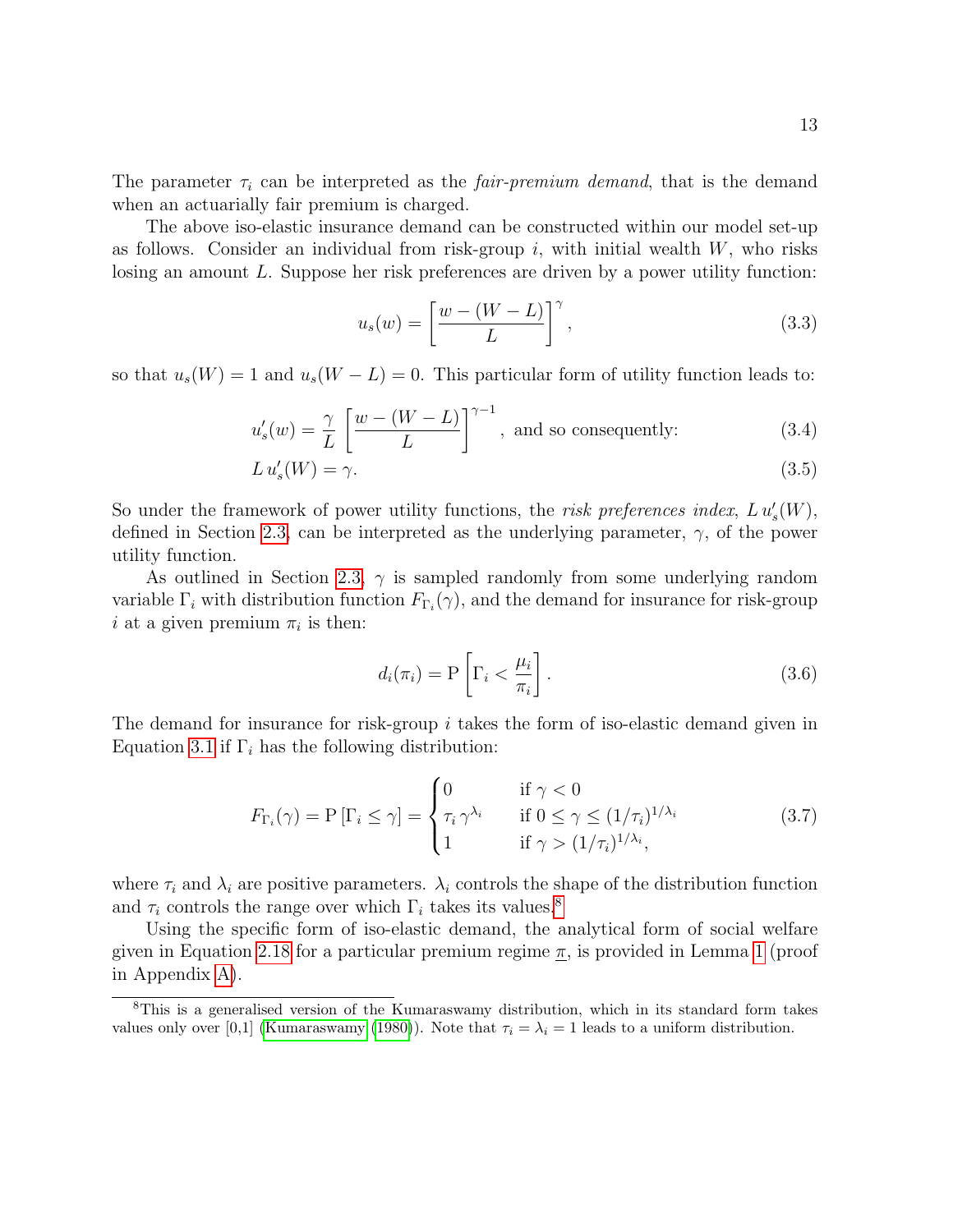**Lemma 1.** Suppose there are n risk-groups with risks  $\mu_1 < \mu_2 < \cdots < \mu_n$  with iso-elastic demand elasticities  $\lambda_1, \lambda_2, \ldots, \lambda_n$  respectively, then for a given premium regime  $\underline{\pi}$ , the expression for social welfare is given by:

$$
S(\underline{\pi}) = \sum_{i=1}^{n} p_i \,\tau_i \,\frac{1}{(\lambda_i + 1)} \left(\frac{\mu_i}{\pi_i}\right)^{\lambda_i + 1} \pi_i + K,\tag{3.8}
$$

where the premium regime  $\pi$  satisfies the equilibrium condition:

$$
\sum_{i=1}^{n} p_i \tau_i \left(\frac{\mu_i}{\pi_i}\right)^{\lambda_i} \left(\pi_i - \mu_i\right) = 0,\tag{3.9}
$$

and the constant K does not depend on the premium regime under consideration.

Lemma 1 provides the basis for comparing any two premium regimes. Specifically, we focus on comparing the pooling regime against the full risk classification regime.

Under pooling, it is sometimes notationally convenient to express the equilibrium condition and social welfare in terms of the risk-premium ratios:  $v_i = \mu_i/\pi_0$ . A riskpremium ratio of  $v_i < 1$  indicates that the *i*-th risk-group pay more than their fair actuarial premium, and conversely for  $v_i > 1$ . Using this notation, the pooling equilibrium in Equation 3.9 becomes:

$$
\sum_{i=1}^{n} \alpha_i v_i^{\lambda_i+1} = \sum_{i=1}^{n} \alpha_i v_i^{\lambda_i},\tag{3.10}
$$

or, equivalently: 
$$
\sum_{i: v_i > 1} \alpha_i \left[ v_i^{\lambda_i+1} - v_i^{\lambda_i} \right] = \sum_{i: v_i \le 1} \alpha_i \left[ v_i^{\lambda_i} - v_i^{\lambda_i+1} \right],
$$
 (3.11)

where  $\alpha_i = \frac{p_i \tau_i}{\sum_{j=1}^n p_j \tau_j}$  and the social welfare condition Equation 3.8 can be expressed as:

$$
S(\pi_0) \geq S(\underline{\mu}) \Leftrightarrow \sum_{i=1}^n \frac{\alpha_i v_i^{\lambda_i+1}}{\lambda_i+1} \geq \sum_{i=1}^n \frac{\alpha_i v_i}{\lambda_i+1},
$$
\n(3.12)

$$
\Leftrightarrow \sum_{i:v_i>1} \frac{\alpha_i}{\lambda_i+1} \left[ v_i^{\lambda_i+1} - v_i \right] \gtreqless_{i:v_i \le 1} \frac{\alpha_i}{\lambda_i+1} \left[ v_i - v_i^{\lambda_i+1} \right]. \tag{3.13}
$$

Equation 3.11 says that under the pooling equilibrium, losses from the high riskgroups are exactly offset by the profits from the low risk-groups. And Equation 3.13 can

<sup>&</sup>lt;sup>9</sup>We use the notation  $\geq \atop 0 \leq x \leq 0$  is shorthand for  $A > B \Rightarrow C > D$ and  $A = B \Rightarrow C = D$  and  $A < B \Rightarrow C < D$ . A similar interpretation applies for the notation  $\leq$ .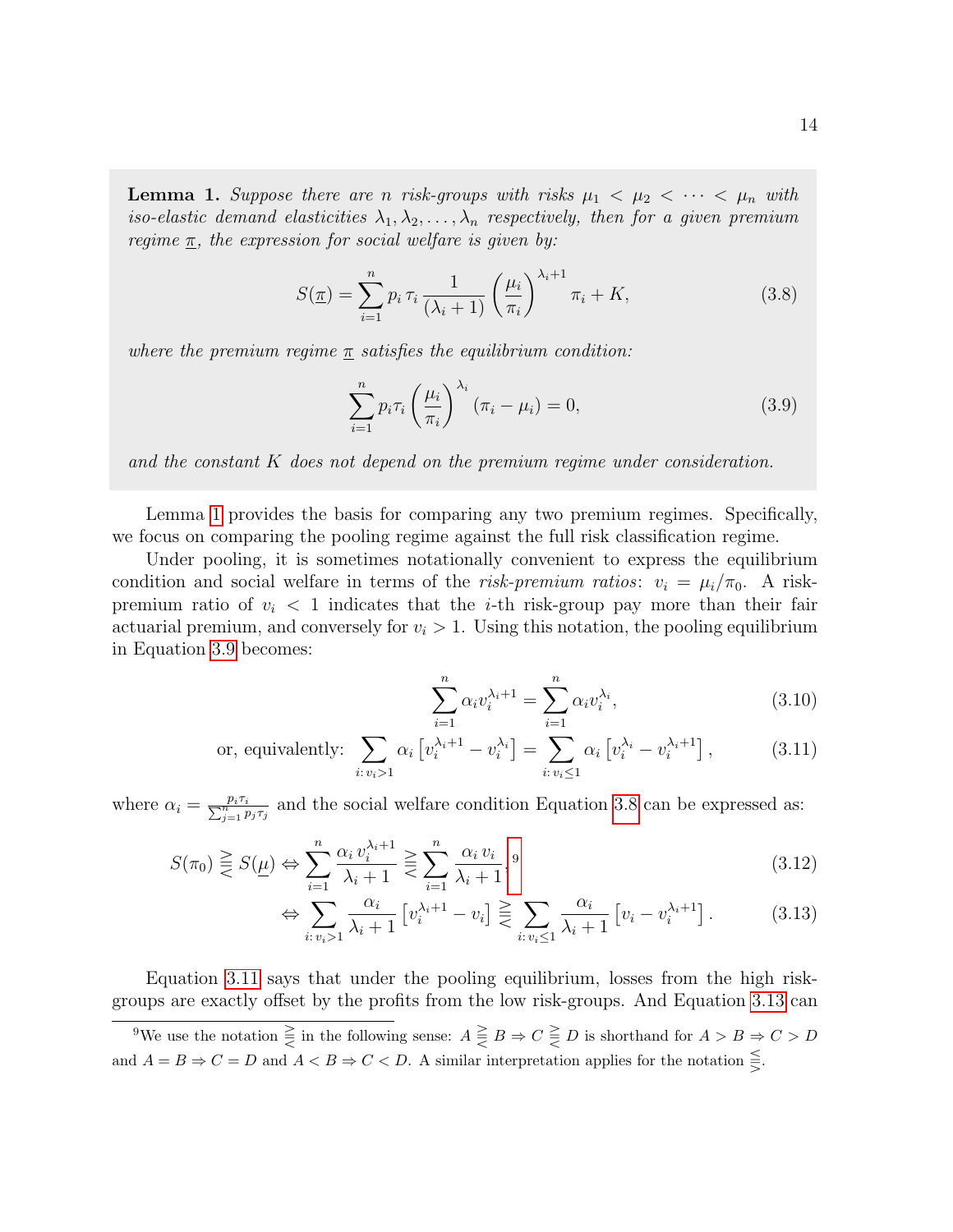be interpreted as the comparison between the (aggregate) utility gains by the high riskgroups (from pooling as compared against full risk classification) against the (aggregate) utility losses of the low risk-groups.

We can now derive the conditions for which social welfare under pooling is higher than that under full risk classification. In the first instance, we make the simplest assumption that all risk-groups have the same positive constant demand elasticity  $\lambda$ . Under this assumption, we obtain the following result (proof in Appendix B) :

**Theorem 1.** Suppose there are n risk-groups with risks  $\mu_1 < \mu_2 < \cdots < \mu_n$  with the same positive constant demand elasticity  $\lambda$  for all risk-groups. Then:



$$
\lambda \leqq 1 \Rightarrow S(\pi_0) \geqq S(\mu). \tag{3.14}
$$

Figure 2: Illustration of Theorem 1: Social welfare under pooling is higher than under full risk classification for  $\lambda < 1$ .

Basis:  $(\mu_1, \mu_2) = (0.01, 0.04)$  and  $(\alpha_1, \alpha_2) = (0.8, 0.2)$ . Similar pattern for any population structure and relative risk.

Figure 2 provides a graphical representation of Theorem 1, showing the ratio of  $(S(\pi_0) - K)$  to  $(S(\mu) - K)$  as a function of constant demand elasticity  $\lambda$  for two risk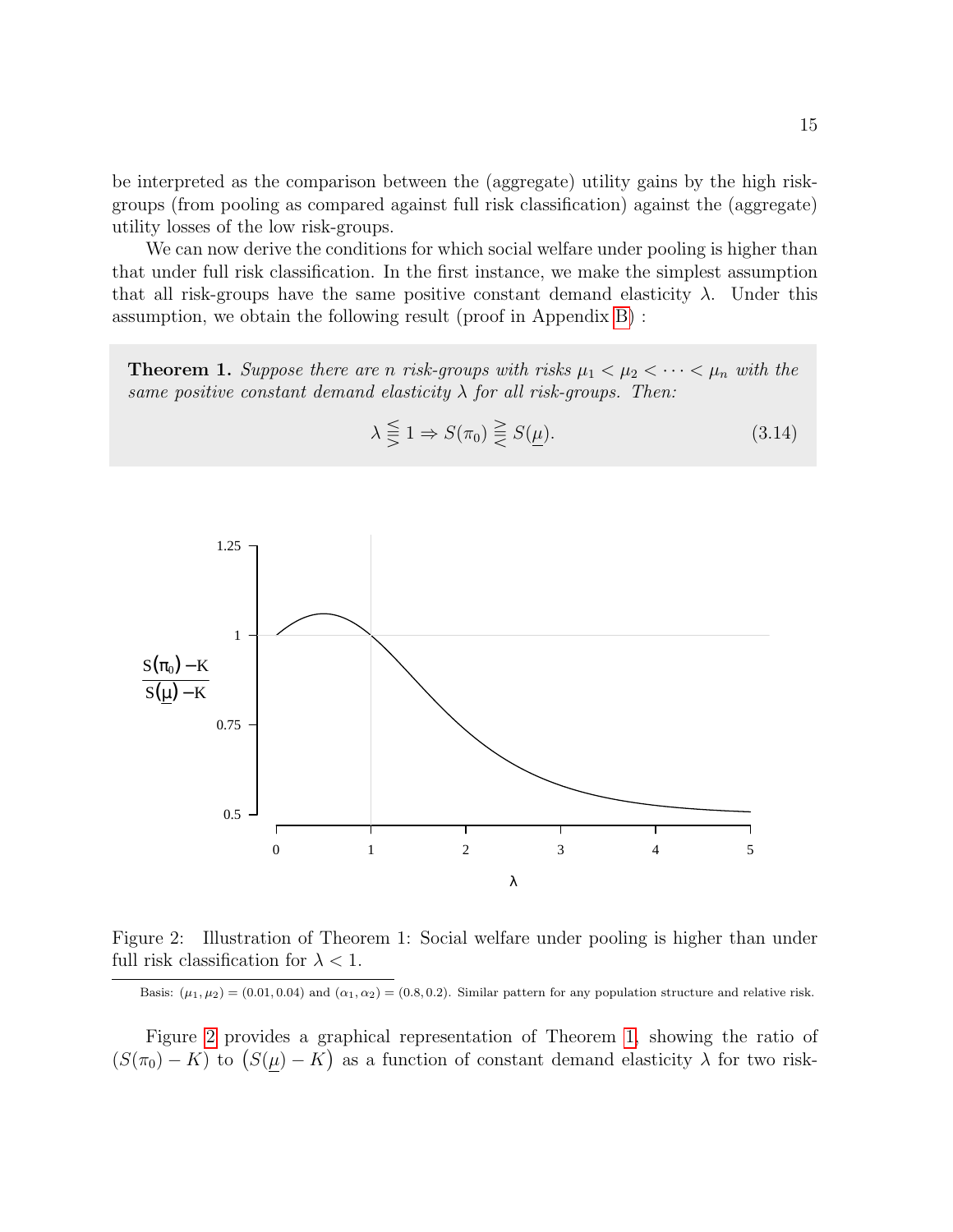groups with risks  $(\mu_1, \mu_2) = (0.01, 0.04)$  and  $(\alpha_1, \alpha_2) = (0.8, 0.2)$ . Recall from Equation 3.8, in the expression for  $S(\pi)$ , K is a constant which does not depend on the premium regime  $\underline{\pi}$ . So the ratio of  $(S(\pi_0) - K)$  to  $(S(\mu) - K)$  focuses solely on the effect of changes in premium regimes.

It can be clearly seen that  $\lambda = 1 \Rightarrow S(\pi_0) = S(\underline{\mu})$ , while  $\lambda < 1 \Rightarrow S(\pi_0) > S(\underline{\mu})$  and vice versa, as postulated in Theorem 1.

#### 4. Different Iso-elastic Demand Elasticities for Different Risk-Groups

Theorem 1 assumes the same constant iso-elastic demand elasticity for all individuals. However, different risk-groups may have different sensitivities to price changes. In particular, for higher risk consumers, insurance premiums may represent a larger part of their total budget constraint, and so the effect of a small percentage change in price on their insurance demand might be larger. In this section, for ease of exposition, we first consider two risk-groups with iso-elastic demand, but with different demand elasticities. We then generalise our result to more than two risk-groups.

Typical insurance underwriting processes often classify a majority of insurance risks as standard (or low risks in the terminology of this paper), with the remaining risks rated higher based on their individual characteristics. The empirical evidence (cited in Table 1 in Section 6.1) suggests that the more numerous low risk-group's demand elasticity may often be less than 1. But, as noted above, the high risk-group's demand elasticity is likely to be higher than that the low risk-group, and may often exceed 1. This pattern motivates Theorem 2 (proof in Appendix C).

Theorem 2.1 states a sufficient condition on  $\lambda_1$  and  $\lambda_2$  for social welfare to be higher under pooling than under full risk classification, for any population structures and underlying risks. Theorem 2.2 then extends it for some of the ranges of  $\lambda_2$  not covered in Theorem 2.1, but this involves introduction of additional conditions.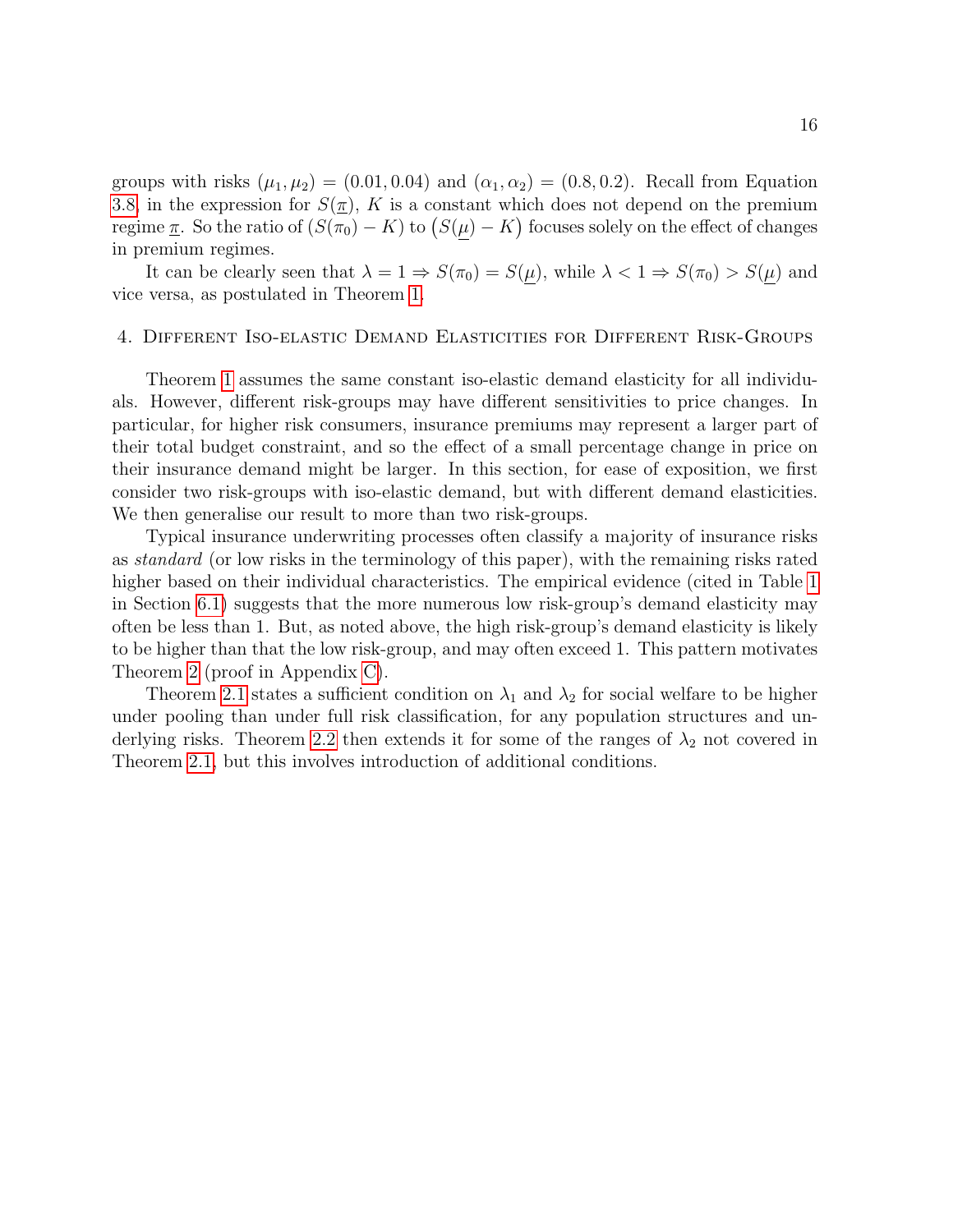**Theorem 2.** Suppose there are two risk-groups with risks  $\mu_1 < \mu_2$  with positive constant demand elasticities  $\lambda_1$  and  $\lambda_2$  respectively.

2.1. For any population structure:

$$
\lambda_1 \le 1 \text{ and } \lambda_1 \le \lambda_2 \le \frac{1}{\lambda_1} \Rightarrow S(\pi_0) \ge S(\underline{\mu}). \tag{4.1}
$$

**2.2.** For any population structure there exists a threshold premium  $\pi^*$  such that:

$$
\lambda_1 \le 1 \text{ and } \lambda_2 > \frac{1}{\lambda_1} \text{ and } \pi_0 \ge \pi^* \Rightarrow S(\pi_0) \ge S(\underline{\mu}). \tag{4.2}
$$



Figure 3: Illustration of Theorem 2: Social welfare under pooling is higher than under full risk classification in green area, for all population structures and relative risks. See text for interpretation of solid red and dashed blue boundary curves.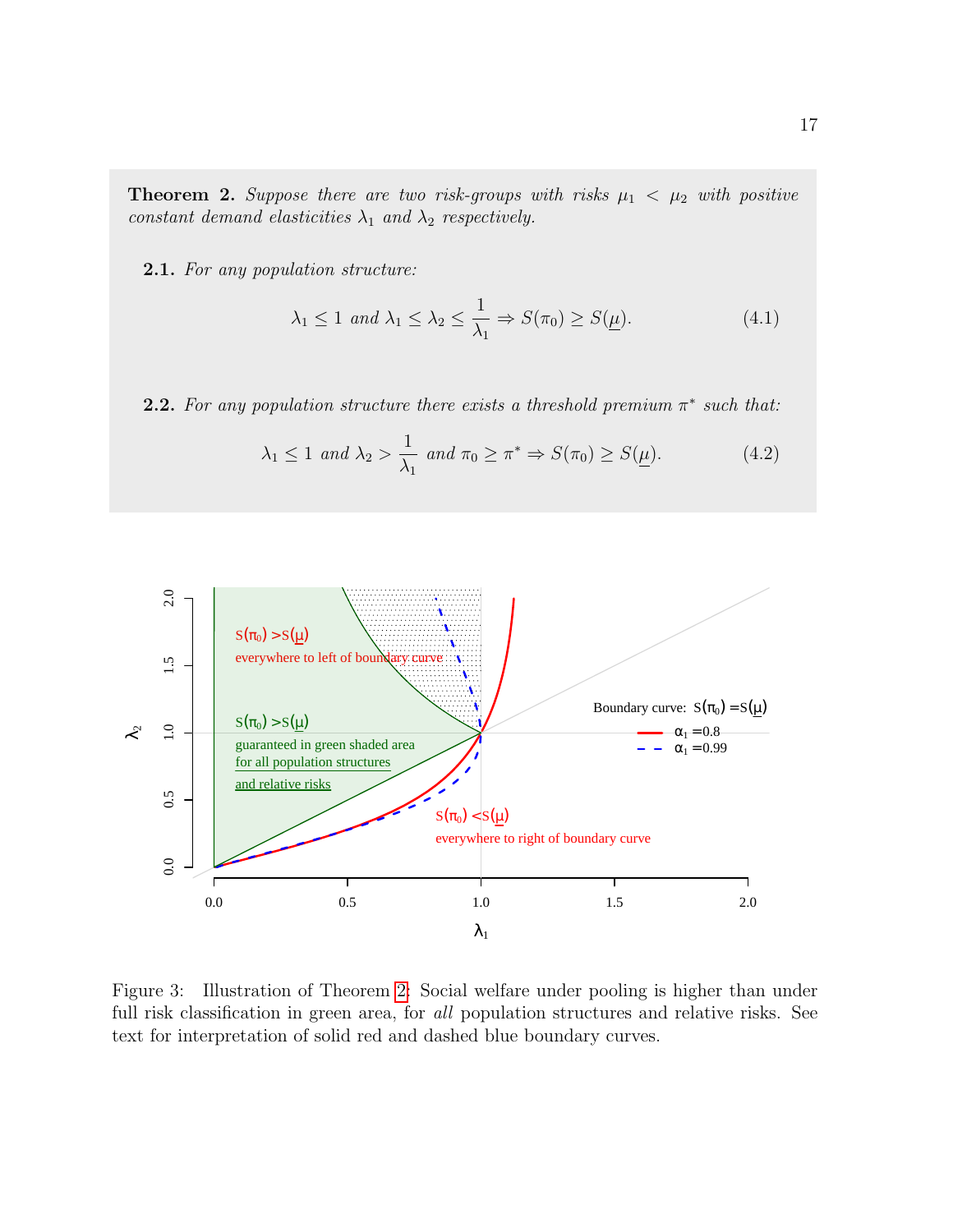Theorem 2 is illustrated in Figure 3, where  $(\mu_1, \mu_2) = (0.01, 0.04)$  and the x and y axes represent the lower and higher demand elasticities  $\lambda_1$  and  $\lambda_2$ . The two curves emanating from the origin show the boundary at which  $S(\pi_0) = S(\mu)$  for two possible population structures. The bold red curve demarcates the boundary for a moderate population structure,  $(\alpha_1, \alpha_2) = (0.8, 0.2)$ ; the dashed blue curve is the boundary for an extreme population structure with very few high risks,  $(\alpha_1, \alpha_2) = (0.99, 0.01)$ . Social welfare under pooling is higher than under full risk classification on the left of the boundary curves, and lower on the right. The sufficient conditions in Theorem 2.1 specify that in the green shaded region where  $\lambda_1 \leq 1$  and  $\lambda_1 \leq \lambda_2 \leq 1/\lambda_1$ , social welfare under pooling is always higher than that under full risk classification, irrespective of the population structure (and also the risks  $\mu_1$  and  $\mu_2$ ).

To understand the patterns in Figure 3, first note that moving from full risk classification to pooling always leads to (i) a beneficial increase in both the number of high risks insured, and the *per capita* utility of insured high risks and (ii) a detrimental *decrease* in both the *number* of low risks insured, and the *per capita* utility of each insured low risk. An initial intuition is that pooling will tend to "work well" when lower risks' elasticity is low compared with higher risks' elasticity, i.e. towards the left of Figure 3.

As we move leftwards in the graph with  $\lambda_2$  fixed,  $\lambda_1$  eventually becomes sufficiently *low* compared with  $\lambda_2$ , so that pooling "works well" and effect (i) dominates. As we move upwards in the graph with  $\lambda_1$  fixed (where  $\lambda_1 \leq 1$ ),  $\lambda_2$  eventually becomes sufficiently high compared with  $\lambda_1$ , so that pooling again "works well" and effect (i) dominates. This explains the position of the red curve.

However, if the high risk-group is small and has high demand elasticities, it may not have the required capacity to absorb all the aggregate utility losses of the low riskgroup. This "capacity limit" on effect (ii) for a small high risk-group is illustrated by the curvature of the dashed blue line for  $\alpha_1 = 0.99$  (a very small fraction of high risks) back towards the vertical axis for  $\lambda_2 > 1$  (high elasticities of the high risks). The green curve represents a limiting value of this "capacity limit" on effect (ii). To the left of this limit (i.e. inside the green shaded area specified by Theorem 2.1), effect (i) is guaranteed to dominate, for any population structure and risks.

Note that the conditions in Theorem 2.1 are sufficient, but *not* necessary. This nonnecessity is illustrated by the white and dotted regions adjacent to the green shaded region, but to the left of the red boundary curve, where  $S(\pi_0) > S(\mu)$  for the population structure  $\alpha_1 = 0.8$  even though the conditions of Theorem 2.1 are not satisfied. Where the conditions of Theorem 2.1 are not satisfied, social welfare may still be higher under pooling than under full risk classification, but this might require additional conditions. For the region  $\lambda_1 \leq 1$  and  $\lambda_2 > 1/\lambda_1$  (dotted in Figure 3), Theorem 2.2 identifies the additional condition in the form of the equilibrium premium  $\pi_0$  needing to exceed a threshold premium  $\pi^*$  for social welfare under pooling to be higher.

An implication of Theorem 2.2 is that the high risk group needs to be of a large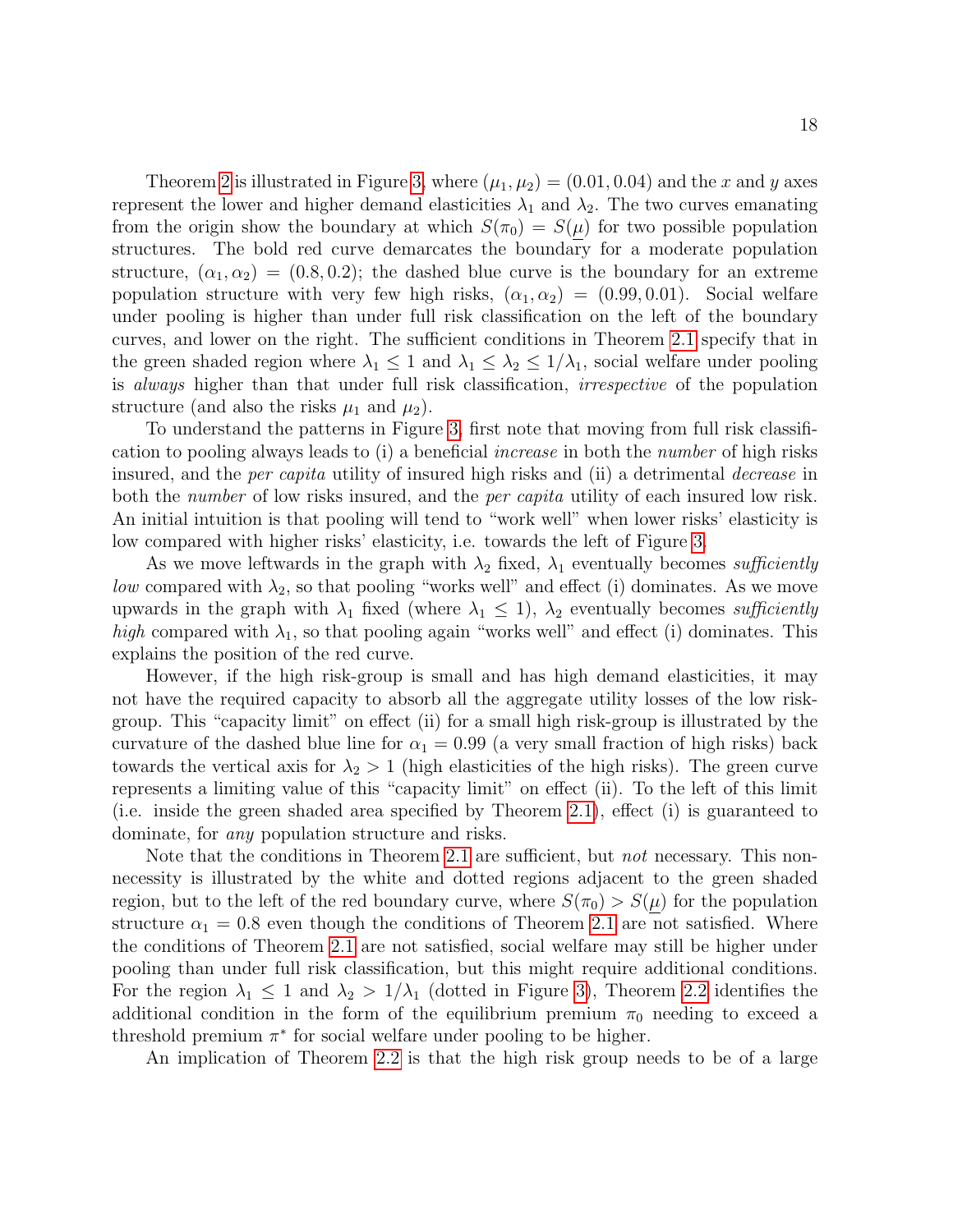enough size to pull the equilibrium premium above the threshold. This can be interpreted as the need for the high risk-group to be of a reasonably large size to absorb the impact of aggregate utility losses for the low risk-group. The dashed blue boundary line for an extreme population structure with very few high risks,  $\alpha_1 = 0.99$ , curves back into the dotted region, indicating that the condition  $\pi_0 \geq \pi^*$  may not always be satisfied. In contrast, for a moderate population structure with  $\alpha_1 = 0.8$ , the bold red boundary curves back into the dotted region only at much higher values of  $\lambda_2$  (not shown in the figure).

Theorem 2 can be generalised for more than two risk-groups with iso-elastic demand for all risk-groups. While generalising our results to more than two risk-groups, under pooling it will be convenient to classify the different risk-groups into two broad categories:

- 'lower' risk-groups, for whom pooled premium is higher than fair premium, i.e.  $\mu_i \leq \pi_0$ ;
- 'higher' risk-groups, for whom pooled premium is lower than fair premium, i.e.  $\mu_i > \pi_0$ .

For these two broad categories, we define the following:

- $\lambda_{lo}^{min} = \min \{\lambda_i : \mu_i \leq \pi_0\}$ , i.e. minimum demand elasticity for lower risk-groups;
- $\lambda_{lo}^{max} = \max \{\lambda_i : \mu_i \leq \pi_0\}$ , i.e. maximum demand elasticity for lower risk-groups;
- $\lambda_{hi}^{min} = \min \{\lambda_i : \mu_i > \pi_0\}$ , i.e. minimum demand elasticity for higher risk-groups;
- $\lambda_{hi}^{max} = \max \{\lambda_i : \mu_i > \pi_0\},\$ i.e. maximum demand elasticity for higher risk-groups.

For the case of two risk-groups, we simply have:  $\lambda_{lo}^{min} = \lambda_{lo}^{max} = \lambda_1$  and  $\lambda_{hi}^{min} = \lambda_{hi}^{max} = \lambda_2$ . Using these notations, we present our general result (for proof see Appendix C):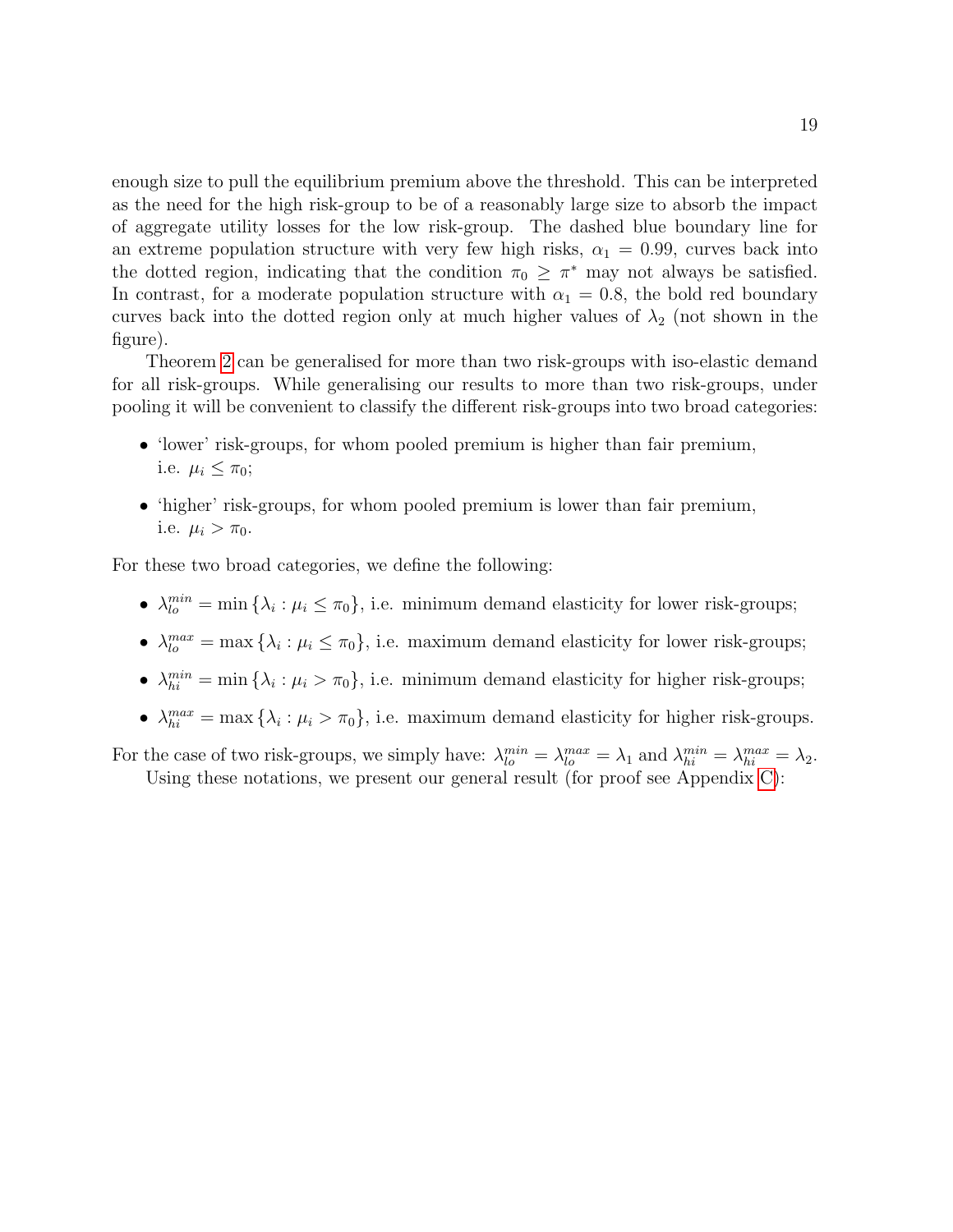**Theorem 3.** Suppose there are n risk-groups with risks  $\mu_1 < \mu_2 < \cdots < \mu_n$  with iso-elastic demand elasticities  $\lambda_1, \lambda_2, \ldots, \lambda_n$  respectively.

**3.1.** For any underlying population structures:

$$
\lambda_{lo}^{max} \le 1 \ and \ \lambda_{hi}^{max} \le 1 \ and \ \lambda_{lo}^{max} \le \lambda_{hi}^{min} \Rightarrow S(\pi_0) \ge S(\underline{\mu}). \tag{4.3}
$$

**3.2.** For any underlying population structures:

$$
\lambda_{lo}^{max} \le 1 \text{ and } \lambda_{hi}^{min} \ge 1 \text{ and } \lambda_{hi}^{max} \le \frac{1}{\lambda_{lo}^{max}} \Rightarrow S(\pi_0) \ge S(\underline{\mu}). \tag{4.4}
$$

**3.3.** There exists a threshold premium  $\pi^*$  such that:

$$
\lambda_{lo}^{max} \le 1 \text{ and } \lambda_{hi}^{min} > \frac{1}{\lambda_{lo}^{min}} \text{ and } \pi_0 \ge \pi^* \Rightarrow S(\pi_0) \ge S(\underline{\mu}). \tag{4.5}
$$

It is easy to see that Theorem 2.1 can be obtained as a special case of Theorems 3.1 and 3.2; while Theorem 2.2 is a special case of Theorem 3.3.

#### 5. General Demand Functions

So far, we have only considered constant demand elasticities, either for all individuals in the population, or for all individuals belonging to a particular risk-group. Iso-elastic demand functions are easy to understand and are also analytically convenient. However, they may also be criticised as being unrealistic. In this section, we use the concept of arc elasticity of demand to extend the results in Section 4 to a form applicable to more general demand functions.

The formulation of iso-elastic demand arose from the particular choice of distribution function in Equation 3.7 for the random variable  $\Gamma_i$  (denoting the risk preferences index) for risk-group i. However, the framework developed in Section 2 is general and can be applied to any distribution for the risk preferences index. In this section, we will just assume that  $\Gamma_i$  is a positive continuous random variable<sup>10</sup> with a distribution function:

$$
F_{\Gamma_i}(\gamma) = \mathcal{P} \left[ \Gamma_i \le \gamma \right]. \tag{5.1}
$$

<sup>&</sup>lt;sup>10</sup>The derivations in this section can also be suitably adapted for any positive discrete random variable.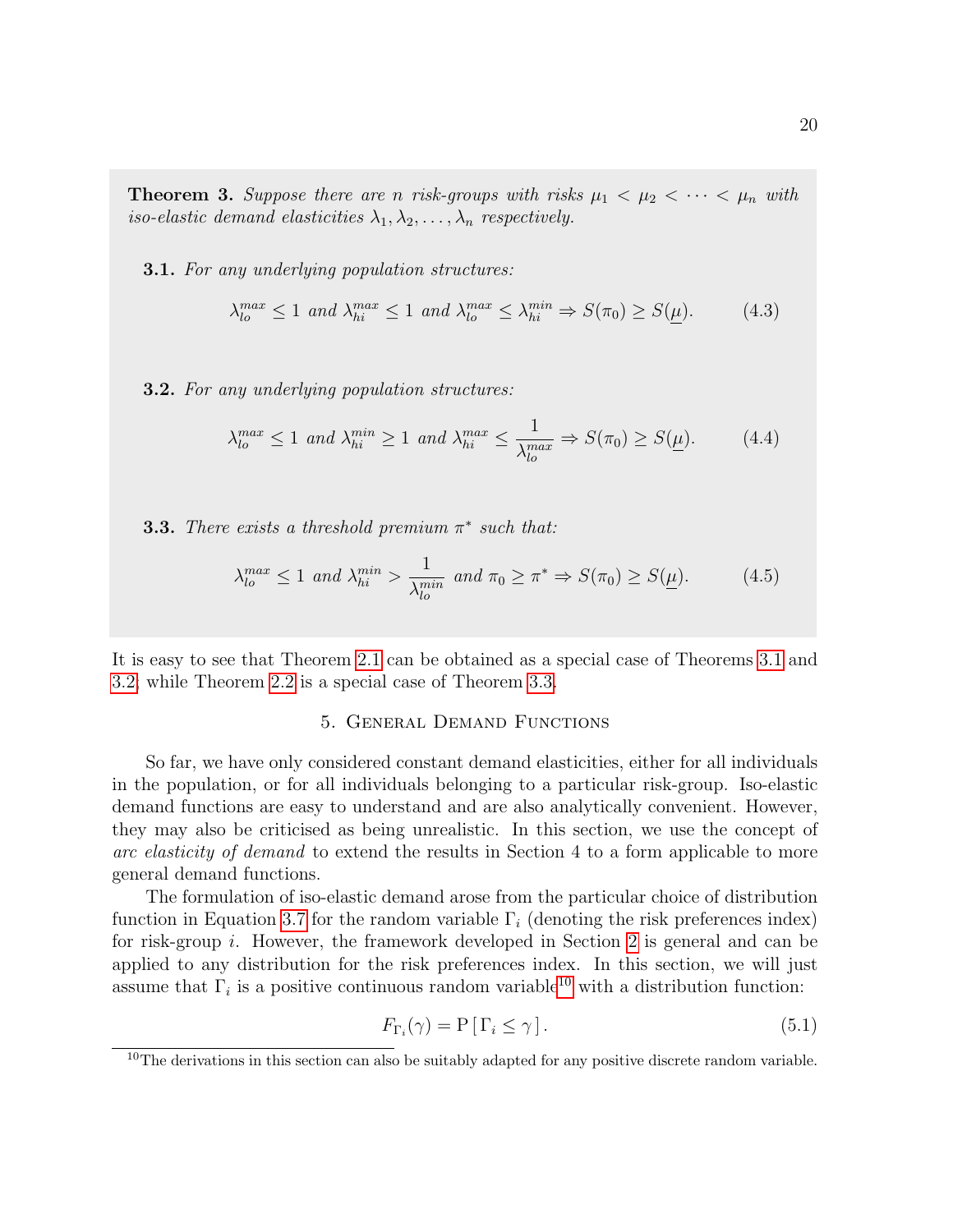Under this general framework, social welfare for a given premium regime  $\pi$  is given by Lemma 2 (for proof see Appendix D).

**Lemma 2.** Suppose there are n risk-groups with risks  $\mu_1 < \mu_2 < \cdots < \mu_n$  and any general demand functions. Then for a given premium regime  $\pi$ , for which no risk-group is fully insured, the expression for social welfare is given by:

$$
S(\underline{\pi}) = \sum_{i=1}^{n} p_i G_i \left(\frac{\mu_i}{\pi_i}\right) \pi_i + K, \quad \text{where} \quad G_i(g) = \int_0^g P[\Gamma_i < \gamma] \, d\gamma,\tag{5.2}
$$

where the premium regime  $\pi$  satisfies the equilibrium condition:

$$
\sum_{i=1}^{n} p_i d_i(\pi_i) (\pi_i - \mu_i) = 0,
$$
\n(5.3)

and the constant K does not depend on the premium regime under consideration.

Comparing social welfare under pooling to that under full risk classification gives:

$$
S(\pi_0) - S(\underline{\mu}) = \sum_{i=1}^{n} p_i G_i \left(\frac{\mu_i}{\pi_0}\right) \pi_0 - \sum_{i=1}^{n} p_i G_i \left(\frac{\mu_i}{\mu_i}\right) \mu_i,
$$
 (5.4)

where the equilibrium premium  $\pi_0$  satisfies:

$$
\sum_{i=1}^{n} p_i d_i(\pi_0) (\pi_0 - \mu_i) = 0.
$$
 (5.5)

Using the notations involving risk-premium ratios,  $v_i = \mu_i/\pi_0$ , we get:

$$
S(\pi_0) \geq S(\underline{\mu}) \Leftrightarrow \sum_{i=1}^{n} p_i \left[ G_i \left( v_i \right) - v_i \, G_i \left( 1 \right) \right] \geq 0. \tag{5.6}
$$

To make analytical progress with the general relationship in Equation 5.6, we need to establish a connection between general demand elasticity functions,  $\epsilon_i(\cdot)$ , and general distribution functions for the risk preferences index,  $F_{\Gamma_i}(\cdot)$ . The link arises from Equations 2.6 and 2.16, reproduced below with appropriate adaptation for risk-group i:

$$
d_i(\pi) = \tau_i \exp\left[-\int_{\mu_i}^{\pi} \epsilon_i(s) d\log s\right],\tag{5.7}
$$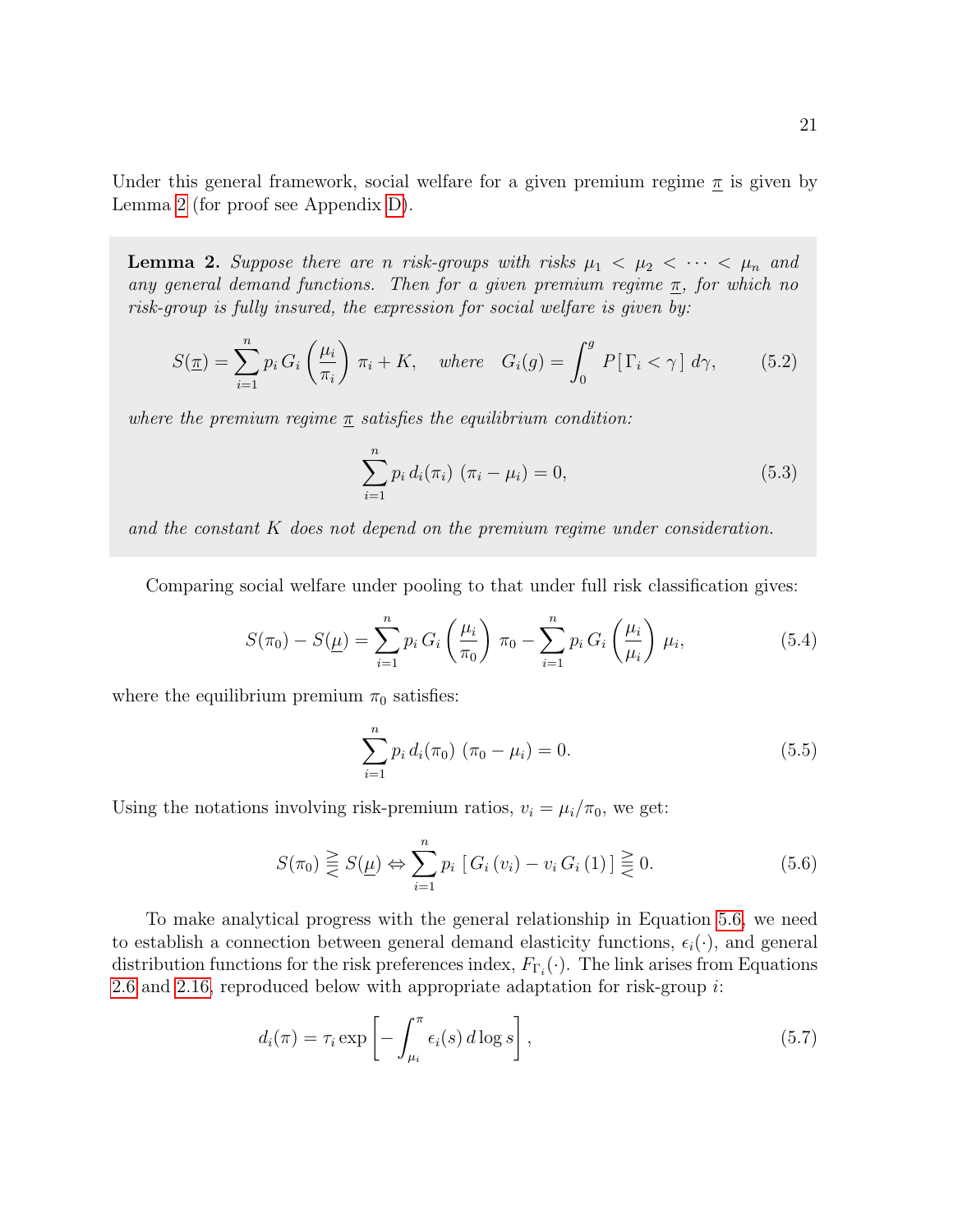$$
d_i(\pi) = P\left[\Gamma_i < \frac{\mu_i}{\pi}\right] = P\left[\Gamma_i \le v\right], \quad \text{where } v = \frac{\mu_i}{\pi}.\tag{5.8}
$$

Note the distinction between  $v_i$  (earlier in the paper) and v for risk-group i:  $v_i$  is the risk-premium ratio at the equilibrium premium  $\pi_0$ , whereas v is the risk-premium ratio as a function of premium  $\pi$ .

We now need the concept of arc elasticity of demand (Vázquez  $(1995)$ ), defined as:

$$
\lambda_i(v) = \frac{\int_{\mu_i}^{\pi} \epsilon_i(s) d \log s}{\int_{\mu_i}^{\pi} d \log s}, \text{ for } i = 1, 2, \dots, n,
$$
\n(5.9)

which can be interpreted as the weighted average of (point) elasticity for risk-group i,  $\epsilon_i(s)$ , over the arc of the demand curve from premium  $\mu_i$  to premium  $\pi$ , where the weights are the log premiums.

Using the concept of arc elasticity of demand, Equation 5.8 can be written as:

$$
d_i(\pi) = \mathcal{P}\left[\Gamma_i \le v\right] = \tau_i \exp\left[-\lambda_i(v)\int_{\mu_i}^{\pi} d\log s\right] = \tau_i \left(\frac{\mu_i}{\pi}\right)^{\lambda_i(v)} = \tau_i v^{\lambda_i(v)},\tag{5.10}
$$

and the equilibrium condition in Equation 5.5 as:

$$
\sum_{i=1}^{n} p_i \,\tau_i \, v_i^{\lambda_i(v_i)+1} = \sum_{i=1}^{n} p_i \,\tau_i \, v_i^{\lambda_i(v_i)}, \text{ as } d_i(\pi_0) = \tau_i \, v_i^{\lambda_i(v_i)}.
$$
 (5.11)

Now consider a *hypothetical* population with the same probabilities of loss, i.e.  $\mu_1$  <  $\mu_2 < \cdots < \mu_n$ , as in the actual population. But suppose that in the hypothetical population, demand for insurance is iso-elastic with constant elasticity parameters set at values  $\lambda_1(v_1), \lambda_2(v_2), \ldots, \lambda_n(v_n)$  respectively. Then all the results obtained in Section 4 are applicable for the hypothetical population with iso-elastic demand. This creates an avenue for extending the results for iso-elastic demand to general demand functions.

Specifically, if the relevant conditions of iso-elastic demand functions given in Theorem 3 of Section 4 apply for the hypothetical population, we know that pooling increases social welfare as compared to full risk classification. In that case, Equation 3.13 implies that for the hypothetical population:

$$
\sum_{i=1}^{n} p_i \frac{\tau_i}{\lambda_i(v_i) + 1} \left[ v_i^{\lambda_i(v_i) + 1} - v_i \right] \ge 0.
$$
\n(5.12)

However, insurance demand of the actual population is not necessarily iso-elastic. But, interestingly, by construction, the equilibrium condition in Equation 5.11 is the same for both the hypothetical population and the actual population, i.e. the pooled equilibrium premium,  $\pi_0$ , will be the same under both set-ups.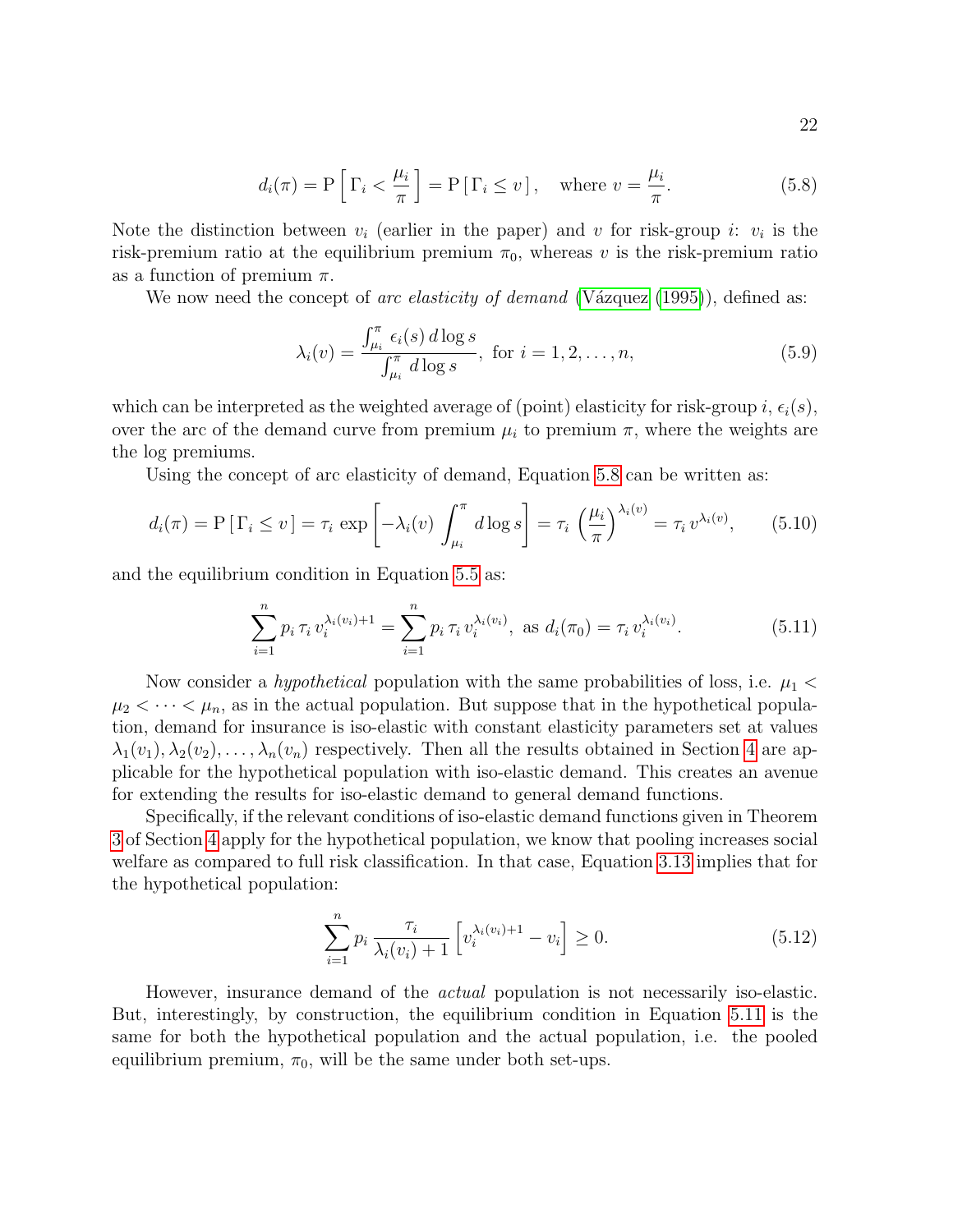Now for the higher risk-groups, i.e. for those risk-groups for which  $\mu_i > \pi_0$ , it is shown in Lemma 4 in Appendix E that if the demand elasticity,  $\epsilon_i(\pi)$ , is either increasing or iso-elastic as a function of premium  $\pi$ , then:

$$
G_i(v_i) - v_i G_i(1) \ge \frac{\tau_i}{\lambda_i(v_i) + 1} \left[ v_i^{\lambda_i(v_i) + 1} - v_i \right]. \tag{5.13}
$$

In other words: for the higher risk-groups, under the assumption of increasing or isoelastic demand elasticities, the increase in social welfare in the actual population when we move to pooling is *higher* than that in the hypothetical population.

Conversely, for the lower risk-groups, i.e. for those risk-groups for which  $\mu_i \leq \pi_0$ , it is shown in Lemma 5 in Appendix E that if the demand elasticity,  $\epsilon_i(\pi)$ , is either decreasing or iso-elastic as a function of premium  $\pi$ , then:

$$
v_i G_i(1) - G_i(v_i) \le \frac{\tau_i}{\lambda_i(v_i) + 1} \left[ v_i - v_i^{\lambda_i(v_i) + 1} \right].
$$
\n(5.14)

In other words: for the lower risk-groups, under the assumption of decreasing or iso-elastic demand elasticities, the fall in social welfare in the actual population when we move to pooling is lower than that in the hypothetical population.

Putting Equations 5.13 and 5.14 together, we get the following expression for the increase in social welfare in the actual population when we move to pooling:

$$
\sum_{i=1}^{n} p_i \left[ G_i \left( v_i \right) - v_i \, G_i \left( 1 \right) \right] \tag{5.15}
$$

$$
= \sum_{\mu_{i} > \pi_{0}} p_{i} \left[ G_{i} \left( v_{i} \right) - v_{i} \right] G_{i} \left( 1 \right) \right] - \sum_{\mu_{i} \leq \pi_{0}} p_{i} \left[ v_{i} \right] G_{i} \left( 1 \right) - G_{i} \left( v_{i} \right) \right], \tag{5.16}
$$

$$
\geq \sum_{\mu_i > \pi_0} p_i \frac{\tau_i}{\lambda_i(v_i) + 1} \left[ v_i^{\lambda_i(v_i) + 1} - v_i \right] - \sum_{\mu_i \leq \pi_0} p_i \frac{\tau_i}{\lambda_i(v_i) + 1} \left[ v_i - v_i^{\lambda_i(v_i) + 1} \right],\tag{5.17}
$$

$$
= \sum_{i=1}^{n} p_i \frac{\tau_i}{\lambda_i(v_i) + 1} \left[ v_i^{\lambda_i(v_i) + 1} - v_i \right]. \tag{5.18}
$$

This implies that if the actual population is such that the hypothetical population satisfies the relevant conditions of iso-elastic demand functions given in Theorem 3.1 of Section 4, then pooling gives higher social welfare than full risk classification in the actual population. The following theorem outlines the required conditions in the actual population.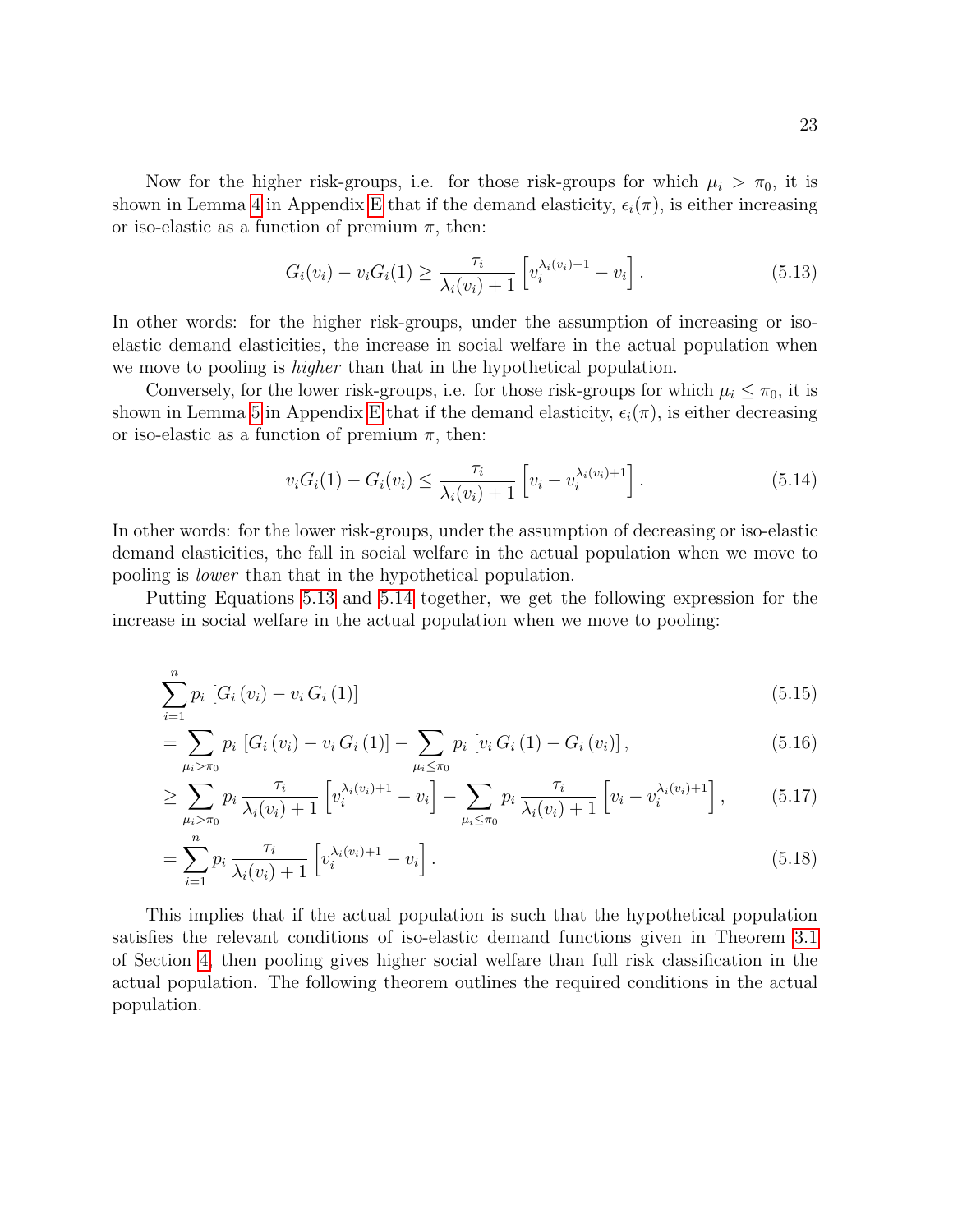**Theorem 4.** Suppose there are n risk-groups with risks  $\mu_1 < \mu_2 < \cdots \mu_n$ . If the insurance demand elasticities have the following properties over their respective ranges from  $\mu_i$  to the pooled premium  $\pi_0$ :

- (i) for each lower risk-group, demand elasticity is either decreasing or iso-elastic as a function of premium;
- (ii) for each higher risk-group, demand elasticity is either increasing or iso-elastic as a function of premium;
- (iii) risk-groups with higher risks have higher arc elasticities of demand; and
- (iv) demand elasticities do not exceed 1

then pooling increases social welfare as compared against full risk classification.

Theorem 4 thus partly relaxes the iso-elasticity condition on higher risk-groups in Theorem 3.1. Specifically, condition (ii) allows higher risk-groups to have either iso-elastic or increasing demand elasticities (as a function of premium), provided that they also have higher arc elasticities than all lower risk-groups (condition (iii)) and their demand elasticities do not exceed 1 (condition (iv)).

Technically, Theorem 4 also partly relaxes the iso-elasticity condition on lower riskgroups. Specifically, condition (i) allows lower risk-groups to have either iso-elastic or decreasing demand elasticities (as a function of premium). However, as discussed previously, demand elasticities are more likely to be increasing as a function of premium. So, for all practical purposes, condition (i) amounts to a restriction to iso-elastic demand functions.

We emphasise that the conditions presented in Theorem 4 are sufficient, but *not* necessary. In fact, experimentation using simple functions reveals that pooling can sometimes increase social welfare even where lower risk-groups have increasing demand elasticity (as a function of premium), as long as the marginal increase in their demand elasticities does not exceed a certain threshold which depends on the high risk-groups' demand elasticities. However, we do not include these results here as they are not generic and apply to specific analytic forms of demand elasticity functions.

#### 6. Discussion

#### 6.1 Summary and Empirical Comparisons

The results obtained in this paper give sufficient conditions for social welfare to be higher under pooling than under full risk classification. They can be summarised as follows.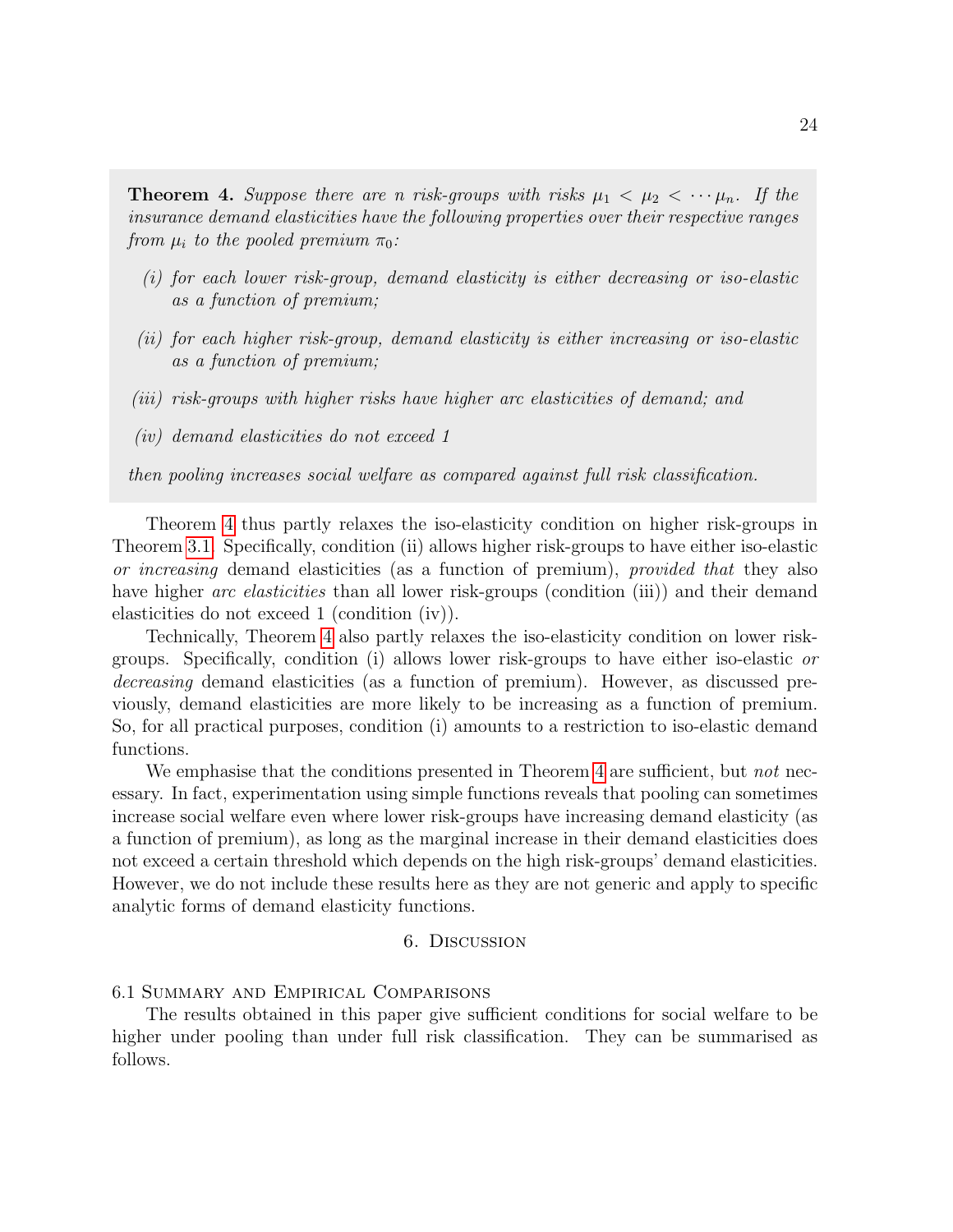- (a) Theorem 1 for iso-elastic demand (common elasticity for all risk-groups) requires only that the common demand elasticity is less than 1.
- (b) Theorem 2 (2 risk-groups) and Theorem 3 (n risk-groups) for iso-elastic demand (different elasticities for different risk-groups) require that all higher risk-groups' demand elasticities are higher than all lower risk-groups' demand elasticities, and all demand elasticities are less than 1. They also provide sufficient conditions when higher risk-groups' demand elasticities exceed 1, as long as all lower risk-groups' demand elasticities are less than 1.
- (c) Theorem 4 then uses the concept of arc elasticity of demand to extend the results in a form applicable to more general demand functions.

The conditions above are stringent because they are sufficient for *any* population structures and relative risks. But the conditions are not necessary, and where they are not fully satisfied, social welfare under pooling may still be higher than under riskdifferentiated premiums for some combinations of population structures and demand elasticities.

Given that the conditions all relate to demand elasticities, an obvious question is: what elasticities do we typically observe? Table 1 shows some relevant empirical estimates. It can be seen that most estimates are of magnitude significantly less than 1. This is at least suggestive of the possibility that social welfare in some insurance markets could be higher under pooling than under full risk classification.

| Market & country                | Demand elasticities <sup>a</sup> | Authors                     |
|---------------------------------|----------------------------------|-----------------------------|
| Term life insurance, USA        | 0.66                             | Viswanathan et al. (2006)   |
| Yearly renewable term life, USA | $0.4 \text{ to } 0.5$            | Pauly et al. $(2003)$       |
| Whole life insurance, USA       | $0.71 \text{ to } 0.92$          | Babbel (1985)               |
| Health insurance, USA           | $0$ to $0.2$                     | Chernew et al. $(1997)$ ,   |
|                                 |                                  | Blumberg et al. (2001),     |
|                                 |                                  | Buchmueller and Ohri (2006) |
| Health insurance, Australia     | $0.35 \text{ to } 0.50$          | Butler (1999)               |
| Farm crop insurance, USA        | $0.32 \text{ to } 0.73$          | Goodwin (1993)              |

Table 1: Estimates of demand elasticity for various insurance markets.

<sup>a</sup>Estimates in empirical papers are generally given as negative values, but we have presented the absolute values here for consistency with the definition of demand elasticity used in this paper.

The estimates in Table 1 are made in various contexts, some of which may not correspond closely to the set-up in this paper. However, we wish to emphasise that they all appear to be product elasticities, not brand elasticities. Product elasticity is the response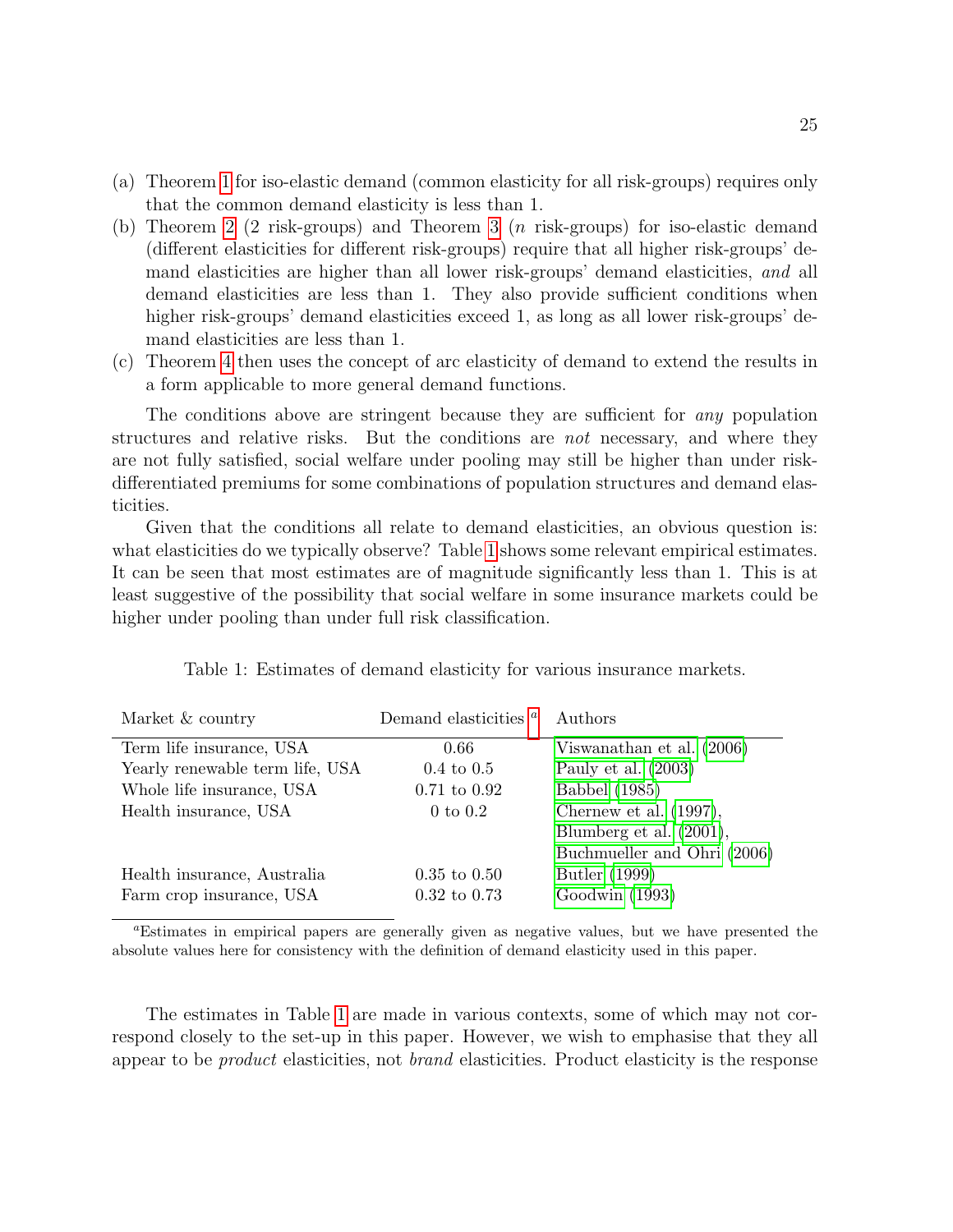of market demand to a small change in market price. Brand elasticity is response of one insurer's demand to a (unilateral) small change in one insurer's price. Product elasticity is the relevant parameter for our analysis. Intuitively, in a competitive market, brand elasticity is likely to be many times higher than product elasticity.

Brand elasticities are of more immediate interest for competitive strategy, and so more likely to be estimated by insurers, but they are not informative for our analysis. More detailed empirical work on product elasticities, separately for different markets and risk-groups, is needed for policymakers to implement our results.



#### 6.2 Comparison with Loss Coverage

Figure 4: Elasticity conditions for pooling to beat full risk classification are more stringent for social welfare criterion (green area on left panel) than for loss coverage criterion (green area on right panel).

The results for social welfare can be compared with the analogous results for loss coverage in Hao et al. (2018). As a reminder, loss coverage is defined as expected losses compensated by insurance for the whole population; this has the practical advantage that it depends only on observables (whereas social welfare depends on unobservable utility functions).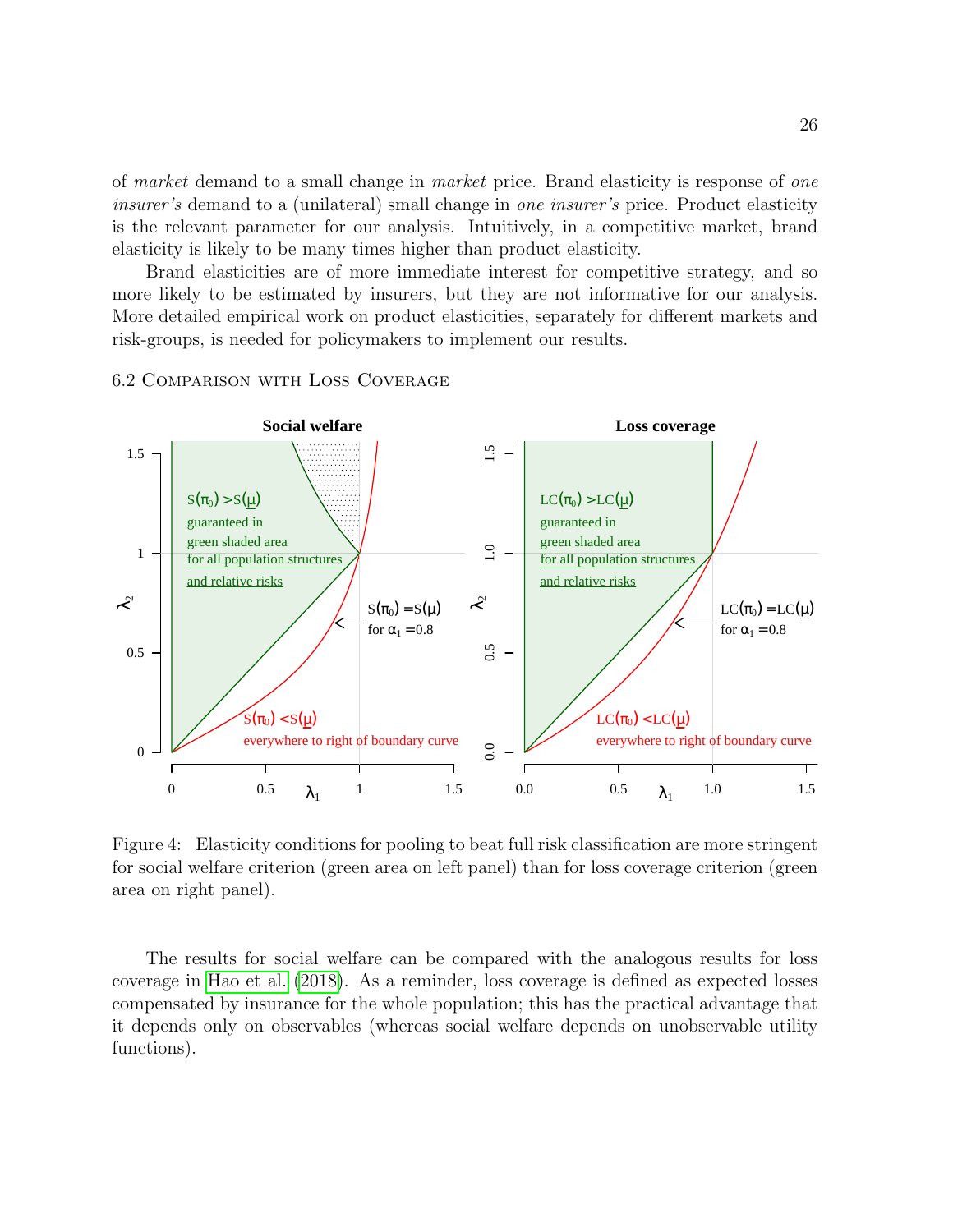The comparison is illustrated in Figure 4. The dotted area where pooling is sure to increase loss coverage (but increases social welfare only subject to further conditions) arises because the loss coverage criterion focuses on compensation of losses for the population as a whole, and places no weight on the premium cross-subsidies implied by pooling; on the other hand, social welfare takes account of the premium cross-subsidies. For moderate dispersion of elasticities (and hence utility functions), taking account of premium cross-subsidies typically does not change the ranking of pooling versus full risk classification. But with large dispersion of elasticities (and hence utility functions) – in particular,  $\lambda_2 \gg \lambda_1$ , that is where high risks have much higher demand elasticities than low risks – then pooling may be beneficial in terms of loss coverage, but not in terms of social welfare. However,  $\lambda_2 \gg \lambda_1$  is probably an unrealistic parameterisation; for more realistic parameters (e.g. all elasticities not much more than 1), loss coverage and social welfare usually give the same ranking of pooling versus full risk classification. This is shown by the similar positions of the red boundary curve, inside the unit square, in the left and right panels of Figure 4.

#### 6.3 Comparison with other authors

The results can also be compared with those of Hoy (2006), who finds that utilitarian welfare is increased by pooling, provided only that the fraction of high risks is sufficiently small. Hoy (2006) assumes a utility function which is uniformly risk-averse for the whole population; this leads all individuals to buy insurance under either pooling or full risk classification, albeit the pooling contract provides only partial insurance.11 When pooling is mandated, there is (i) a loss in efficiency because the pooling contract offers only partial insurance, and (ii) a redistribution from low risks (previously better off, because they paid lower premiums) to high risks. Behind the veil of ignorance, effect (i) reduces welfare, but effect (ii) increases welfare. For a sufficiently small high-risk fraction, effect (ii) dominates (i.e. for a risk-averse utility function, expected utility behind the veil of ignorance is always increased by a sufficiently small redistribution towards the previously worse off).

In contrast, we allow for a distribution of utility functions in the population, such that not all individuals will purchase insurance at an actuarially fair price. In our model, if we pool a very small high-risk population with high elasticity with a large low-risk population with low elasticity, many of the high risks who now choose to participate at the (cheap to them) pooled price have low risk aversion, so their gain in utility from participating is relatively small. On the other hand, the low-elasticity lower risks' loss in utility (from either leaving the market or paying the (expensive to them) pooled price) is relatively large. Therefore overall, pooling might not be advantageous, even with a very small high-risk fraction. Looking back at Figure 3, this is represented by the curvature

<sup>&</sup>lt;sup>11</sup>The partial-cover pooling contract is that predicted by the anticipatory  $(E2)$  equilibrium concept in Wilson (1977).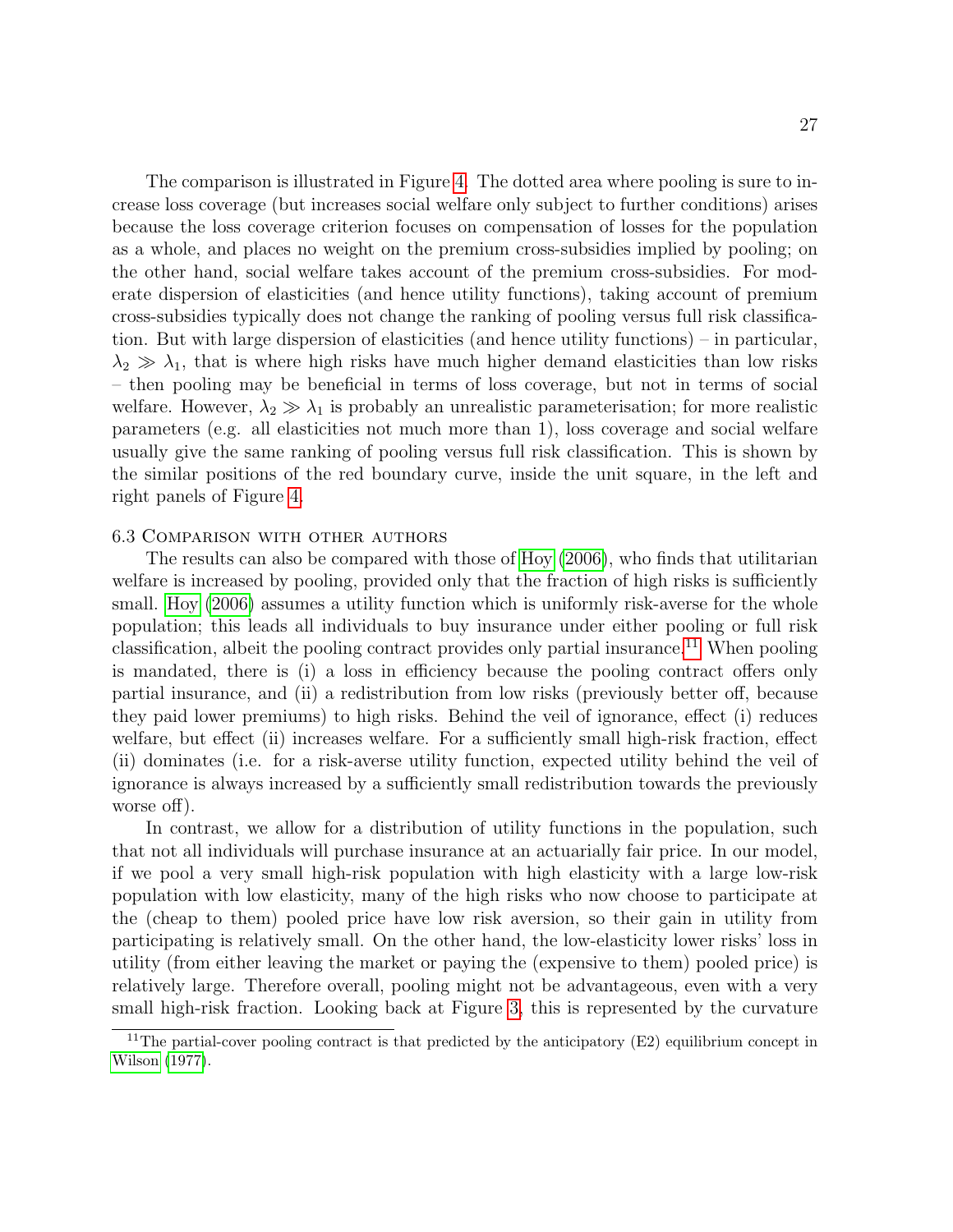of the dashed blue boundary for  $\alpha_1 = 0.99$  (i.e. very few high risks) back towards the vertical axis for  $\lambda_2 \gg \lambda_1$ .

But this feature in our model probably has little practical significance, because  $\lambda_2 \gg$  $\lambda_1$  is not a realistic parameterisation. For more typical parameter values (e.g.  $\lambda_1 < \lambda_2 <$ 1), the relative position of the dashed blue and solid red curves in Figure 3 suggests that reducing the size of the high risk-group makes pooling slightly more likely to be beneficial (in the sense that pooling gives higher social welfare for a slightly wider range of  $(\lambda_1, \lambda_2)$ ) parameter values). This is more in accordance with (albeit not the same as) Hoy's result.

#### 7. Limitations and Extensions

#### 7.1 Assumptions

This sub-section discusses how some of our more distinctive assumptions affect our results.

The assumptions listed in Section 2 may appear numerous, but this is partly because we have explicitly flagged points which are often left implicit. By way of comparison, Hao et al. (2018) uses all the same assumptions, except for two differences: (i) the policy metric is loss coverage, not social welfare, and hence (ii) assumptions about utility functions are not strictly necessary (they provide a micro-foundation or "back story" for insurance demand, but are not needed for the policy metric). Hoy (2006) uses the same social welfare policy metric as the present paper and states fewer explicit assumptions, partly because some of the set-up (although not the policy analysis) is a restricted version of our model (e.g. only 2 risk-groups, uniform risk-averse utility, so everyone buys insurance), and partly because some assumptions (e.g. no moral hazard) are left implicit.

#### 7.1.1 Heterogenous utility functions (Assumption 3)

We assume a distribution of utility functions in the population. Individuals with lower risk aversion will not buy insurance at an actuarially fair price, but may still buy if offered a lower price. This assumption means that whatever the risk classification regime, not everyone buys insurance. This in turn creates the possibility that changing the risk classification arrangements (from pooling to full risk classification, or vice versa) can change the take-up of insurance in a way which increases social welfare (i.e. expected utility behind the veil of ignorance).

The more common assumption of universal and uniform risk aversion means that whatever the risk classification regime, everyone buys insurance. This in turn means that changes in risk classification arrangements cannot change the take-up of insurance, but only the prices charged to different risk-groups, and so limits the scope for increases in social welfare. It does not correspond well to the observed reality of voluntary insurance markets, where coverage is invariably less than 100%.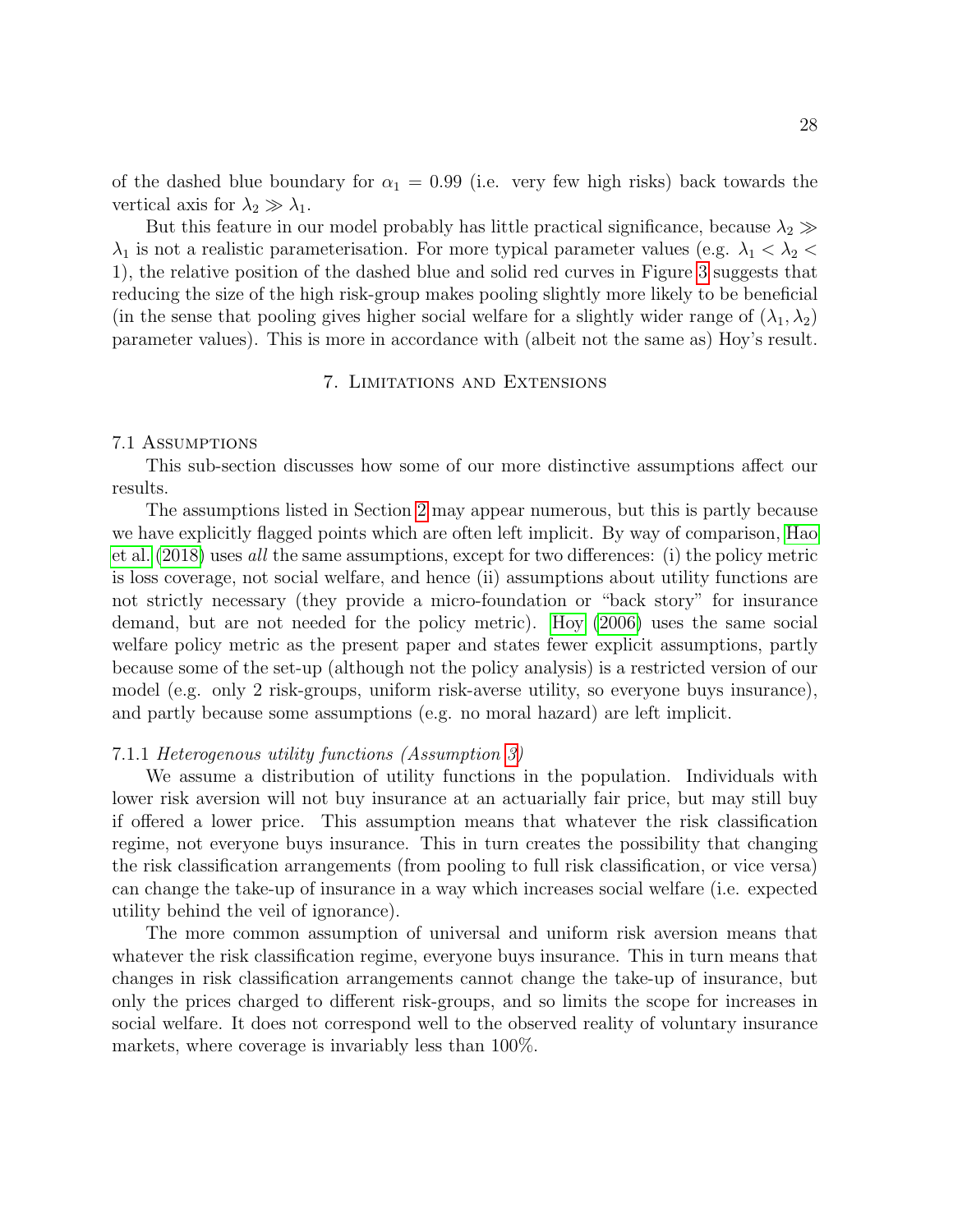#### 7.1.2 Competitive Equilibrium (Assumption 4)

We assume risk-neutral insurers who use a common technology to classify diversifiable risks, with zero transaction costs. Competition then leads to zero expected profits in equilibrium. Premium loadings (common to all insurers) for risk, transaction costs and profits would complicate our results, but seem unlikely to change their general character.

Common risk classification technology is a more fundamental point than absence of loadings, because it means that insurers cannot use risk classification innovations to gain market share or increase profits (e.g. by identifying low or high risks mis-classified by other insurers). Much risk classification activity in the real world appears to be of this insurer v. insurer type, which we call 'competitive adverse selection', in contrast to the more commonly theorised customer v. insurer type, which we call 'informational adverse selection' (Thomas  $(2017)$ ).<sup>12</sup>

Competitive adverse selection motivates any single insurer to pursue risk classification activity for reasons not captured by our model. But this activity is largely zero-sum between insurers (one risk-neutral insurer's gain is another risk-neutral insurer's loss), and therefore of limited relevance to public policy. This justifies the abstraction from competitive adverse selection in our model, despite its commercial importance for a single insurer.

#### 7.1.3 Small Premiums (Assumption 6)

The assumption that premiums are 'small' relative to initial wealth allows the certaintyequivalent decision criterion in Equation 2.10 (reproduced below):

$$
u_s(W - \pi L) > (1 - \mu) \tag{2.10}
$$

to be re-stated in terms of the risk preferences index  $\gamma$  and the risk-premium ratio  $\mu/\pi$ in Equation 2.13 (reproduced below):

$$
\gamma < \frac{\mu}{\pi}.\tag{2.13}
$$

This in turn facilitates a link from a population distribution for the risk preferences index γ to demand as a function of the risk-premium ratio µ/π, which seems an intuitive form for demand. The 'small' premiums assumption also facilitates simplification of the general expression for social welfare in Equation 2.9 to the shorter form in Equation 2.18.

Graphically, 'small' premiums say that the individual utility functions in Figure 1 can be approximated as a straight line over the interval  $(W - \pi L, W)$ . Strictly, the issue is the degree of curvature, rather than the size of the premium: larger premiums could still yield

<sup>&</sup>lt;sup>12</sup>To illustrate this distinction, consider innovations such as classification by smoking status, postcodes or credit status. Innovations like these are driven primarily by insurers seeking to gain advantage over other insurers, not by customers exploiting information hidden from insurers.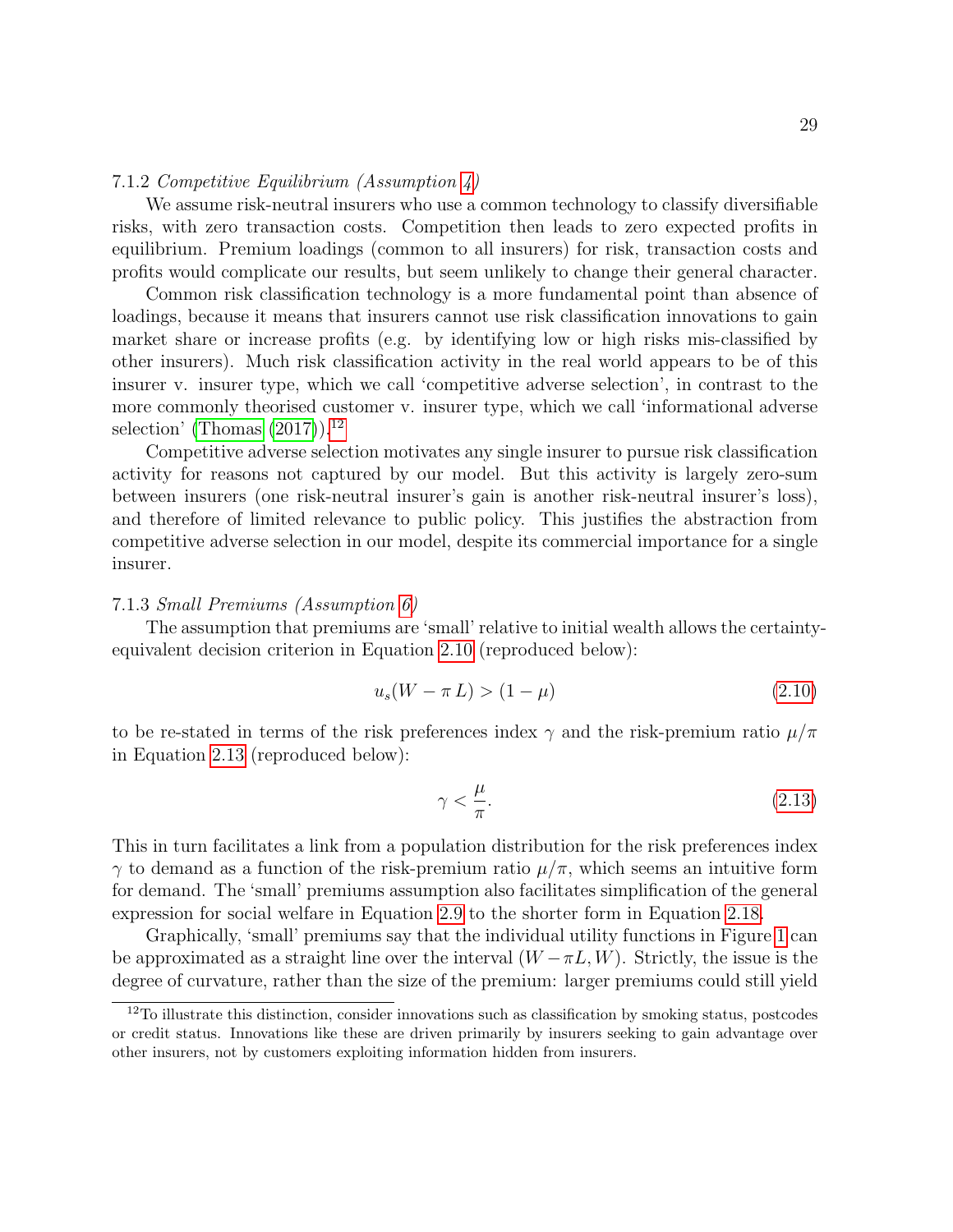a good approximation, if the utility functions happen to have little curvature over this range. If premiums are not 'small' in this sense, the link from individual utility functions to demand will still exist, but not in the tractable form used in this paper. Premiums are indeed 'small' relative to wealth for most types of insurance, but with some exceptions (e.g. health or life insurance at higher ages, or life insurance with a savings element).

#### 7.2 Partial Risk Classification

We have focused on two extreme premium regimes, pooling and full risk classification. A more common scenario in practice is partial risk classification, where risk classification may be banned for some risk categories (e.g. gender), but not for others (e.g. smoking status). These scenarios can be compared with the polar cases by identifying and comparing against all the possible intermediate groupings of the risk-groups permitted by any regulatory ban. A full analysis of partial risk classification would require some extensions of our model.

First, we need to systematically enumerate and analyse all possible partial risk classifications permitted under a given regulatory regime. For two risk-groups, only the polar risk classification regimes are possible. For three risk-groups, in addition to the two polar regimes, three partial risk classification regimes are possible, by grouping two of the riskgroups together while leaving out the third; this gives a total of five possible regimes. The number of possible regimes grows super-exponentially with the number of risk-groups. In combinatorial mathematics, this is equivalent to counting all possible partitions of a nmember set, and is known as the Bell number,  $B_n$  (for more details on Bell numbers see Sándor and Crstici (2004)). For six risk groups, the Bell number is  $B_6 = 203$ , and for ten risk groups,  $B_{10} = 115,975$ , which suggests that analysis of partial risk classification with a realistic number of risk-groups might require a more numerical approach.

Second, we need additional criteria to identify equilibrium premium regimes which are politically acceptable, rather than just possible (in the sense of giving zero profits). For three risk-groups, with say low, medium and high risks, grouping the low and high risk-groups at one premium, and the medium risks at another premium, is a possible equilibrium; but if it leads to a situation where low risks are charged a higher premium than medium risks, this might be politically unacceptable. Other examples of politically unacceptable equilibria might include those which lack face validity (e.g. combine riskgroups having no apparent similarities), or which disadvantage socially protected classes (e.g. combine a low risk-group identified by disability with a high risk-group identified by participation in dangerous sports).

Third, any possible equilibrium also needs to be robust to permitted unilateral deviations. It should not be possible for one insurer, operating within the same regulatory framework, to profitably destabilise the equilibrium by offering a different premium regime.

Preliminary investigations show that for three risk-groups, if iso-elastic demand elas-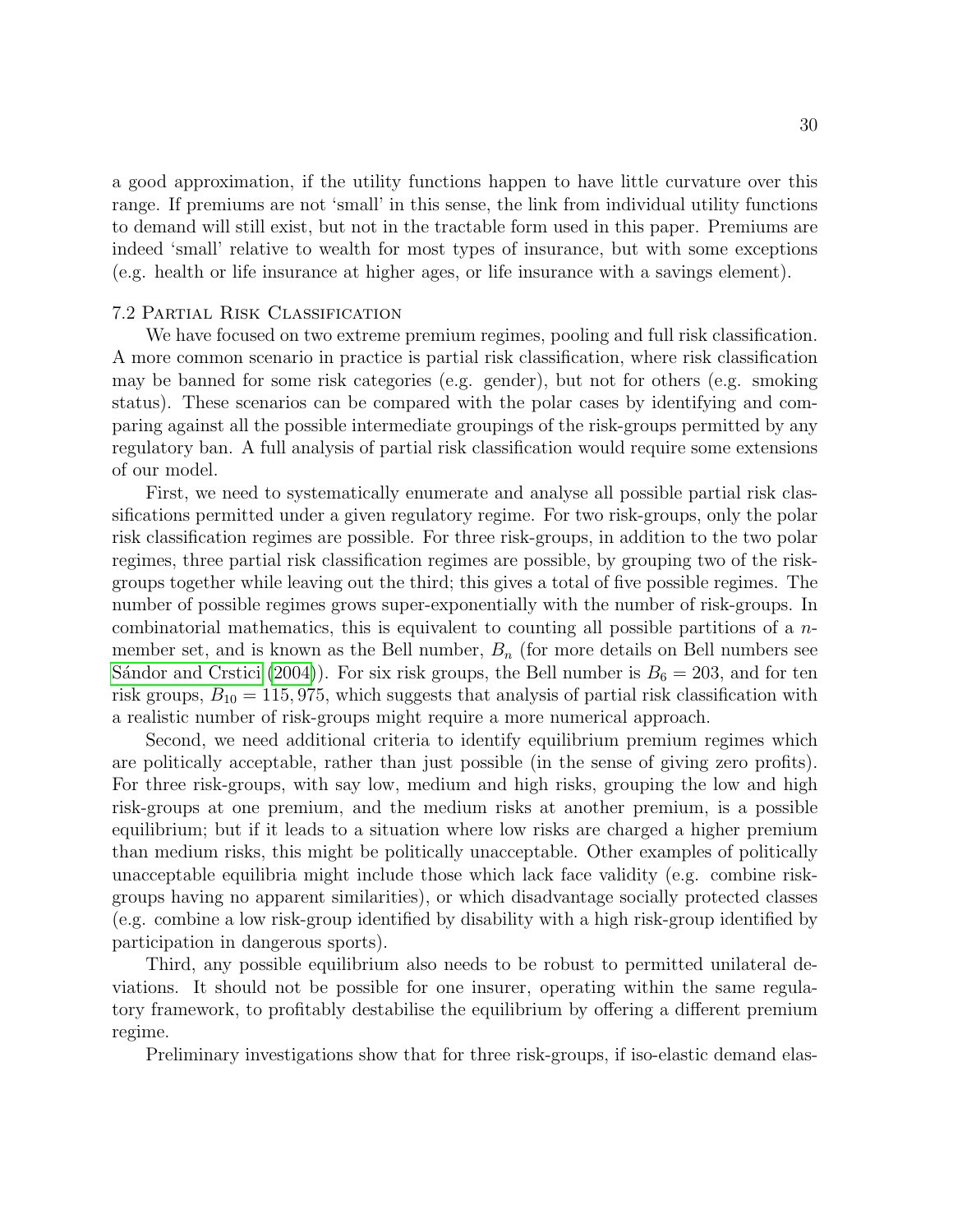ticities for all risk-groups are less than 1, and lower risk-groups have lower demand elasticities and premiums than higher risk-groups, then pooling gives higher social welfare than any partial risk classification regime. This is in the same spirit as the other results presented in this paper. However, as discussed above, full analysis of partial risk classification would require significant extensions of our model, so we leave this for future research.

#### 8. Conclusions

This paper has evaluated the welfare effects of bans on risk classification, in circumstances where institutional or regulatory factors lead insurers to pool all risks at a common price. Such bans have both efficiency and equity effects. Depending on the distribution of utility functions in the population, utilitarian social welfare can increase or decrease.

The distribution of utility functions in the population influences social welfare through two mechanisms. First, utility functions determine individuals' insurance purchasing decisions, which determine the insurance demand curve and hence the equilibrium price of insurance when all risks are pooled. Second, utility functions determine the utilities which individuals assign to their outcomes given an equilibrium pooled price.

Because the distribution of utility functions and the insurance demand function are mutually implicative, the distribution of utility functions across the population is completely characterised by demand elasticities. Hence in this paper, demand elasticity functions have been used to specify both demand and (implicitly) the distribution of utility functions in the population.

This paper has stated sufficient conditions on demand elasticities of higher and lower risks which ensure that social welfare will be higher under pooling than under fully riskdifferentiated premiums. The conditions were stated first for iso-elastic demand with a single elasticity parameter; then for iso-elastic demand with different elasticity parameters for different risk-groups; and then generalised in a form applicable to other demand functions using the concept of arc elasticity. The conditions for higher social welfare under pooling encompass many plausible combinations of higher and lower risks' demand elasticities, particularly in scenarios where all demand elasticities are less than 1.

#### **ACKNOWLEDGEMENT**

Indradeb Chatterjee thanks Radfall Charitable Trust for research funding.

#### **REFERENCES**

G.A. Akerlof. The market for lemons: quality uncertainty and the market mechanism. The Quarterly Journal of Economics, 84:488–500, 1970.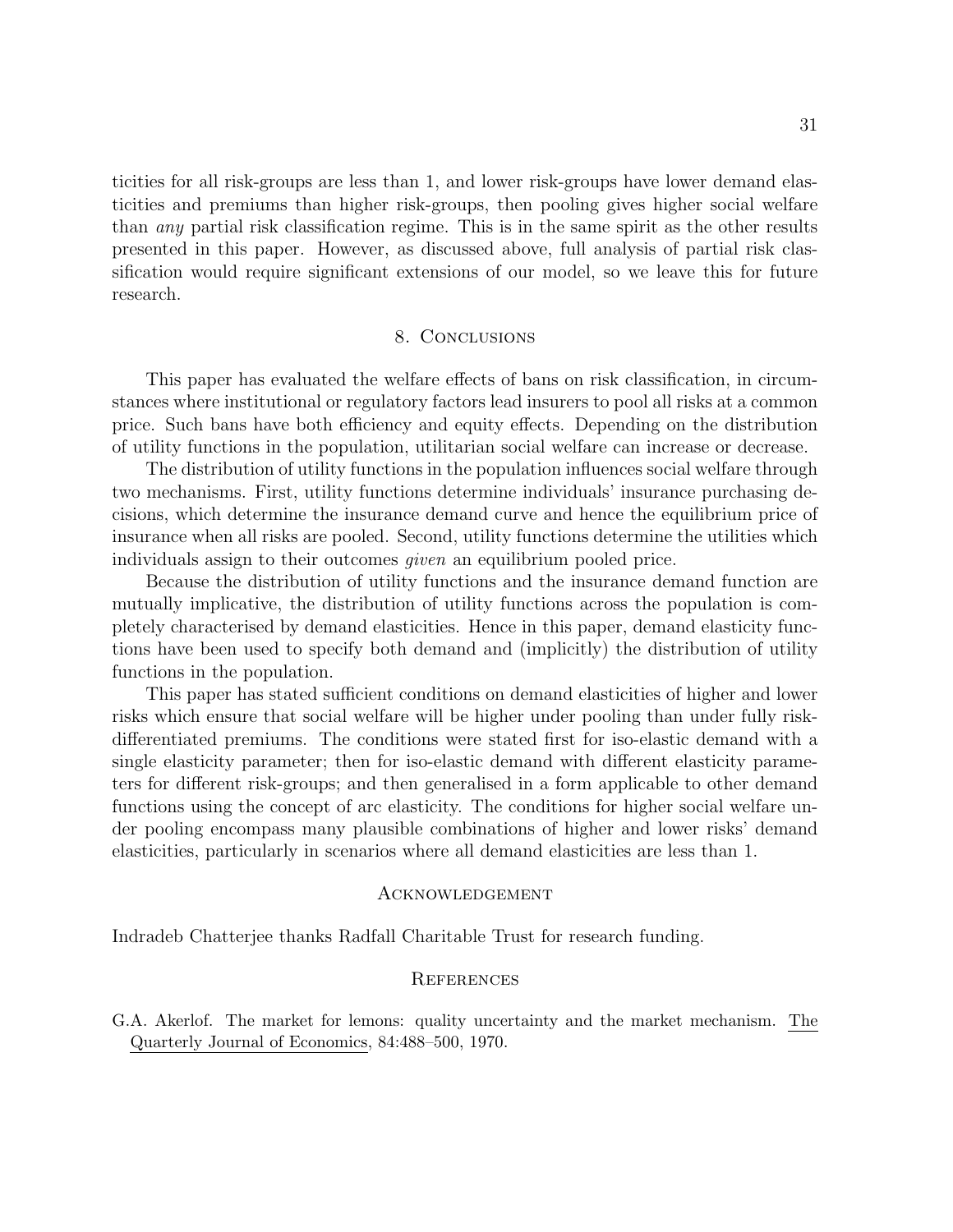- American Council of Life Insurers. 2019 life insurers factbook, October 2019. [http://www.](http://www.acli.org) [acli.org](http://www.acli.org) (accessed 27 January 2019).
- K.J. Arrow. Social choice and individual values. John Wiley & Sons, 1963.
- D. Babbel. The price elasticity of demand for whole life insurance. Journal of Finance, 40(1): 225–239, 1985.
- J.W. Bailey. Utilitarianism, institutions and justice. Oxford University Press, 1997.
- L. Blumberg, L. Nichold, and J. Banthin. Worker decisions to purchase health insurance. International Journal of Health Care Finance and Economics, 1:305–325, 2001.
- T.C. Buchmueller and S. Ohri. Health insurance take-up by the near-elderly. Health Services Research, 41:2054–2073, 2006.
- J.R. Butler. Estimating elasticities of demand for private health insurance in australia. Working Paper No. 43. National Centre for Epidemiology and Population Health ,Australian National University, Canberra, 1999.
- M. Chernew, K. Frick, and C. McLaughlin. The demand for health insurance coverage by lowincome workers: Can reduced premiums achieve full coverage? Health Services Research, 32: 453–470, 1997.
- K. Crocker and A. Snow. The efficiency effects of categorical discrimination in the insurance industry. Journal of Political Economy, 94:321–344, 1986.
- Z. Cvetkovski. Inequalities: Theorems, Techniques and Selected Problems. Springer, 2012.
- A. Dhillon and J-F. Mertens. Relative utilitarianism. Econemtrica, 67:471–498, 1999.
- J. Friedland. Fundamentals of general insurance actuarial analysis. Society of Actuaries, 2013.
- B.K. Goodwin. An empirical analysis of the demand for multiple peril crop insurance. American Journal of Agricultural Economics, 75(2):424–434, 1993.
- R.J Gray and S. Pitts. Risk modelling in general insurance. Cambridge University Press, 2012.
- M. Hao. Insurance loss coverage under restricted risk classification. PhD thesis, University of Kent, 2017.
- M. Hao, A.S. Macdonald, P. Tapadar, and R.G. Thomas. Insurance loss coverage and demand elasticities. Insurance: Mathematics and Economics, 79:15–25, 2018. [https://doi.org/10.](https://doi.org/10.1016/j.insmatheco.2017.12.002) [1016/j.insmatheco.2017.12.002](https://doi.org/10.1016/j.insmatheco.2017.12.002).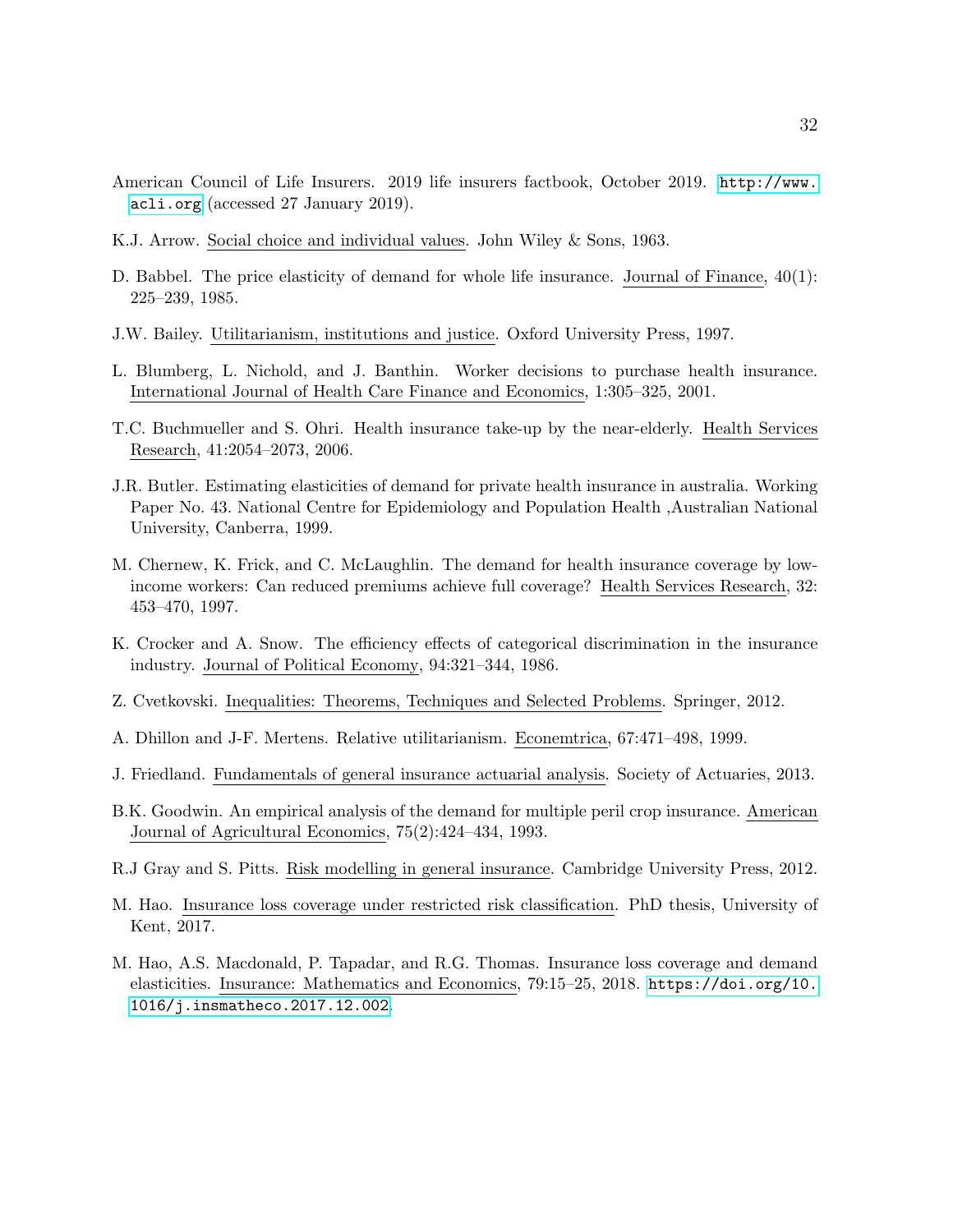- M. Hao, A.S. Macdonald, P. Tapadar, and R.G. Thomas. Insurance loss coverage and social welfare. Scandinavian Actuarial Journal, 2019:113–128, 2019. [https://doi.org/10.1080/](https://doi.org/10.1080/03461238.2018.1513865) [03461238.2018.1513865](https://doi.org/10.1080/03461238.2018.1513865).
- G.H. Hardy, J. E. Littlewood, and G. Pólya. Inequalities. Cambridge University Press, 1988.
- J.C. Harsanyi. Cardinal welfare, individualistic ethics, and interpersonal comparisons of utility. Journal of Political Economy, 63:309–321, 1955.
- M. Hoy. Risk classification and social welfare. Geneva Papers on Risk and Insurance, 31:245–269, 2006.
- P. Kumaraswamy. A generalized probability density function for double-bounded random processes. Journal of Hydrology, 46:79–88, 1980.
- LIMRA. Facts about life 2019, September 2019. <http://www.limra.com> (accessed 27 Janaury 2020).
- R. Nozick. Anarchy, state and utopia. Basic Books, N.Y., 1974.
- P. Parodi. Pricing in general insurance. Chapman and Hall, 2014.
- M.V. Pauly, K.H. Withers, K.S. Viswanathan, J. Lemaire, J.C. Hershey, K. Armstrong, and D.A. Asch. Price elasticity of demand for term life insurance and adverse selection. NBER Working Paper (9925), 2003.
- M. Pivato. Twofold optimality of the relative utilitarian bargaining solution. Social Choice and Welfare, 32:79–92, 2008.
- M.K. Polborn, M. Hoy, and A. Sadanand. Advantageous effects of regulatory adverse selection in the life insurance market. The Economic Journal, 116:327–354, 2006.
- C. Rothschild. The efficiency of categorical discrimination in insurance markets. Journal of Risk and Insurance, 78:267–285, 2011.
- M. Rothschild and J. Stiglitz. Equilibrium in competitive insurance markets: an essay on the economics of imperfect information. Quarterly Journal of Economics, 90(4):630–649, 1976.
- J. Sándor and B. Crstici. Handbook of Number Theory II. Springer Netherlands, Dordrecht, 2004. ISBN 978-1-4020-2547-1. doi: 10.1007/1-4020-2547-5 5. URL [https://doi.org/10.](https://doi.org/10.1007/1-4020-2547-5_5) [1007/1-4020-2547-5\\_5](https://doi.org/10.1007/1-4020-2547-5_5).
- U. Segal. Let's agree that all dictatorships are equally bad. Journal of Politcal Economy, 108: 569–589, 2000.
- J. Sobel. Manipulation of preferences and relative utilitarianism. Games and Economic Behavior, 37:196–215, 2001.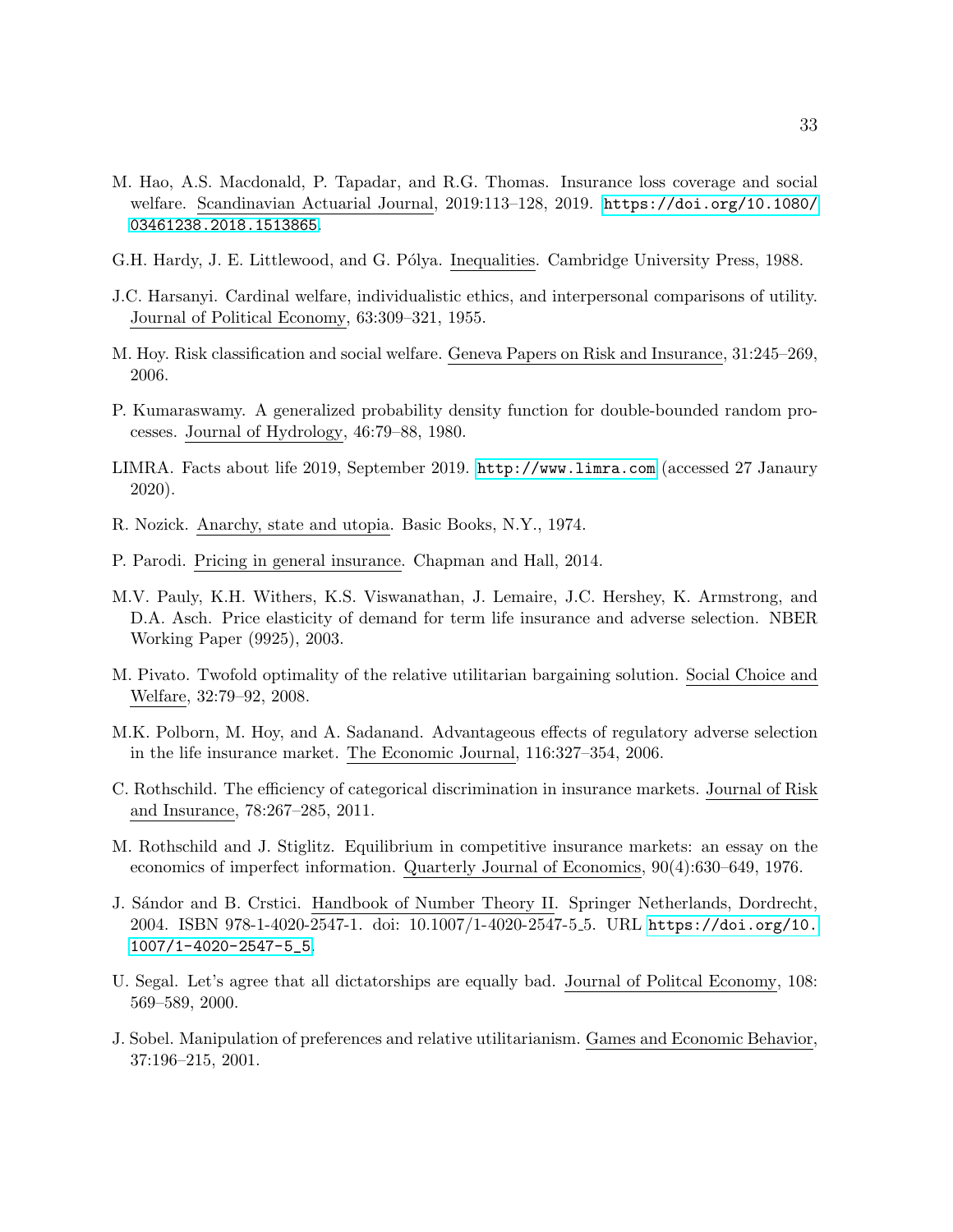- R.G. Thomas. Loss Coverage: Why Insurance Works Better With Some Adverse Selection. Cambridge University Press, 2017.
- A. Vázquez. A note on arc elasticity of demand. Estudios Económicos, 10(2):221–228, 1995.
- K.S. Viswanathan, J. Lemaire, K. K. Withers, K. Armstrong, A. Baumritter, J. Hershey, M. Pauly, and D.A. Asch. Adverse selection in term life insurance purchasing due to the brca 1/2 genetic test and elastic demand. Journal of Risk and Insurance, 74:65–86, 2006.
- C. Wilson. A model for insurance with incomplete information. Journal of Economic Theory, 16:167–207, 1977.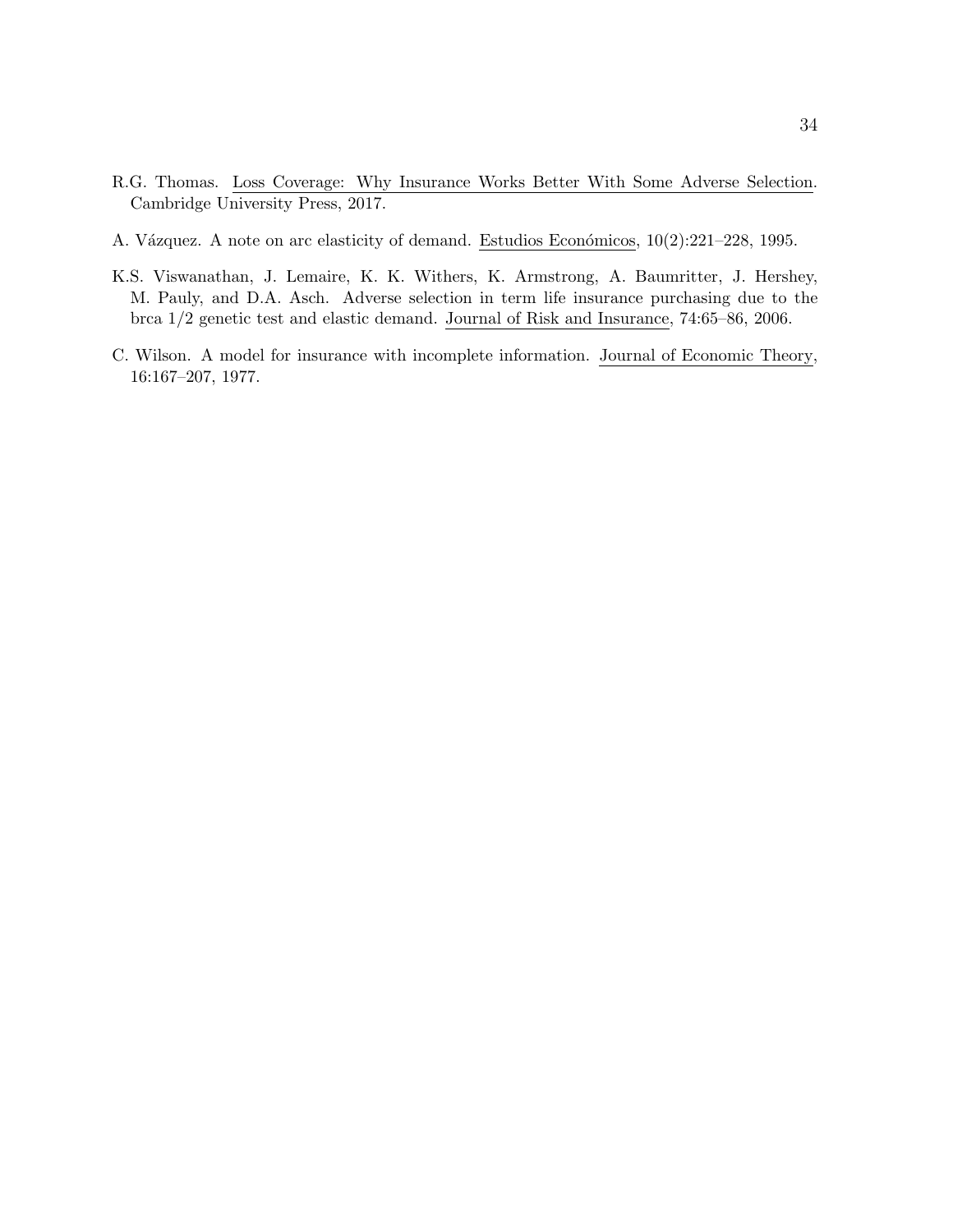#### **APPENDICES**

#### A. Expressions for Social Welfare Under Iso-elastic Demand

**Lemma 1.** Suppose there are n risk-groups with risks  $\mu_1 < \mu_2 < \cdots < \mu_n$  with isoelastic demand elasticities  $\lambda_1, \lambda_2, \ldots, \lambda_n$  respectively, then for a given premium regime  $\underline{\pi}$ , the expression for social welfare is given by:

$$
S(\underline{\pi}) = \sum_{i=1}^{n} p_i \,\tau_i \,\frac{1}{(\lambda_i+1)} \left(\frac{\mu_i}{\pi_i}\right)^{\lambda_i+1} \pi_i + K,\tag{3.8}
$$

where the premium regime  $\pi$  satisfies the equilibrium condition:

$$
\sum_{i=1}^{n} p_i \tau_i \left(\frac{\mu_i}{\pi_i}\right)^{\lambda_i} \left(\pi_i - \mu_i\right) = 0,\tag{3.9}
$$

and the constant K does not depend on the premium regime under consideration.

Proof. The equilibrium condition follows directly by inserting the specific expression for isoelastic insurance demand in Equation 2.22.

Now recall that, given a risk-group i, insurance is purchased when  $\Gamma_i < \mu_i/\pi_i$  (a subscript i in  $\Gamma_i$  is used to denote the random variable specific to risk-group i). Hence:

$$
[Q \mid \text{Risk-group } i] = I \left[ \Gamma_i < \frac{\mu_i}{\pi_i} \right] \Rightarrow E \left[ Q \mid \text{Risk-group } i \right] = P \left[ \Gamma_i < \frac{\mu_i}{\pi_i} \right] = d_i(\pi_i), \quad \text{(A.1)}
$$

where  $I(\cdot)$  is the indicator function.

Using the expression for social welfare as given in Equation 2.18 we have:

$$
S(\underline{\pi}) = \mathbb{E}\left[Q\left(X - \Pi\Gamma\right)\right] + K = \mathbb{E}\left[QX\right] - \mathbb{E}\left[Q\Pi\Gamma\right] + K. \tag{A.2}
$$

Evaluating each of these terms separately:

$$
E[Q X] = \sum_{i=1}^{n} P[Risk-group i] E[Q X | Risk-group i]
$$
\n(A.3)

$$
= \sum_{i=1}^{n} p_i \, \mathrm{E}\left[Q \mid \text{Risk-group } i\right] \, \mathrm{E}\left[X \mid \text{Risk-group } i\right], \quad \text{using Assumption 8}, \quad \text{(A.4)}
$$

$$
= \sum_{i=1}^{n} p_i d_i(\pi_i) \mu_i,
$$
\n(A.5)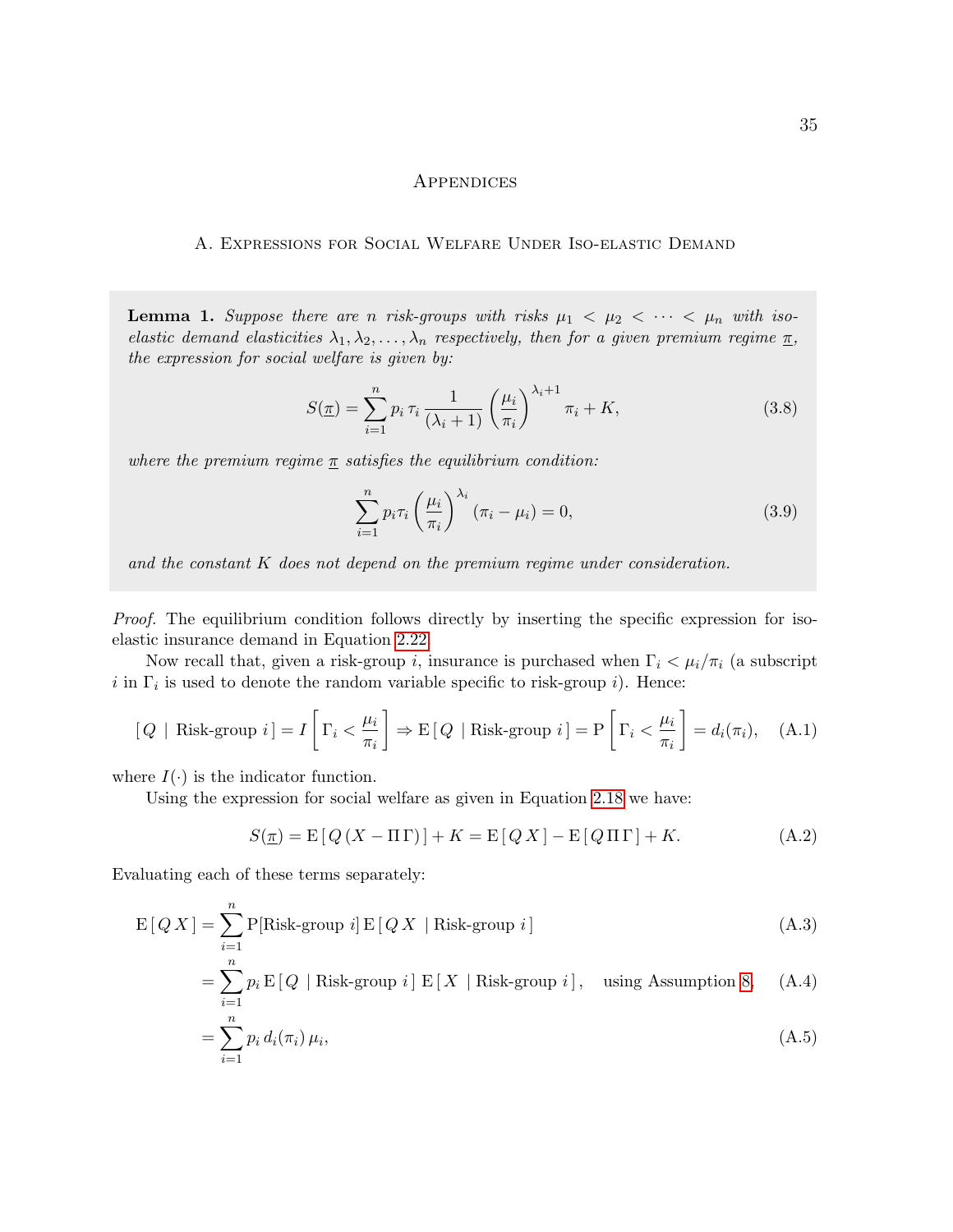$$
=\sum_{i=1}^{n}p_{i}\,\tau_{i}\left(\frac{\mu_{i}}{\pi_{i}}\right)^{\lambda_{i}}\,\mu_{i},\tag{A.6}
$$

$$
=\sum_{i=1}^{n}p_i\,\tau_i\left(\frac{\mu_i}{\pi_i}\right)^{\lambda_i+1}\,\pi_i,\tag{A.7}
$$

and:

$$
E[Q\Pi\Gamma] = \sum_{i=1}^{n} P[Risk-group\ i] E[Q\Pi\Gamma | Risk-group\ i]
$$
\n(A.8)

$$
= \sum_{i=1}^{n} p_i \mathbf{E} \left[ I \left[ \Gamma_i < \frac{\mu_i}{\pi_i} \right] \Gamma_i \right] \pi_i,\tag{A.9}
$$

$$
= \sum_{i=1}^{n} p_i \left[ \int_0^{\frac{\mu_i}{\pi_i}} \gamma \tau_i \lambda_i \gamma^{\lambda_i - 1} d\gamma \right] \pi_i, \text{ using the distribution of } \Gamma_i \text{ in Equation 3.7,}
$$
\n(A.10)

$$
= \sum_{i=1}^{n} p_i \,\tau_i \,\frac{\lambda_i}{(\lambda_i+1)} \left(\frac{\mu_i}{\pi_i}\right)^{\lambda_i+1} \pi_i. \tag{A.11}
$$

Putting these together, we have:

$$
S(\underline{\pi}) = \sum_{i=1}^{n} p_i \,\tau_i \,\frac{1}{(\lambda_i+1)} \left(\frac{\mu_i}{\pi_i}\right)^{\lambda_i+1} \pi_i + K,\tag{A.12}
$$

where  $K = E[1 - X]$  does not depend on the premium regime under consideration.  $\Box$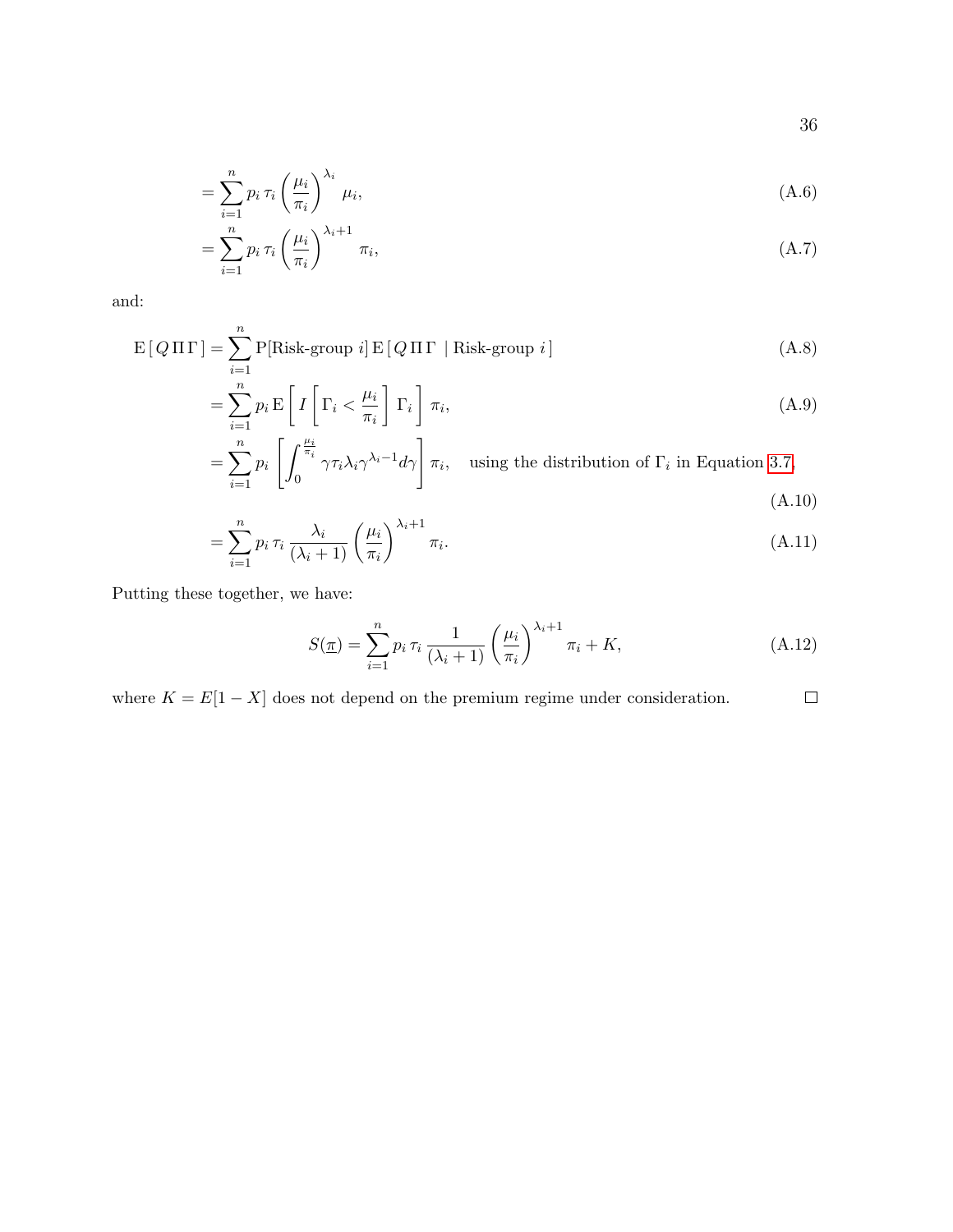**Theorem 1.** Suppose there are n risk-groups with risks  $\mu_1 < \mu_2 < \cdots < \mu_n$  with the same positive constant demand elasticity  $\lambda$  for all risk-groups. Then:

$$
\lambda \leq 1 \Rightarrow S(\pi_0) \geq S(\underline{\mu}).\tag{3.14}
$$

*Proof.* Using the construction involving risk-premium ratios,  $v_i = \mu_i/\pi_0$ , we observe that, under the assumption of the same constant demand elasticity,  $\lambda$ , for all risk-groups, the equilibrium condition in Equation 3.10 simply becomes:

$$
\sum_{i=1}^{n} \alpha_i v_i^{\lambda+1} = \sum_{i=1}^{n} \alpha_i v_i^{\lambda}.
$$
 (B.1)

And the condition comparing social welfare under pooling against that under the full risk classification regime in Equation 3.12 simplifies to:

$$
S(\pi_0) \geq S(\underline{\mu}) \Leftrightarrow \sum_{i=1}^n \frac{\alpha_i v_i^{\lambda+1}}{\lambda+1} \geq \sum_{i=1}^n \frac{\alpha_i v_i}{\lambda+1} \Leftrightarrow \sum_{i=1}^n \alpha_i v_i^{\lambda+1} \geq \sum_{i=1}^n \alpha_i v_i.
$$
 (B.2)

We will consider the three cases  $\lambda = 1, 0 < \lambda < 1$  and  $\lambda > 1$  separately:

**Case:**  $\lambda = 1$ : Due to the equilibrium condition in Equation B.1, for  $\lambda = 1$ :

$$
\sum_{i=1}^{n} \alpha_i v_i^{\lambda+1} = \sum_{i=1}^{n} \alpha_i v_i^{\lambda} = \sum_{i=1}^{n} \alpha_i v_i \Rightarrow S(\pi_0) = S(\underline{\mu}).
$$
\n(B.3)

**Case:**  $0 < \lambda < 1$ : (Weighted) Hölder's inequality (Hardy et al. (1988); Cvetkovski (2012)) states:

(Weighted) Hölder's inequality. Let  $a_1, a_2, \ldots, a_n; b_1, b_2 \ldots, b_n; m_1, m_2, \ldots, m_n$  be three sequences of positive reals numbers and If  $p, q > 1$  be such that  $1/p + 1/q = 1$ , Then:

$$
\left(\sum_{i=1}^{n} m_i a_i^p\right)^{1/p} \left(\sum_{i=1}^{n} m_i b_i^q\right)^{1/q} \ge \sum_{i=1}^{n} m_i a_i b_i.
$$
 (B.4)

Equality occurs if and only if  $\frac{a_1^p}{b_1^q} = \frac{a_2^p}{b_2^q} = \cdots = \frac{a_n^p}{b_n^q}$ .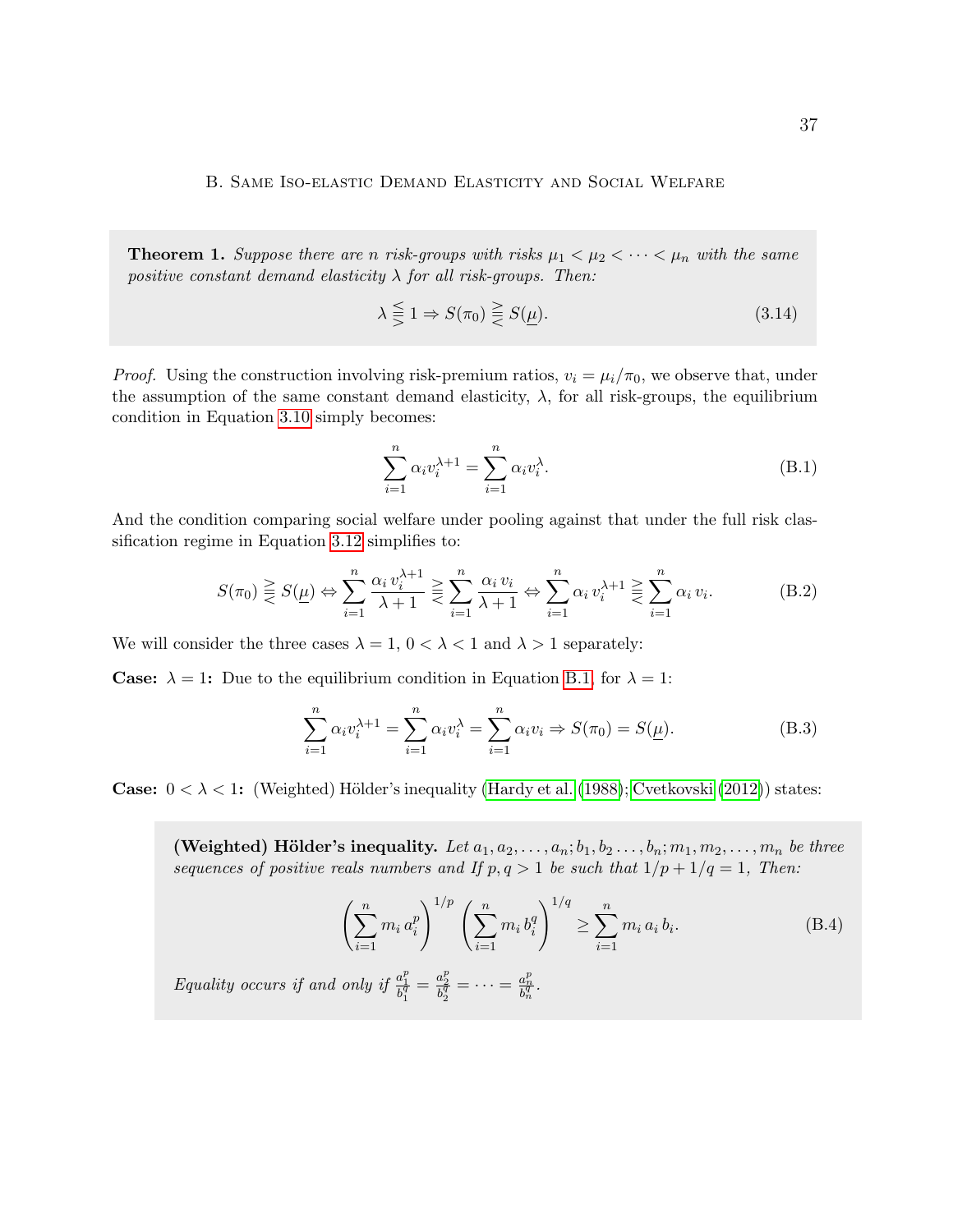Setting  $1/p = \lambda$ ,  $1/q = 1 - \lambda$ ,  $a_i = v_i^{\lambda^2}$  $\lambda_i^2$ ,  $b_i = v_i^{1-\lambda^2}$  $i^{1-\lambda^2}$  and  $m_i = \alpha_i$ ; and noting that the ratios,  $a_i^p$  $\frac{p}{i}/b_i^q = 1/v_i$ , are not constant (unless all  $v_i = 1$ ), (weighted) Hölder's inequality gives:

$$
\left[\sum_{i=1}^{n} \alpha_i \left(v_i^{\lambda^2}\right)^{\frac{1}{\lambda}}\right]^{\lambda} \left[\sum_{i=1}^{n} \alpha_i \left(v_i^{1-\lambda^2}\right)^{\frac{1}{1-\lambda}}\right]^{1-\lambda} > \sum_{i=1}^{n} \alpha_i v_i^{\lambda^2} v_i^{1-\lambda^2},\tag{B.5}
$$

$$
\Rightarrow \left[\sum_{i=1}^{n} \alpha_i v_i^{\lambda}\right]^{\lambda} \left[\sum_{i=1}^{n} \alpha_i v_i^{1+\lambda}\right]^{1-\lambda} > \sum_{i=1}^{n} \alpha_i v_i,
$$
\n(B.6)

$$
\Rightarrow \sum_{i=1}^{n} \alpha_i v_i^{1+\lambda} > \sum_{i=1}^{n} \alpha_i v_i, \text{ by the equilibrium condition in Equation B.1,} \qquad (B.7)
$$

$$
\Rightarrow S(\pi_0) > S(\underline{\mu}), \quad \text{by the social welfare condition in Equation B.2.} \tag{B.8}
$$

#### **Case:**  $\lambda > 1$ : Young's inequality (Hardy et al. (1988); Cvetkovski (2012)) states that:

Young's inequality. For  $a, b > 0$  and  $p, q > 1$  such that  $1/p + 1/q = 1$ :

$$
ab \le \frac{a^p}{p} + \frac{b^q}{q}.\tag{B.9}
$$

Equality occurs if and only if  $a^p = b^q$ .

Setting  $p = \lambda$ ,  $q = \frac{\lambda}{\lambda - 1}$ ,  $a = v_i^{\frac{1}{\lambda}}$ ,  $b = v_i^{\lambda - \frac{1}{\lambda}}$  and noting that  $a^p \neq b^q$  unless  $v_i = 1$ , Young's inequality gives:

$$
v_i^{\frac{1}{\lambda}} v_i^{\lambda - \frac{1}{\lambda}} < \frac{1}{\lambda} v_i^{\frac{1}{\lambda}\lambda} + \frac{\lambda - 1}{\lambda} v_i^{(\lambda - \frac{1}{\lambda})\frac{\lambda}{\lambda - 1}},
$$
\n(B.10)

$$
\Rightarrow v_i^{\lambda} < \frac{1}{\lambda} v_i + \frac{\lambda - 1}{\lambda} v_i^{\lambda + 1},\tag{B.11}
$$

$$
\Rightarrow \sum_{i=1}^{n} \alpha_i v_i^{\lambda} < \frac{1}{\lambda} \sum_{i=1}^{n} \alpha_i v_i + \frac{\lambda - 1}{\lambda} \sum_{i=1}^{n} \alpha_i v_i^{\lambda + 1},\tag{B.12}
$$

$$
\Rightarrow \sum_{i=1}^{n} \alpha_i v_i^{\lambda+1} < \sum_{i=1}^{n} \alpha_i v_i, \quad \text{by the equilibrium condition in Equation B.1,} \tag{B.13}
$$

$$
\Rightarrow S(\pi_0) < S(\underline{\mu}), \quad \text{by the social welfare condition in Equation B.2.} \tag{B.14}
$$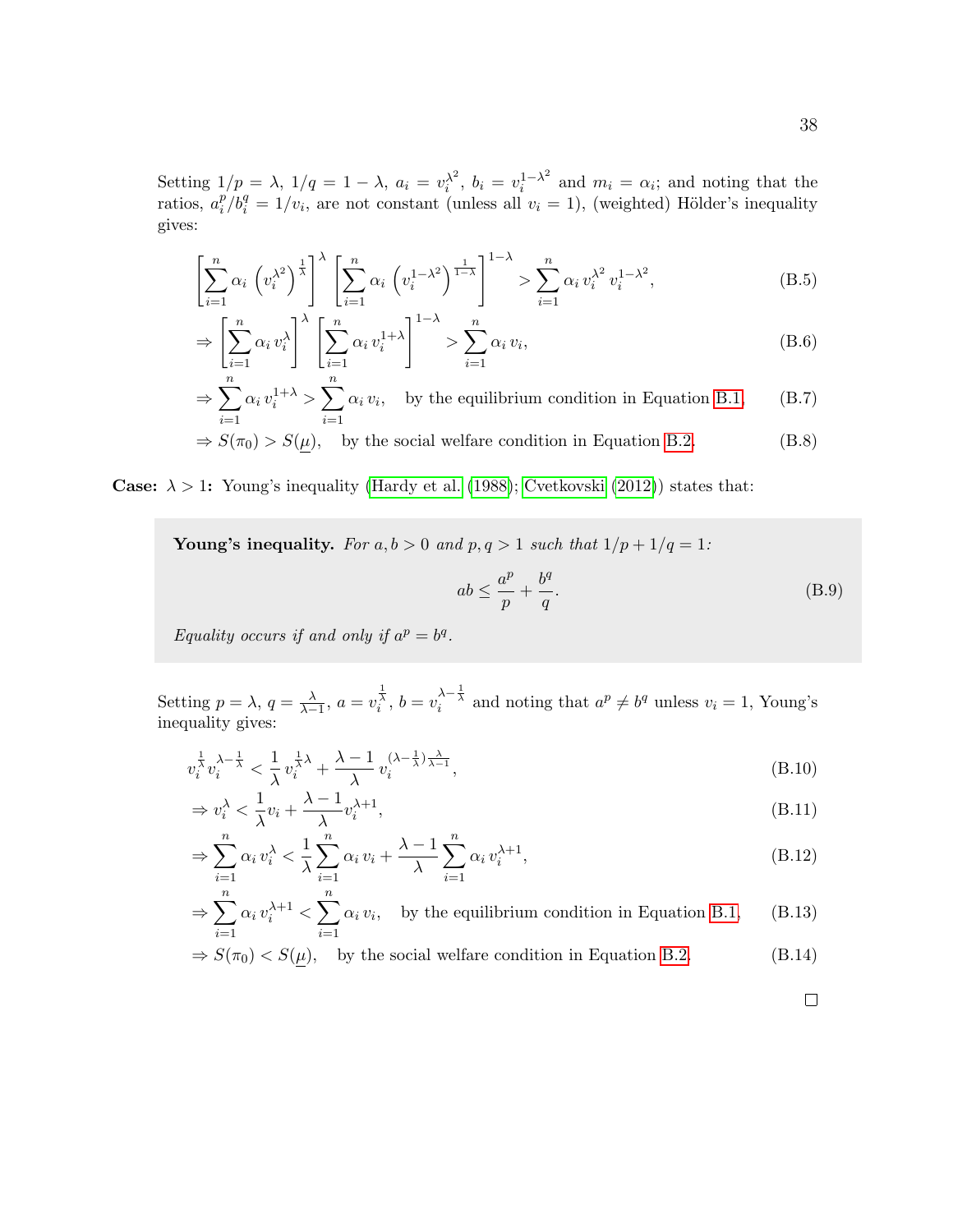C. Different Iso-elastic Demand Elasticities and Social Welfare

In this section, we prove Theorem 3. As discussed in Section 4, Theorem 2 is a special case of Theorem 3.

**Theorem 3.** Suppose there are n risk-groups with risks  $\mu_1 < \mu_2 < \cdots < \mu_n$  with iso-elastic demand elasticities  $\lambda_1, \lambda_2, \ldots, \lambda_n$  respectively.

3.1. For any underlying population structures:

$$
\lambda_{lo}^{max} \le 1 \text{ and } \lambda_{hi}^{max} \le 1 \text{ and } \lambda_{lo}^{max} \le \lambda_{hi}^{min} \Rightarrow S(\pi_0) \ge S(\underline{\mu}). \tag{4.3}
$$

3.2. For any underlying population structures:

$$
\lambda_{lo}^{max} \le 1 \text{ and } \lambda_{hi}^{min} \ge 1 \text{ and } \lambda_{hi}^{max} \le \frac{1}{\lambda_{lo}^{max}} \Rightarrow S(\pi_0) \ge S(\underline{\mu}). \tag{4.4}
$$

**3.3.** There exists a threshold premium  $\pi^*$  such that:

$$
\lambda_{lo}^{max} \le 1 \text{ and } \lambda_{hi}^{min} > \frac{1}{\lambda_{lo}^{min}} \text{ and } \pi_0 \ge \pi^* \Rightarrow S(\pi_0) \ge S(\underline{\mu}). \tag{4.5}
$$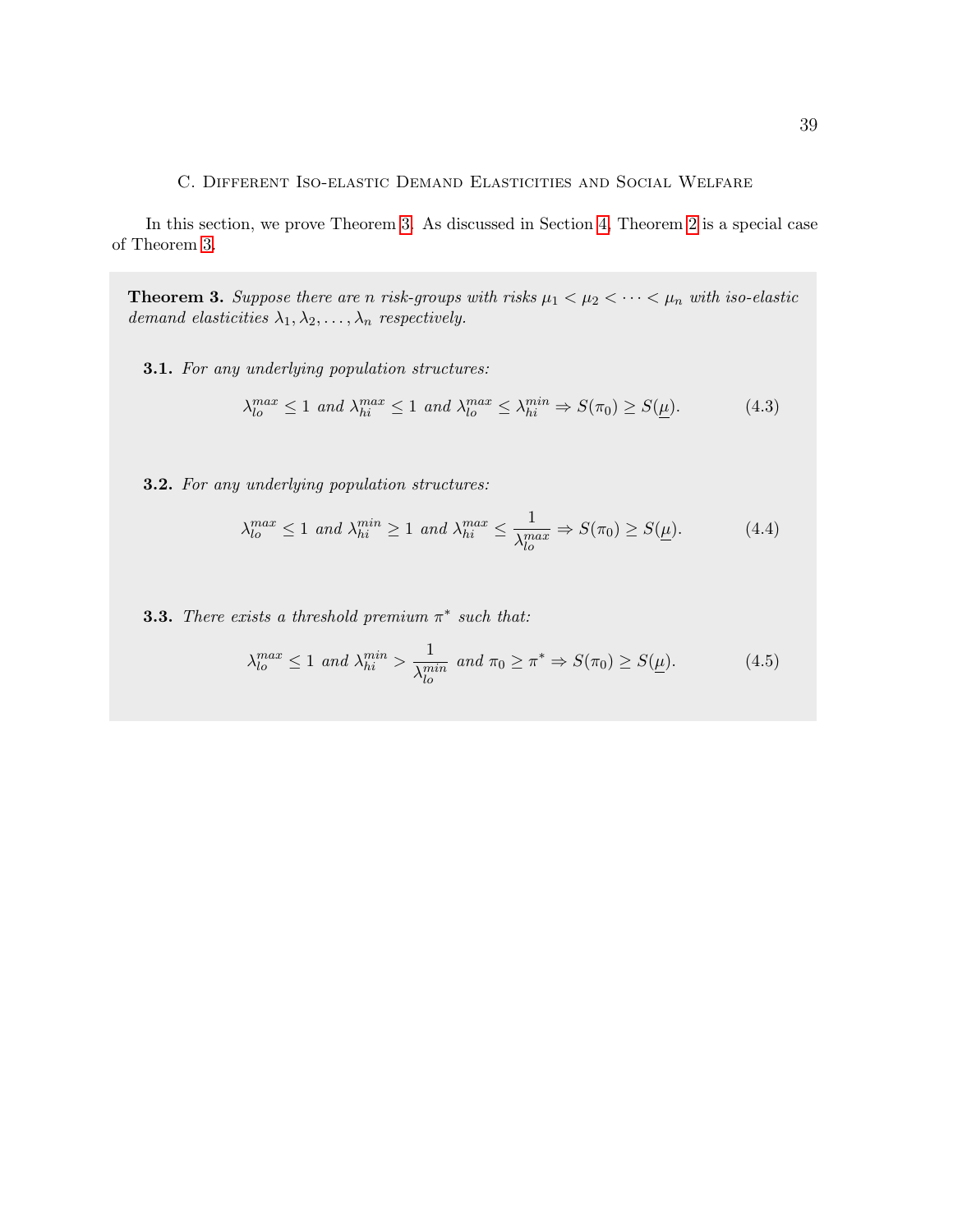Proof. (of Theorem 3.1) The proof is presented in the following steps:

**Step 1:** If  $a > 0$  and  $0 < b \le 1$ , then since Arithmetic Mean  $\ge$  Geometric Mean:

$$
(1-b)a^{b+1} + ba^b \ge a^{(b+1)(1-b)} \times a^{b^2} = a \Rightarrow \left(\frac{a^{b+1} - a}{b}\right) \ge \left(a^{b+1} - a^b\right). \tag{C.1}
$$

**Step 2:** As  $v_i > 0$  and  $0 < \lambda_i \leq 1$  for all risk-groups, using Step 1, we get:

$$
\sum_{i=1}^{n} \alpha_i \frac{v_i^{\lambda_i+1} - v_i}{\lambda_i} \ge \sum_{i=1}^{n} \alpha_i \left( v_i^{\lambda_i+1} - v_i^{\lambda_i} \right) = \sum_{i=1}^{n} \alpha_i v_i^{\lambda_i+1} - \sum_{i=1}^{n} \alpha_i v_i^{\lambda_i} = 0,
$$
 (C.2)

by equilibrium condition in Equation 3.10.

**Step 3:** Using Step 2, and separating out the terms involving  $v_i > 1$  from  $v_i \leq 1$  we get:

$$
\sum_{i:\,v_i>1} \alpha_i \, \frac{v_i^{\lambda_i+1} - v_i}{\lambda_i} \ge \sum_{i:\,v_i \le 1} \alpha_i \, \frac{v_i - v_i^{\lambda_i+1}}{\lambda_i} \ge 0. \tag{C.3}
$$

**Step 4:** As  $0 < x \leq y \Rightarrow \frac{x}{x+1} \leq \frac{y}{y+1}$ , if  $0 < v_j \leq 1 \leq v_k$ , for some j and k, then

$$
\lambda_j \le \lambda_{lo}^{max} \le \lambda_{hi}^{min} \le \lambda_k \Rightarrow \frac{\lambda_j}{\lambda_j + 1} \le \frac{\lambda_{lo}^{max}}{\lambda_{lo}^{max} + 1} \le \frac{\lambda_{hi}^{min}}{\lambda_{hi}^{min} + 1} \le \frac{\lambda_k}{\lambda_k + 1}.
$$
 (C.4)

Step 5: Using Steps 3 and 4, we get:

$$
\sum_{i:\,v_i>1} \frac{\alpha_i}{\lambda_i+1} \left[ v_i^{\lambda_i+1} - v_i \right] = \sum_{i:\,v_i>1} \alpha_i \frac{\lambda_i}{\lambda_i+1} \frac{v_i^{\lambda_i+1} - v_i}{\lambda_i},\tag{C.5}
$$

$$
\geq \frac{\lambda_{hi}^{min}}{\lambda_{hi}^{min} + 1} \sum_{i: v_i > 1} \alpha_i \frac{v_i^{\lambda_i + 1} - v_i}{\lambda_i},
$$
 (C.6)

$$
\geq \frac{\lambda_{lo}^{max}}{\lambda_{lo}^{min} + 1} \sum_{i: v_i \leq 1} \alpha_i \frac{v_i - v_i^{\lambda_i + 1}}{\lambda_i},
$$
 (C.7)

$$
\geq \sum_{i:\,v_i \leq 1} \alpha_i \frac{\lambda_i}{\lambda_i + 1} \frac{v_i - v_i^{\lambda_i + 1}}{\lambda_i},\tag{C.8}
$$

$$
= \sum_{i:\,v_i \le 1} \frac{\alpha_i}{\lambda_i + 1} \left[ v_i - v_i^{\lambda_i + 1} \right] \tag{C.9}
$$

Hence by Equation 3.13,  $S(\pi_0) \geq S(\underline{\mu}).$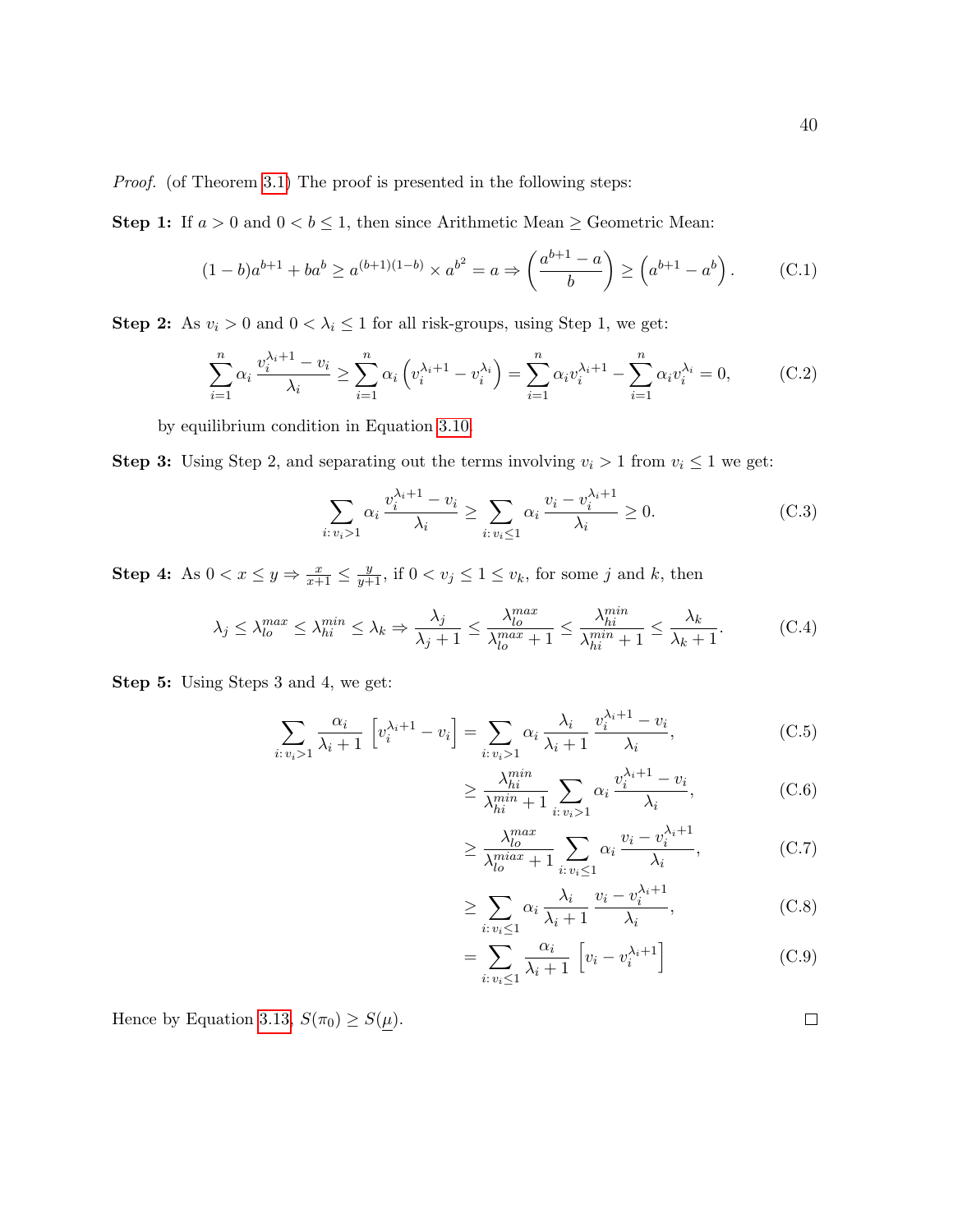Proof. (of Theorem 3.2) The proof is presented in the following steps:

**Step 1:** Let  $0 < a \leq 1$ ,  $b \geq a$  such that  $ab \leq 1$  and function  $g(v)$  be defined as:

$$
g(v) = (b - a)va + (a + 1)va-1 - (b + 1), \text{ for } v > 0.
$$
 (C.10)

If  $a = 1$ , then  $b = 1$  (as  $b \ge a$  and  $ab \le 1$ ), in which case:  $g(v) = 0$  for  $v > 0$ . If  $0 < a < 1$  i.e.  $(a - 1) < 0$ ,  $\lim_{v \to 0+} g(v) = +\infty$ ,  $g(1) = 0$  and:

$$
g'(v) = (b - a) a v^{a-2} \left[ v - \frac{1 - a^2}{ab - a^2} \right] < 0, \text{ for } 0 < v < 1 \text{ as } ab \le 1.
$$
 (C.11)

So  $g(v)$  is a non-negative decreasing function over  $0 < v \le 1$ . Hence  $g(v) \ge 0$  for  $0 < v \le 1$ .

**Step 2:** For  $v_i \leq 1$ , set  $a = \lambda_i$  and  $b = \lambda_{hi}^{max} \Rightarrow ab = \lambda_i \lambda_{hi}^{max} \leq \lambda_{lo}^{max} \lambda_{hi}^{max} \leq 1$ . By Step 1:

$$
(\lambda_{hi}^{max} - \lambda_i)v_i^{\lambda_i} + (\lambda_i + 1)v_i^{\lambda_i - 1} - (\lambda_{hi}^{max} + 1) \ge 0.
$$
 (C.12)

Rearranging and multiplying by  $\alpha_i v_i$  on both sides, we get:

$$
\frac{\alpha_i}{\lambda_{hi}^{max} + 1} \left[ v_i^{\lambda_i} - v_i^{\lambda_i + 1} \right] \ge \frac{\alpha_i}{\lambda_i + 1} \left[ v_i - v_i^{\lambda_i + 1} \right]. \tag{C.13}
$$

As this holds for all  $v_i \leq 1$ , summing over all such risk-groups leads to:

$$
\frac{1}{\lambda_{hi}^{max} + 1} \sum_{i: v_i \le 1} \alpha_i \left[ v_i^{\lambda_i} - v_i^{\lambda_i + 1} \right] \ge \sum_{i: v_i \le 1} \frac{\alpha_i}{\lambda_i + 1} \left[ v_i - v_i^{\lambda_i + 1} \right]. \tag{C.14}
$$

**Step 3:** For all risk-groups with  $v_i > 1$ ,  $\lambda_i \ge 1$  (since  $\lambda_{hi}^{min} \ge 1$ ). So:

$$
\sum_{i:\,v_i>1} \frac{\alpha_i}{\lambda_i+1} \left[ v_i^{\lambda_i+1} - v_i \right] \ge \frac{1}{\lambda_{hi}^{max}+1} \sum_{i:\,v_i>1} \alpha_i \left[ v_i^{\lambda_i+1} - v_i \right], \text{ as } \lambda_{hi}^{max} \ge \lambda_i \tag{C.15}
$$
\n
$$
\ge \frac{1}{\lambda_{hi}^{max}+1} \sum_{i:\,v_i>1} \alpha_i \left[ v_i^{\lambda_i+1} - v_i^{\lambda_i} \right], \text{ as } v_i>1 \text{ and } \lambda_i \ge 1 \tag{C.16}
$$

$$
= \frac{1}{\lambda_{hi}^{max} + 1} \sum_{i: v_i \le 1} \alpha_i \left[ v_i^{\lambda_i} - v_i^{\lambda_i + 1} \right],
$$
 by Equation 3.11. (C.17)

Step 4: Combining Steps 2 and 3, we get:

$$
\sum_{i:\,v_i>1} \frac{\alpha_i}{\lambda_i+1} \left[ v_i^{\lambda_i+1} - v_i \right] \ge \frac{1}{\lambda_{hi}^{max}+1} \sum_{i:\,v_i \le 1} \alpha_i \left[ v_i^{\lambda_i} - v_i^{\lambda_i+1} \right] \ge \sum_{i:\,v_i \le 1} \frac{\alpha_i}{\lambda_i+1} \left[ v_i - v_i^{\lambda_i+1} \right],\tag{C.18}
$$

Hence by Equation 3.13,  $S(\pi_0) \geq S(\underline{\mu})$ .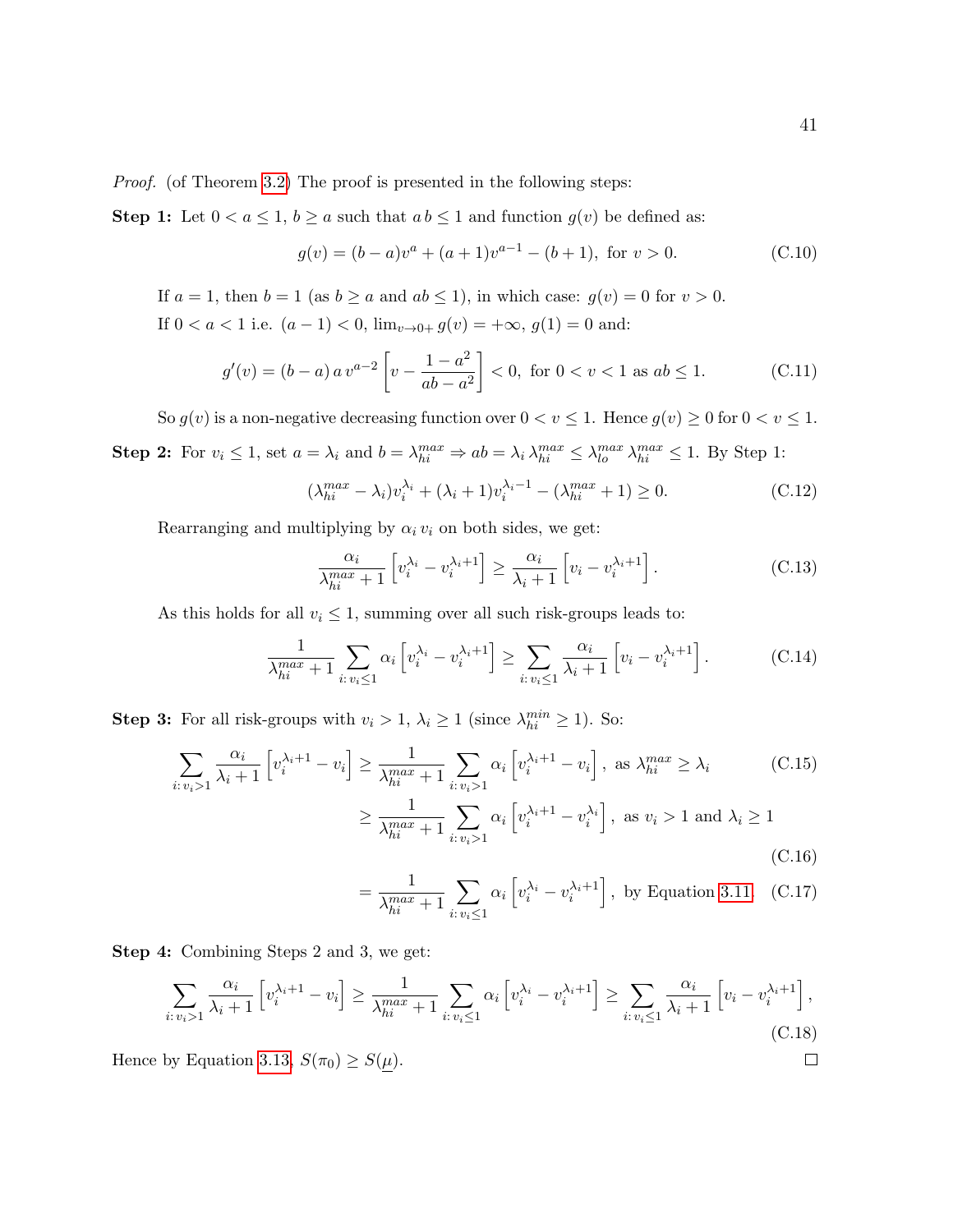Proof. (of Theorem 3.3) The proof is presented in the following steps:

**Step 1:** Let  $0 < a \leq 1$ ,  $b > a$  such that  $ab > 1$  and function  $h(v)$  be defined as:

$$
h(v) = (b - a)v^{b} - (b + 1)v^{b-1} + (a + 1), \text{ for } v > 0.
$$
 (C.19)

 $\lim_{v\to 0+} h(v) = a + 1 > 1$ ,  $\lim_{v\to +\infty} h(v) = +\infty$ ,  $h(1) = 0$  and:

$$
h'(v) = (b - a) b v^{b-2} \left[ v - \frac{b^2 - 1}{b^2 - ab} \right] \Rightarrow h'(v_m) = 0 \Rightarrow v_m = \frac{b^2 - 1}{b^2 - ab} > 1.
$$
 (C.20)

 $h''(v_m) > 0 \Rightarrow v_m$  is minimum. So there exists a  $v^* > 1$  such that,  $h(v) \leq 0$  for  $1 < v \leq v^*$ . **Step 2:** For all  $v_i > 1$ , there exists a  $v_i^*$  such that for  $1 < v_i \leq v_i^*$ ,

$$
\sum_{i:\,v_i>1} \frac{\alpha_i}{\lambda_i+1} \left[ v_i^{\lambda_i+1} - v_i \right] \ge \frac{1}{\lambda_{lo}^{min}+1} \sum_{i:\,v_i>1} \alpha_i \left[ v_i^{\lambda_i+1} - v_i^{\lambda_i} \right]. \tag{C.21}
$$

To prove this, set  $a = \lambda_{lo}^{min}$  and  $b = \lambda_i$ , so  $ab = \lambda_i \lambda_{lo}^{min} \ge \lambda_{hi}^{min} \lambda_{lo}^{min} > 1$ . So, by Step 1:

$$
(\lambda_i - \lambda_{lo}^{min})v_i^{\lambda_i} - (\lambda_i + 1)v_i^{\lambda_i - 1} + (\lambda_{lo}^{min} + 1) \le 0.
$$
 (C.22)

Rearranging and multiplying by  $\alpha_i v_i$  on both sides, we get:

$$
\frac{\alpha_i}{\lambda_i+1} \left[ v_i^{\lambda_i+1} - v_i \right] \ge \frac{\alpha_i}{\lambda_{lo}^{min} + 1} \left[ v_i^{\lambda_i+1} - v_i^{\lambda_i} \right]. \tag{C.23}
$$

As this holds for all  $v_i > 1$ , summing over all such risk-groups leads to Equation C.21. **Step 3:** Based on all risk-groups for which  $v_i \leq 1$ :

$$
\sum_{i:\,v_i\leq 1} \frac{\alpha_i}{\lambda_i+1} \left[v_i - v_i^{\lambda_i+1}\right] \leq \frac{1}{\lambda_{lo}^{\min}+1} \sum_{i:\,v_i\leq 1} \alpha_i \left[v_i - v_i^{\lambda_i+1}\right], \text{ as } \lambda_{lo}^{\min} \leq \lambda_i \tag{C.24}
$$
\n
$$
\leq \frac{1}{\lambda_{lo}^{\min}+1} \sum_{i:\,v_i\leq 1} \alpha_i \left[v_i^{\lambda_i} - v_i^{\lambda_i+1}\right], \text{ as } v_i \leq 1 \text{ and } \lambda_i \leq 1 \tag{C.25}
$$

$$
= \frac{1}{\lambda_{lo}^{min} + 1} \sum_{i: v_i > 1} \alpha_i \left[ v_i^{\lambda_i + 1} - v_i^{\lambda_i} \right],
$$
 by Equation 3.11. (C.26)

Step 4: Combining Steps 2 and 3, we get

$$
\sum_{i:\,v_i>1} \frac{\alpha_i}{\lambda_i+1} \left[ v_i^{\lambda_i+1} - v_i \right] \ge \frac{1}{\lambda_{lo}^{min}+1} \sum_{i:\,v_i>1} \alpha_i \left[ v_i^{\lambda_i+1} - v_i^{\lambda_i} \right] \ge \sum_{i:\,v_i\le 1} \frac{\alpha_i}{\lambda_i+1} \left[ v_i - v_i^{\lambda_i+1} \right],\tag{C.27}
$$

for  $1 < v_i \le v_i^*$  for all  $v_i > 1$ .

As  $v_i = \mu_i/\pi_0$ ,  $v_i \leq v_i^* \Rightarrow \pi_0 \geq \mu_i/v_i^*$  for all risk-groups for which  $v_i > 1$ . So if we define  $\pi^* = \max_{i: v_i > 1} (\mu_i/v_i^*), \text{ then } \pi_0 \geq \pi^* \Rightarrow S(\pi_0) \geq S(\underline{\mu}) \text{ by Equation 3.13.}$  $\Box$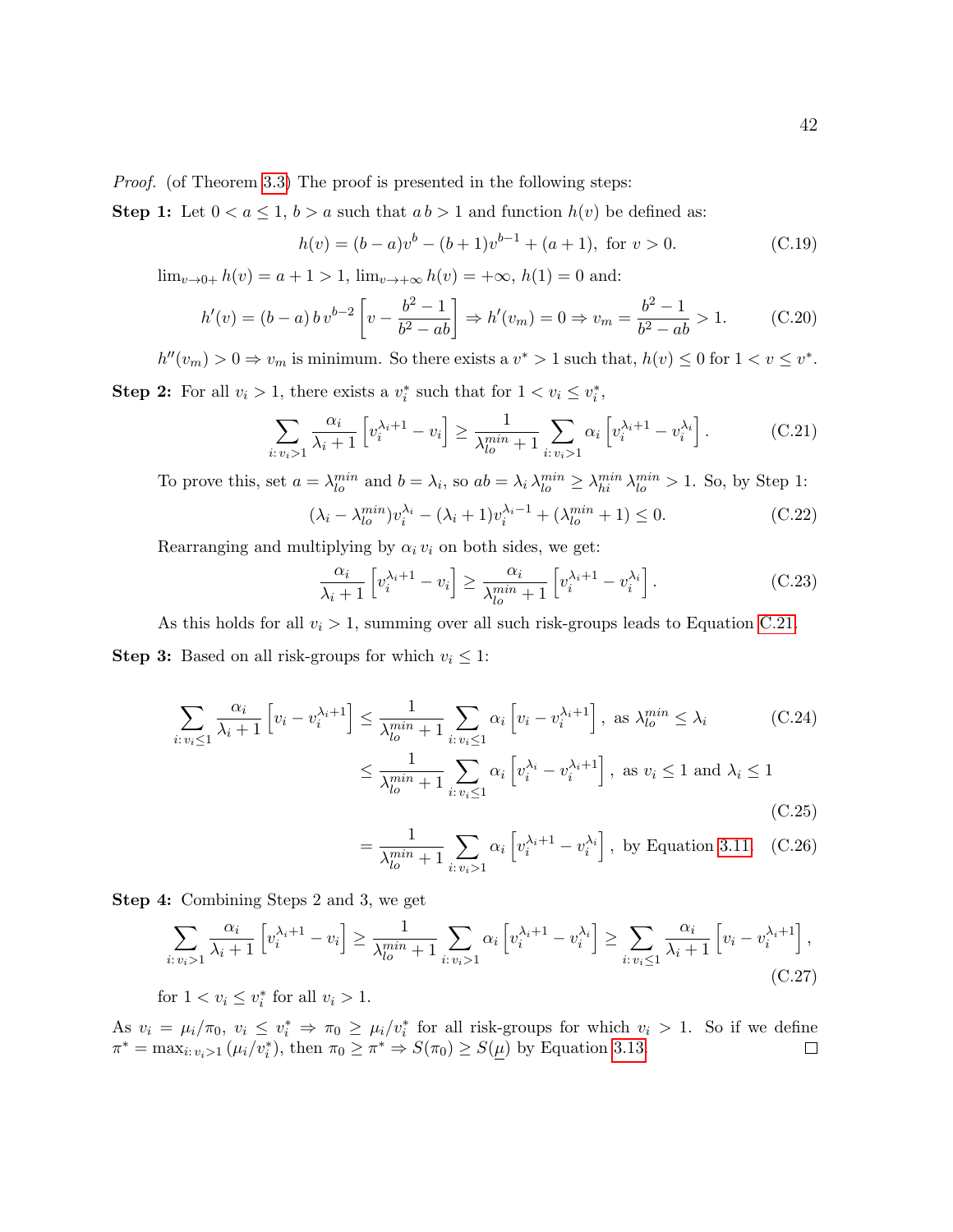#### D. Expression for Social Welfare Under General Insurance Demand

**Lemma 2.** Suppose there are n risk-groups with risks  $\mu_1 < \mu_2 < \cdots < \mu_n$  and any general demand functions. Then for a given premium regime  $\pi$ , for which no risk-group is fully insured, the expression for social welfare is given by:

$$
S(\underline{\pi}) = \sum_{i=1}^{n} p_i G_i \left(\frac{\mu_i}{\pi_i}\right) \pi_i + K, \quad where \quad G_i(g) = \int_0^g P[\Gamma_i < \gamma] \, d\gamma,\tag{5.2}
$$

where the premium regime  $\pi$  satisfies the equilibrium condition:

$$
\sum_{i=1}^{n} p_i d_i(\pi_i) (\pi_i - \mu_i) = 0,
$$
\n(5.3)

and the constant K does not depend on the premium regime under consideration.

*Proof.* Recall that, given a risk-group i, insurance is purchased when  $\Gamma_i < \mu_i / \pi_i$ . Hence:

$$
[Q \mid \text{Risk-group } i] = I \left[ \Gamma_i < \frac{\mu_i}{\pi_i} \right] \Rightarrow E \left[ Q \mid \text{Risk-group } i \right] = P \left[ \Gamma_i < \frac{\mu_i}{\pi_i} \right] = d_i(\pi_i). \tag{D.1}
$$

Using the expression for social welfare as given in Equation 2.18 we have:

$$
S(\underline{\pi}) = \mathcal{E}[Q(X - \Pi \Gamma)] + K,\tag{D.2}
$$

$$
= \mathcal{E}[Q X] - \mathcal{E}[Q \Pi \Gamma] + K,\tag{D.3}
$$

$$
= E[Q\Pi] - E[Q\Pi\Gamma] + K, \text{ as under equilibrium: } E[QX] = E[Q\Pi] \tag{D.4}
$$

$$
= \mathbf{E}[(1-\Gamma)Q\Pi] + K,
$$
\n(D.5)

$$
= \sum_{i=1}^{n} p_i \mathbf{E} \left[ \left( 1 - \Gamma_i \right) I \left[ \Gamma_i \le \frac{\mu_i}{\pi_i} \right] \right] \pi_i + K. \tag{D.6}
$$

Now using Lemma 3:

$$
S(\underline{\pi}) = \sum_{i=1}^{n} p_i \left[ \left( 1 - \frac{\mu_i}{\pi_i} \right) P \left[ \Gamma_i \le \frac{\mu_i}{\pi_i} \right] + \int_0^{\frac{\mu_i}{\pi_i}} P \left[ \Gamma_i \le \gamma \right] d\gamma \right] \pi_i + K,\tag{D.7}
$$

$$
= \sum_{i=1}^{n} p_i \left( 1 - \frac{\mu_i}{\pi_i} \right) P \left[ \Gamma_i \le \frac{\mu_i}{\pi_i} \right] \pi_i + \sum_{i=1}^{n} p_i \int_0^{\frac{\mu_i}{\pi_i}} P \left[ \Gamma_i \le \gamma \right] d\gamma \pi_i + K,
$$
 (D.8)

$$
= \sum_{i=1}^{n} p_i d_i(\pi_i) (\pi_i - \mu_i) + \sum_{i=1}^{n} p_i G_i \left(\frac{\mu_i}{\pi_i}\right) \pi_i + K, \text{ as } P\left[\Gamma_i \le \frac{\mu_i}{\pi_i}\right] = d_i(\pi_i), \quad (D.9)
$$

$$
= \sum_{i=1}^{n} p_i G_i \left(\frac{\mu_i}{\pi_i}\right) \pi_i + K, \quad \text{as in equilibrium: } \sum_{i=1}^{n} p_i d_i(\pi_i) \left(\pi_i - \mu_i\right) = 0. \tag{D.10}
$$

as required.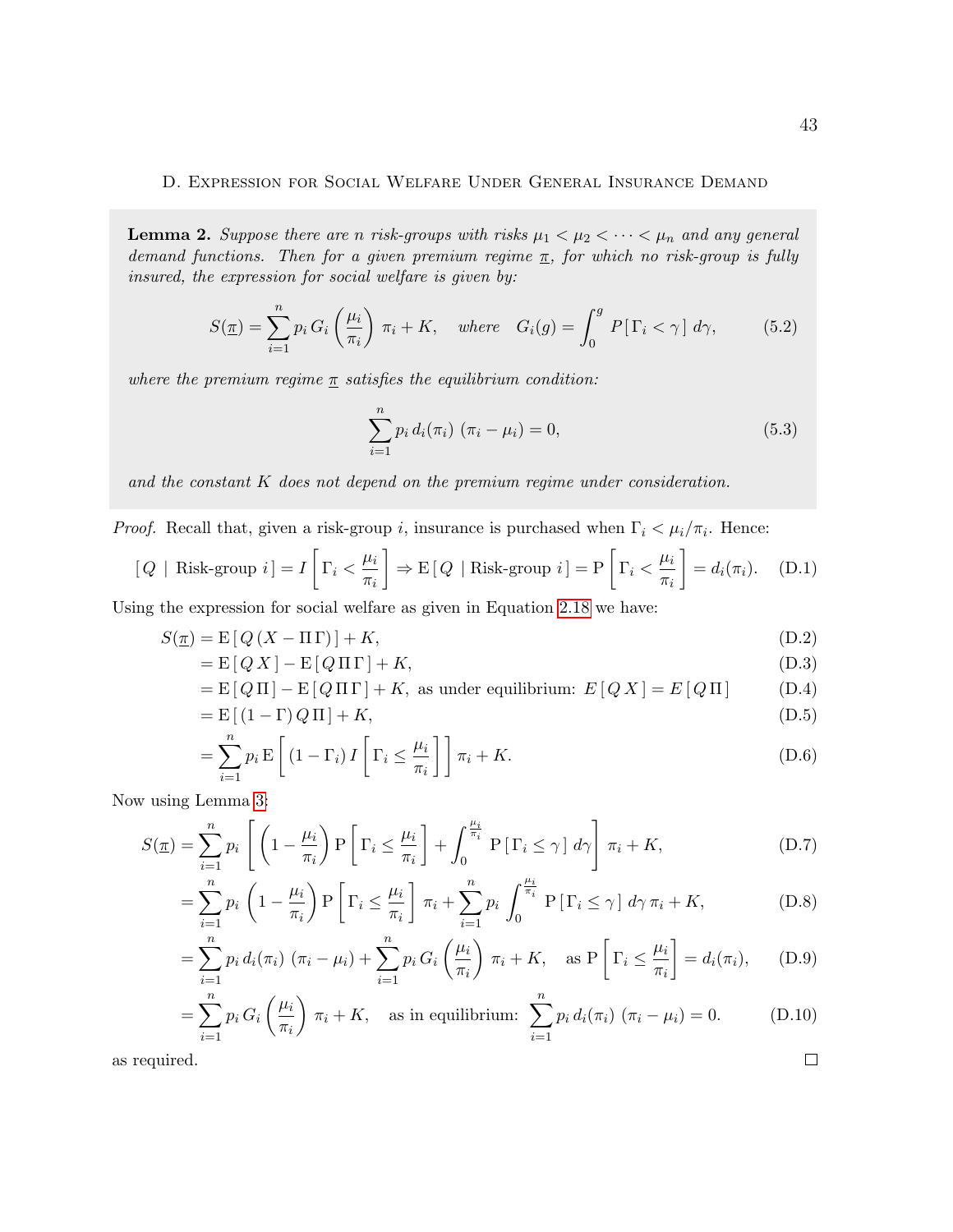**Lemma 3.** For a positive continuous random variable,  $X$ :

(i)  $E[X] = \int_0^\infty P[X > y] dy;$ (ii)  $E[X I[X \le c]] = c P[X \le c] - \int_0^c P[X \le y] dy;$ (iii)  $E[(1-X)I[X \le c]] = (1-c)P[X \le c] + \int_0^c P[X \le y] dy.$ 

*Proof.* Assuming the density function of X is given by  $p(x)$ 

(i)

$$
E[X] = \int_0^\infty x p(x) dx = \int_0^\infty \left[ \int_0^x dy \right] p(x) dx = \int_0^\infty \left[ \int_y^\infty p(x) dx \right] dy
$$
  
= 
$$
\int_0^\infty P[X > y] dy.
$$
 (D.11)

(ii)

$$
\mathcal{E}\left[X\,I\left[X \le c\right]\right] = \int_0^c x\,p(x)\,dx,\tag{D.12}
$$

$$
= \int_0^c \left[ \int_0^x dy \right] p(x) dx, \tag{D.13}
$$

$$
= \int_0^c \left[ \int_y^c p(x) \, dx \right] \, dy, \quad \text{by interchanging integrals}, \tag{D.14}
$$

$$
=\int_{0}^{c} P[y < X \le c] dy,
$$
\n(D.15)

$$
= \int_0^c \left[ P\left[ X \le c \right] - P\left[ X \le y \right] \right] dy, \tag{D.16}
$$

$$
= c \mathcal{P} \left[ X \le c \right] - \int_0^c \mathcal{P} \left[ X \le y \right] dy. \tag{D.17}
$$

(iii)

$$
\mathcal{E}\left[\left(1-X\right)I\left[X\leq c\right]\right]=\mathcal{E}\left[I\left[X\leq c\right]\right]-\mathcal{E}\left[XI\left[X\leq c\right]\right],\tag{D.18}
$$

$$
= P[X \le c] - \left[c P[X \le c] - \int_0^c P[X \le y] dy\right], \quad (D.19)
$$

$$
= (1 - c) P [X \le c] + \int_0^c P [X \le y] dy
$$
 (D.20)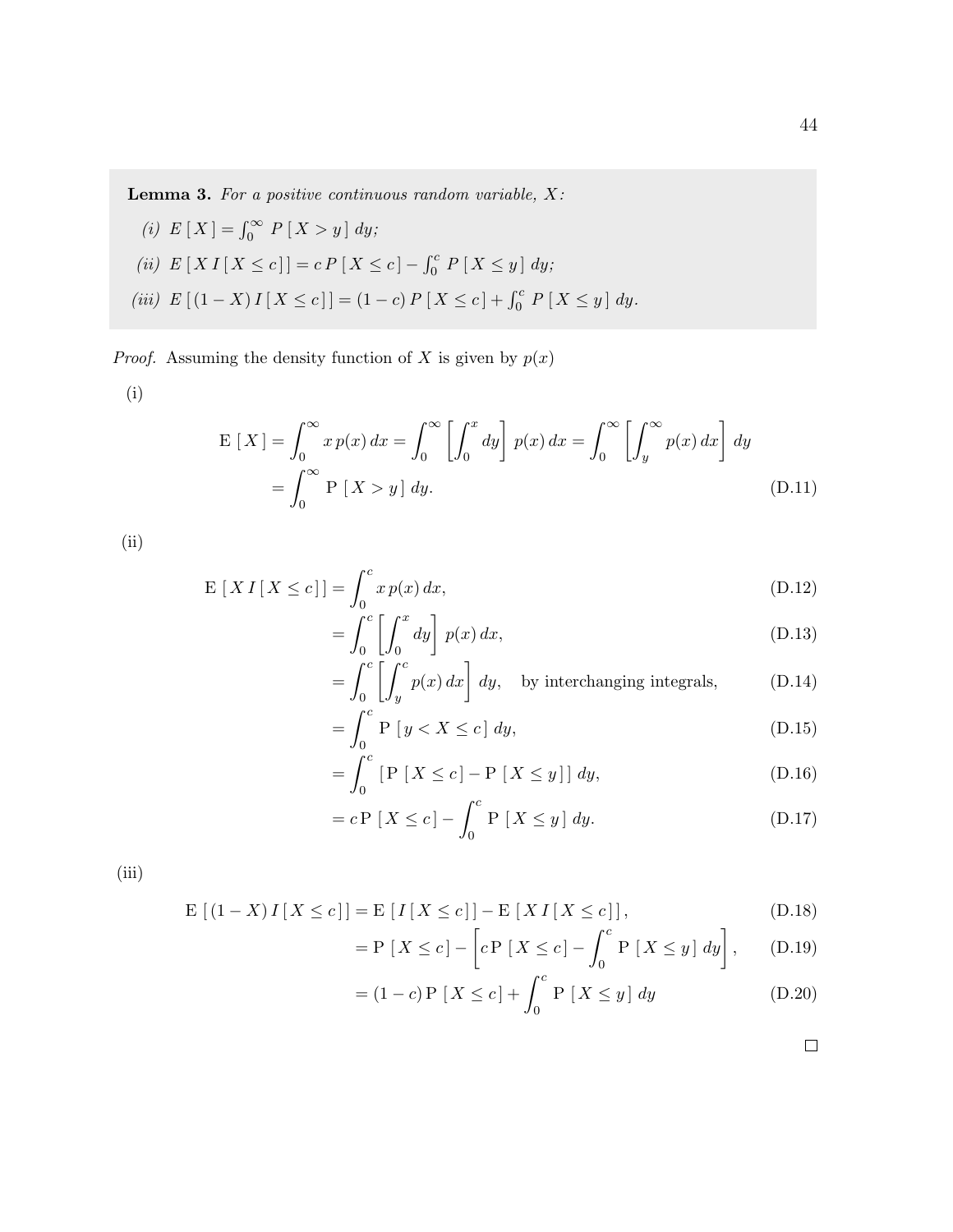#### E. Derivations for General Demand Elasticities

First note that if demand elasticity is an increasing function of premium  $\pi$ , then it is a decreasing function of  $v = \mu_i/\pi$ ; and hence a weighted average such as arc elasticity  $\lambda_i(v)$  is also decreasing function of v. The inverse statements (i.e. with increasing replaced by decreasing and vice versa) also hold.

**Lemma 4.** If for a risk-group i,  $\mu_i > \pi_0$  (i.e.  $v_i > 1$ ) and the demand elasticity,  $\epsilon_i(\pi)$ , is an increasing function of premium  $\pi$ , then:

$$
G_i(v_i) - v_i G_i(1) \ge \frac{\tau_i}{\lambda_i(v_i) + 1} \left[ v_i^{\lambda_i(v_i) + 1} - v_i \right].
$$
 (E.1)

Proof. Firstly:

$$
G_i(v_i) - G_i(1) = \int_1^{v_i} P[\Gamma_i \le v] dv,
$$
 (E.2)

$$
= \int_{1}^{v_i} \tau_i v^{\lambda_i(v)} dv, \text{ by Equation 5.10}, \tag{E.3}
$$

$$
\geq \int_{1}^{v_i} \tau_i v^{\lambda_i(v_i)} dv, \text{ as } \lambda_i(v) \text{ is a decreasing function,}
$$
 (E.4)

$$
= \frac{\tau_i}{\lambda_i(v_i) + 1} \left[ v_i^{\lambda_i(v_i) + 1} - 1 \right]. \tag{E.5}
$$

And,

$$
(v_i - 1)G_i(1) = (v_i - 1)\int_0^1 P[\Gamma_i \le v] dv,
$$
\n(E.6)

$$
= (v_i - 1) \int_0^1 \tau_i v^{\lambda_i(v)} dv, \text{ by Equation 5.10}, \qquad (E.7)
$$

$$
\leq (v_i - 1) \int_0^1 \tau_i v^{\lambda_i(v_i)} dv, \text{ as } v < 1 \Rightarrow v^{\lambda_i(v)} \leq v^{\lambda_i(v_i)},
$$
 (E.8)

$$
=\frac{(v_i-1)\tau_i}{\lambda_i(v_i)+1}.\tag{E.9}
$$

Hence:

$$
G_i(v_i) - v_i G_i(1) = [G_i(v_i) - G_i(1)] - [(v_i - 1)G_i(1)] \ge \frac{\tau_i}{\lambda_i(v_i) + 1} \left[ v_i^{\lambda_i(v_i) + 1} - v_i \right], \quad (E.10)
$$

as required.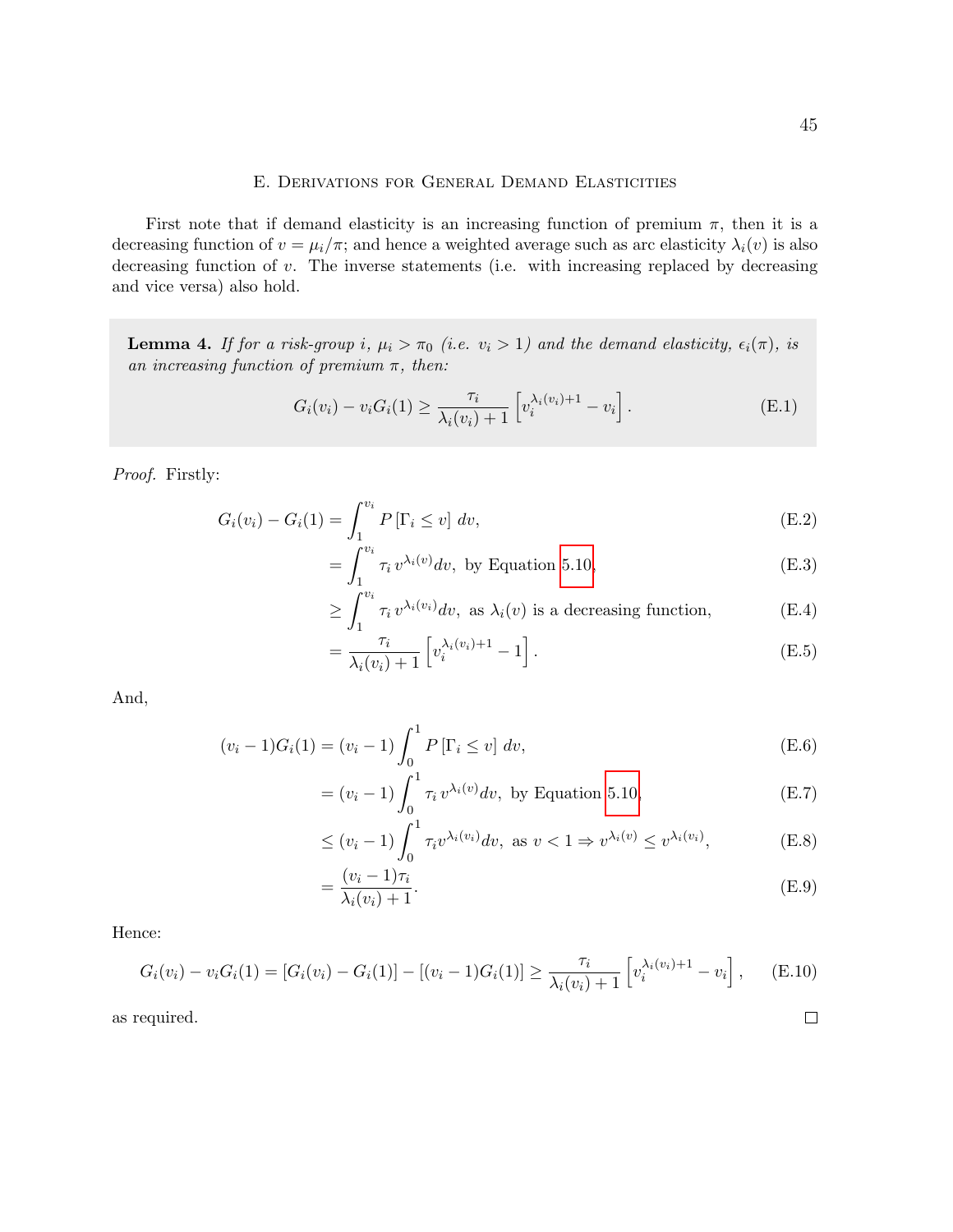**Lemma 5.** If for a risk-group i,  $\mu_i \leq \pi_0$  (i.e.  $v_i \leq 1$ ) and the demand elasticity,  $\epsilon_i(\pi)$ , is a decreasing function of premium  $\pi$ , then:

$$
v_i G_i(1) - G_i(v_i) \le \frac{\tau_i}{\lambda_i(v_i) + 1} \left[ v_i - v_i^{\lambda_i(v_i) + 1} \right].
$$
 (E.11)

Proof. Firstly:

$$
v_i [G_i(1) - G_i(v_i)] = v_i \int_{v_i}^1 P[\Gamma_i \le v] dv,
$$
\n(E.12)

$$
= v_i \int_{v_i}^1 \tau_i v^{\lambda_i(v)} dv, \text{ by Equation 5.10,}
$$
 (E.13)

$$
\leq v_i \int_{v_i}^1 \tau_i v^{\lambda_i(v_i)} dv, \text{ as } v < 1 \Rightarrow v^{\lambda_i(v)} \leq v^{\lambda_i(v_i)}, \tag{E.14}
$$

$$
= \frac{v_i \tau_i}{\lambda_i(v_i) + 1} \left[ 1 - v_i^{\lambda_i(v_i) + 1} \right]. \tag{E.15}
$$

And

$$
(1 - v_i)G_i(v_i) = (1 - v_i) \int_0^{v_i} P[\Gamma_i \le v] dv,
$$
\n(E.16)

$$
= (1 - v_i) \int_0^{v_i} \tau_i v^{\lambda_i(v)} dv, \text{ by Equation 5.10,}
$$
 (E.17)

$$
\geq (1 - v_i) \int_0^{v_i} \tau_i v^{\lambda_i(v_i)} dv, \text{ as } \lambda_i(v) \text{ is an increasing function,} \tag{E.18}
$$

$$
= \frac{(1 - v_i)\tau_i}{\lambda_i(v_i) + 1} \left[ v_i^{\lambda_i(v_i) + 1} \right].
$$
\n(E.19)

Hence, as required:

$$
v_i G_i(1) - G_i(v_i) = v_i [G_i(1) - G_i(v_i)] - (1 - v_i) G_i(v_i) \le \frac{\tau_i}{\lambda_i(v_i) + 1} \left[ v_i - v_i^{\lambda_i(v_i) + 1} \right].
$$
 (E.20)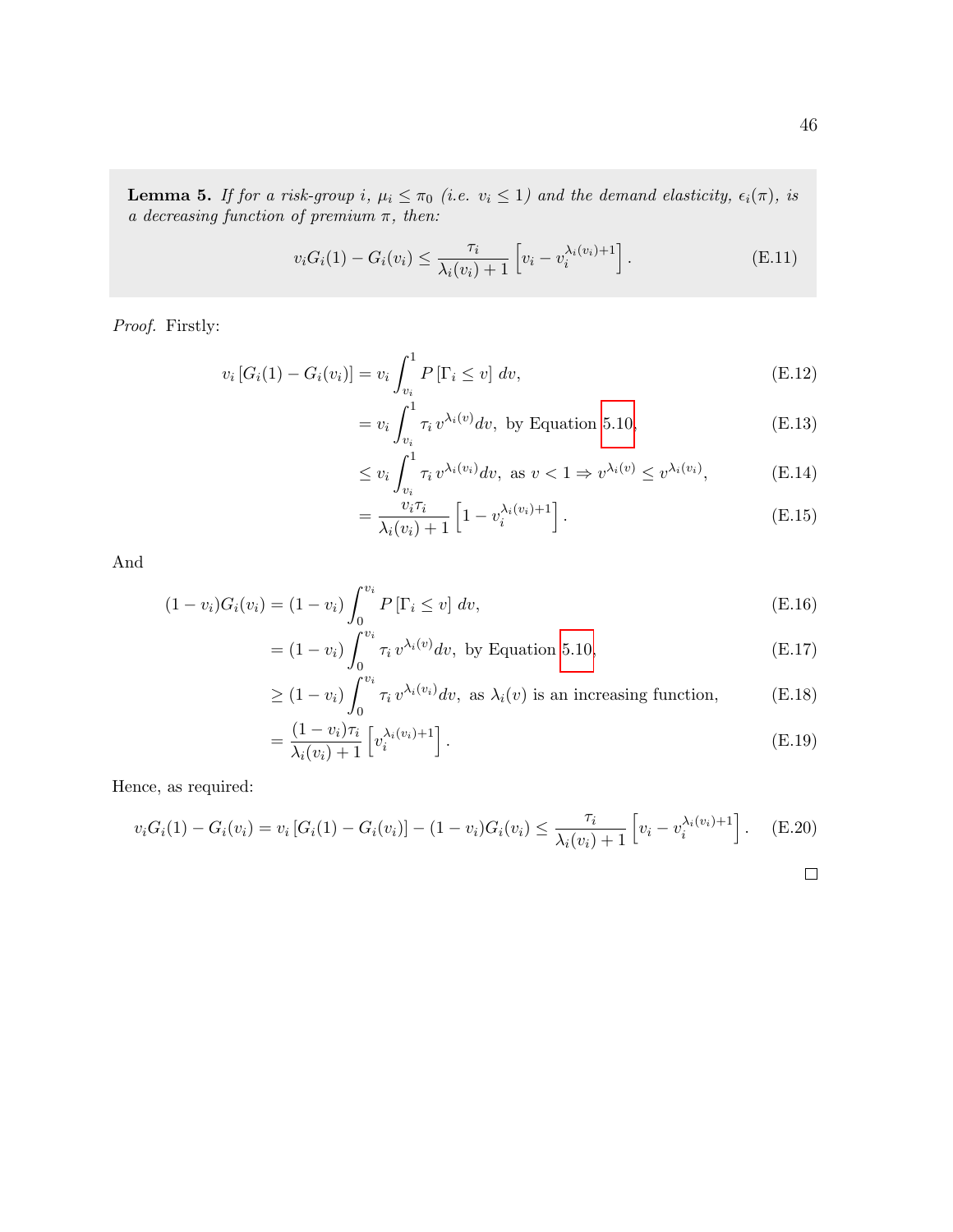#### F. Social welfare when higher risks are fully insured under pooling

In the main text of the paper, we have explicitly assumed that no risk-groups are fully insured under any premium regime. However, for sufficiently small pooled equilibrium premium, it is possible that all individuals purchase insurance, in some higher risk-groups.

If there are more than two risk-groups, the analysis of implications of full insurance would require consideration of many possible combinations. For ease of exposition, while analysing the case of full take-up of insurance, we will only consider two risk-groups, where the high risk-group is fully insured under pooling. We assume that fair-premium demand  $\tau_i < 1$  for all risk-groups, which is consistent with most empirical evidence. (The special case of  $\tau_i = 1$  can also be analysed using the same techniques.)

Assuming  $\tau_i$  < 1, social welfare under full risk classification follows from Lemma 1:

$$
S(\underline{\mu}) = p_1 \tau_1 \frac{1}{(\lambda_1 + 1)} \mu_1 + p_2 \tau_2 \frac{1}{(\lambda_2 + 1)} \mu_2 + K.
$$
 (F.1)

For pooling we obtain the following lower bound for social welfare:

**Lemma 6.** Suppose there are two risk-groups with risks  $\mu_1 < \mu_2$  with positive constant demand elasticities  $\lambda_1$  and  $\lambda_2$  respectively. If the high risk-group is fully insured under pooling, then social welfare under pooled premium  $S(\pi_0)$  satisfies:

$$
S(\pi_0) \ge p_1 \tau_1 \frac{1}{(\lambda_1 + 1)} \left(\frac{\mu_1}{\pi_0}\right)^{\lambda_1 + 1} \pi_0 + p_2 \frac{1}{(\lambda_2 + 1)} \mu_2 + K,
$$
 (F.2)

where the pooled premium  $\pi_0$  satisfies the equilibrium condition:

$$
p_1 \tau_1 \left(\frac{\mu_1}{\pi_1}\right)^{\lambda_1} \left(\pi_0 - \mu_1\right) + p_2 \left(\pi_0 - \mu_2\right) = 0, \tag{F.3}
$$

and the constant K does not depend on the premium regime under consideration.

Proof. The equilibrium condition follows from Equation 2.22, by inserting the specific expression for iso-elastic insurance demand for low risk-group and noting that proportional demand for high risk-group is 1 under pooling.

Using the general expression for social welfare given in Equation 2.18, we have:

$$
S(\pi_0) = \mathcal{E}\left[Q X - Q \Pi \Gamma\right] + K,\tag{F.4}
$$

$$
= \sum_{i=1}^{2} \mathcal{E} \left[ Q X - Q \Pi \Gamma \mid \text{Risk-group } i \right] p_i + K. \tag{F.5}
$$

As not all low risks will purchase insurance, the same steps in Lemma 1 will give:

$$
E[Q X - Q \Pi \Gamma | Risk-group 1] = p_1 \tau_1 \frac{1}{(\lambda_1 + 1)} \left(\frac{\mu_1}{\pi_0}\right)^{\lambda_1 + 1} \pi_0.
$$
 (F.6)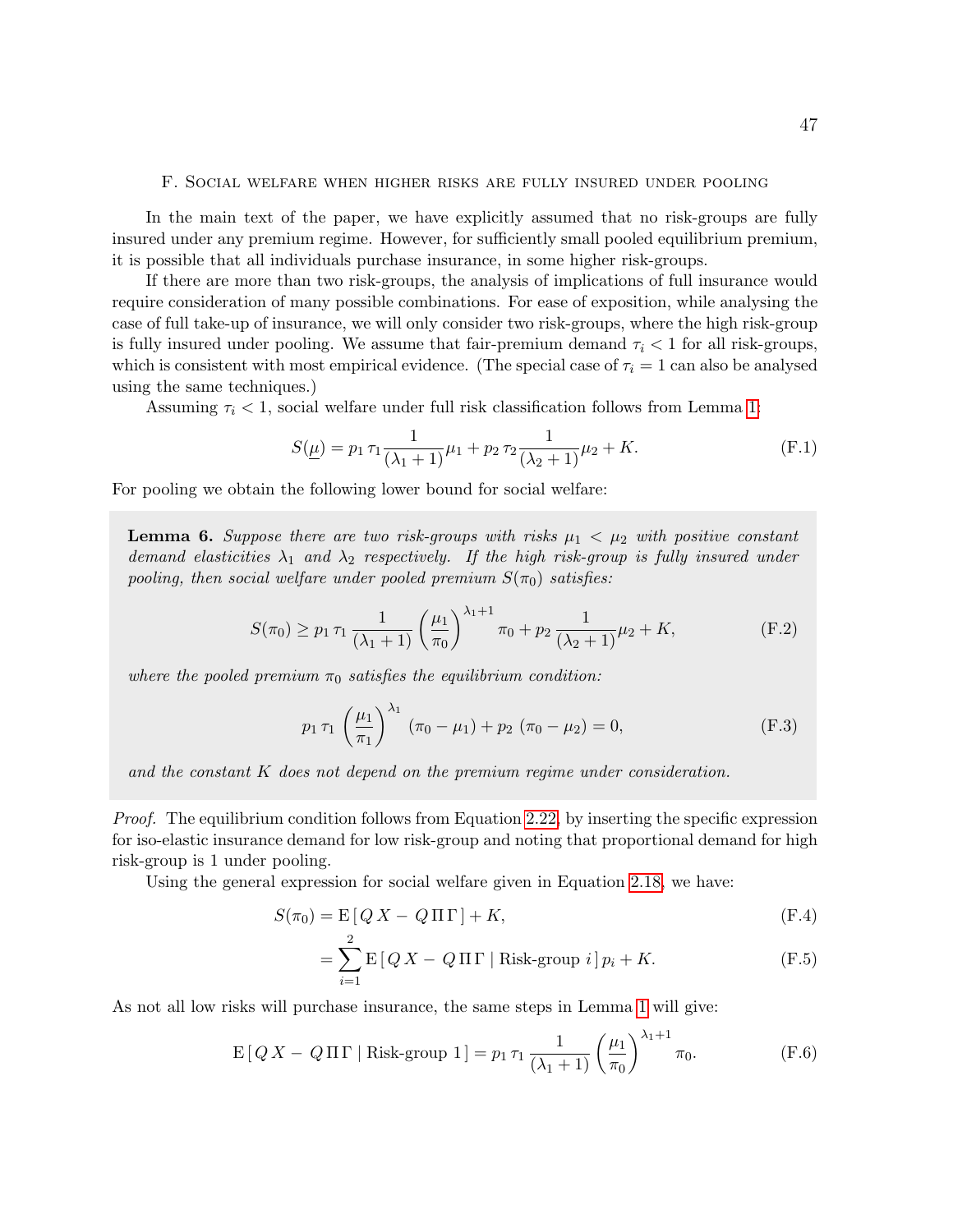But all high risks buy insurance under pooling, i.e.  $[Q |$  Risk-group 2 $] = 1$ . So:

$$
E[Q X - Q \Pi \Gamma | Risk-group 2] = E[X | Risk-group 2] - E[\Pi \Gamma | Risk-group 2],
$$
 (F.7)

$$
= \mu_2 - E[\Gamma \mid Risk-group 2] \pi_0, \tag{F.8}
$$

$$
= \mu_2 - \int_0^{\left(\frac{1}{\tau_2}\right)^{\frac{1}{\lambda_2}}} \gamma \tau_2 \lambda_2 \gamma^{\lambda_2 - 1} d\gamma \pi_0,
$$
 (F.9)

$$
= \mu_2 - \frac{\lambda_2}{(\lambda_2 + 1)} \left(\frac{1}{\tau_2}\right)^{\frac{1}{\lambda_2}} \pi_0,
$$
\n(F.10)

$$
\geq \frac{1}{(\lambda_2 + 1)} \mu_2, \quad \text{since } \tau_2 \left(\frac{\mu_2}{\pi_0}\right)^{\lambda_2} \geq 1 \Rightarrow \left(\frac{1}{\tau_2}\right)^{\frac{1}{\lambda_2}} \pi_0 \leq \mu_2.
$$
\n(F.11)

Using Equations F.6 and F.11 in Equation F.5 gives the required relationship in Equation F.2.  $\Box$ 

Equation F.2 of Lemma 6 implies that, when high risks are fully insured under pooling (but partially insured under full risk classification), social welfare under pooling exceeds that under full risk classification, i.e.  $S(\pi_0) \geq S(\mu)$  if:

$$
p_1 \tau_1 \frac{1}{(\lambda_1 + 1)} \left(\frac{\mu_1}{\pi_0}\right)^{\lambda_1 + 1} \pi_0 + p_2 \frac{1}{(\lambda_2 + 1)} \mu_2 \ge p_1 \tau_1 \frac{1}{(\lambda_1 + 1)} \mu_1 + p_2 \tau_2 \frac{1}{(\lambda_2 + 1)} \mu_2, \quad (F.12)
$$

$$
\Leftrightarrow p_1 \tau_1 \frac{1}{(\lambda_1 + 1)} v_1^{\lambda_1 + 1} + p_2 \frac{1}{(\lambda_2 + 1)} v_2 \ge p_1 \tau_1 \frac{1}{(\lambda_1 + 1)} v_1 + p_2 \tau_2 \frac{1}{(\lambda_2 + 1)} v_2,
$$
 (F.13)

using the notations involving risk-premium ratios:  $v_1$  and  $v_2$ . And Equation F.3 becomes:

$$
p_1 \tau_1 v_1^{\lambda_1} (1 - v_1) + p_2 (1 - v_2) = 0
$$
 (F.14)

We can then state the sufficient condition on  $\lambda_1$  and  $\lambda_2$ , for social welfare to be higher under pooling than under full risk classification for any population structures and underlying risks, when high risks are fully insured under pooling.

**Theorem 5.** Suppose there are two risk-groups with risks  $\mu_1 < \mu_2$  with positive constant demand elasticities  $\lambda_1$  and  $\lambda_2$  respectively. If high risks are fully insured under pooling while low risks are not, and neither risk-group is fully insured under full risk classification, then:

$$
\lambda_1 \le 1 \text{ and } \lambda_2 \le \left(1 + \frac{1}{\lambda_1}\right) (1 - \tau_2) - 1 \Rightarrow S(\pi_0) \ge S(\underline{\mu}). \tag{F.15}
$$

Proof. The proof is presented in the following steps: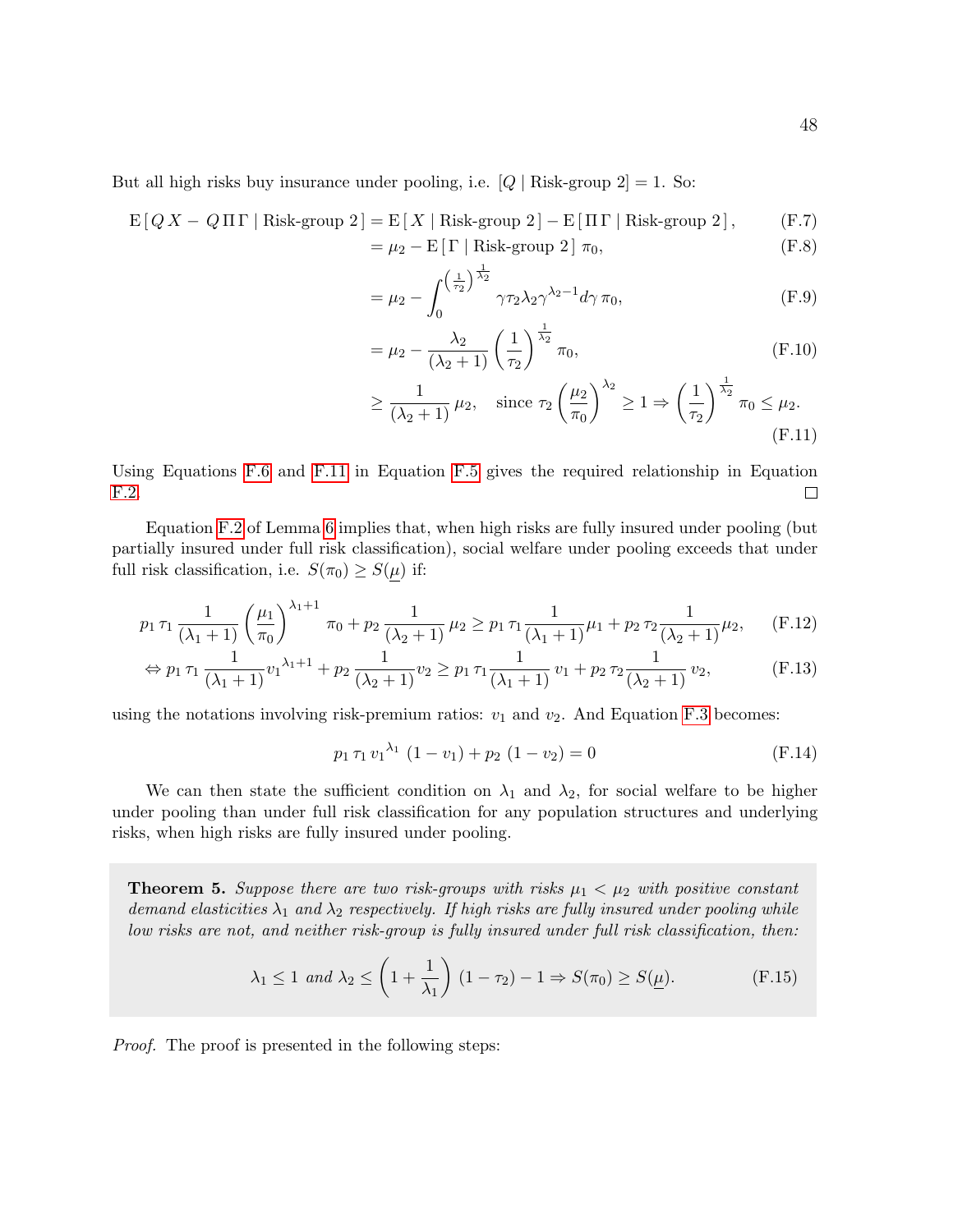Step 1: The equilibrium condition in Equation F.14 leads to:

$$
p_2 v_2 = p_1 \tau_1 \left( v_1^{\lambda_1} - v_1^{\lambda_1 + 1} \right) + p_2. \tag{F.16}
$$

Step 2: Using Equation F.16 in the social welfare condition in Equation F.13 gives:

$$
S(\pi_0) \ge S(\underline{\mu})
$$
\n
$$
\text{if } p_1 \tau_1 \frac{1}{(\lambda_1 + 1)} v_1^{\lambda_1 + 1} + p_2 \frac{1}{(\lambda_2 + 1)} v_2 \ge p_1 \tau_1 \frac{1}{(\lambda_1 + 1)} v_1 + p_2 \tau_2 \frac{1}{(\lambda_2 + 1)} v_2,
$$
\n(F.18)

i.e. if 
$$
p_1 \tau_1 \frac{1}{(\lambda_1 + 1)} v_1^{\lambda_1 + 1} + p_1 \tau_1 \frac{1}{(\lambda_2 + 1)} \left( v_1^{\lambda_1} - v_1^{\lambda_1 + 1} \right) + p_2 \frac{1}{(\lambda_2 + 1)}
$$
  
\n
$$
\geq p_1 \tau_1 \frac{1}{(\lambda_1 + 1)} v_1 + p_1 \tau_1 \frac{\tau_2}{(\lambda_2 + 1)} \left( v_1^{\lambda_1} - v_1^{\lambda_1 + 1} \right) + p_2 \frac{\tau_2}{(\lambda_2 + 1)},
$$
\n
$$
\text{i.e. if } p_1 \tau_1 \frac{1}{(\lambda_2 + 1)} v_1^{\lambda_1 + 1} + p_1 \tau_1 \frac{1}{(\lambda_2 + 1)} \left( v_1^{\lambda_1} - v_1^{\lambda_1 + 1} \right)
$$
\n
$$
(F.19)
$$

$$
\begin{aligned}\n\text{if } p_1 \tau_1 \frac{1}{(\lambda_1 + 1)} v_1^{\lambda_1 + 1} + p_1 \tau_1 \frac{1}{(\lambda_2 + 1)} \left( v_1^{\lambda_1} - v_1^{\lambda_1 + 1} \right) \\
&\geq p_1 \tau_1 \frac{1}{(\lambda_1 + 1)} v_1 + p_1 \tau_1 \frac{\tau_2}{(\lambda_2 + 1)} \left( v_1^{\lambda_1} - v_1^{\lambda_1 + 1} \right), \quad \text{as } \tau_2 < 1,\n\end{aligned} \tag{F.20}
$$

i.e. if 
$$
\frac{(1-\tau_2)}{(\lambda_2+1)} \ge \frac{1}{(\lambda_1+1)} \frac{(v_1-v_1^{\lambda_1+1})}{(v_1^{\lambda_1}-v_1^{\lambda_1+1})}.
$$
 (F.21)

Step 3: As  $0 < \lambda_1 \leq 1$  and  $0 < v_1 < 1$ , using Arithmetic Mean  $\geq$  Geometric Mean:

$$
(1 - \lambda_1) v_1^{\lambda_1 + 1} + \lambda_1 v_1^{\lambda_1} \ge v_1 \Rightarrow \frac{\lambda_1}{(\lambda_1 + 1)} \ge \frac{1}{(\lambda_1 + 1)} \frac{(v_1 - v_1^{\lambda_1 + 1})}{(v_1^{\lambda_1} - v_1^{\lambda_1 + 1})}.
$$
 (F.22)

Step 4: Finally:

$$
\lambda_2 \le \left(1 + \frac{1}{\lambda_1}\right) (1 - \tau_2) - 1 \Rightarrow \frac{(1 - \tau_2)}{(\lambda_2 + 1)} \ge \frac{\lambda_1}{(\lambda_1 + 1)},
$$
\n
$$
\Rightarrow \frac{(1 - \tau_2)}{(\lambda_2 + 1)} \ge \frac{1}{(\lambda_1 + 1)} \frac{(v_1 - v_1^{\lambda_1 + 1})}{(v_1^{\lambda_1} - v_1^{\lambda_1 + 1})}, \quad \text{by Step 3,}
$$
\n(F.24)

$$
\Rightarrow S(\pi_0) \ge S(\underline{\mu}), \quad \text{by Step 2.} \tag{F.25}
$$

 $\Box$ 

Figure 5 provides a graphical representation of Theorem 5, where the fair-premium demand is 50% for both low and high risk-groups. Social welfare is guaranteed to be higher under pooling for all population structures and risks in the shaded region to the left of the bold green curve.

For specific population structures and risk parameters, the region where social welfare is higher under pooling is a much larger area than the shaded region in Figure 5. For example,